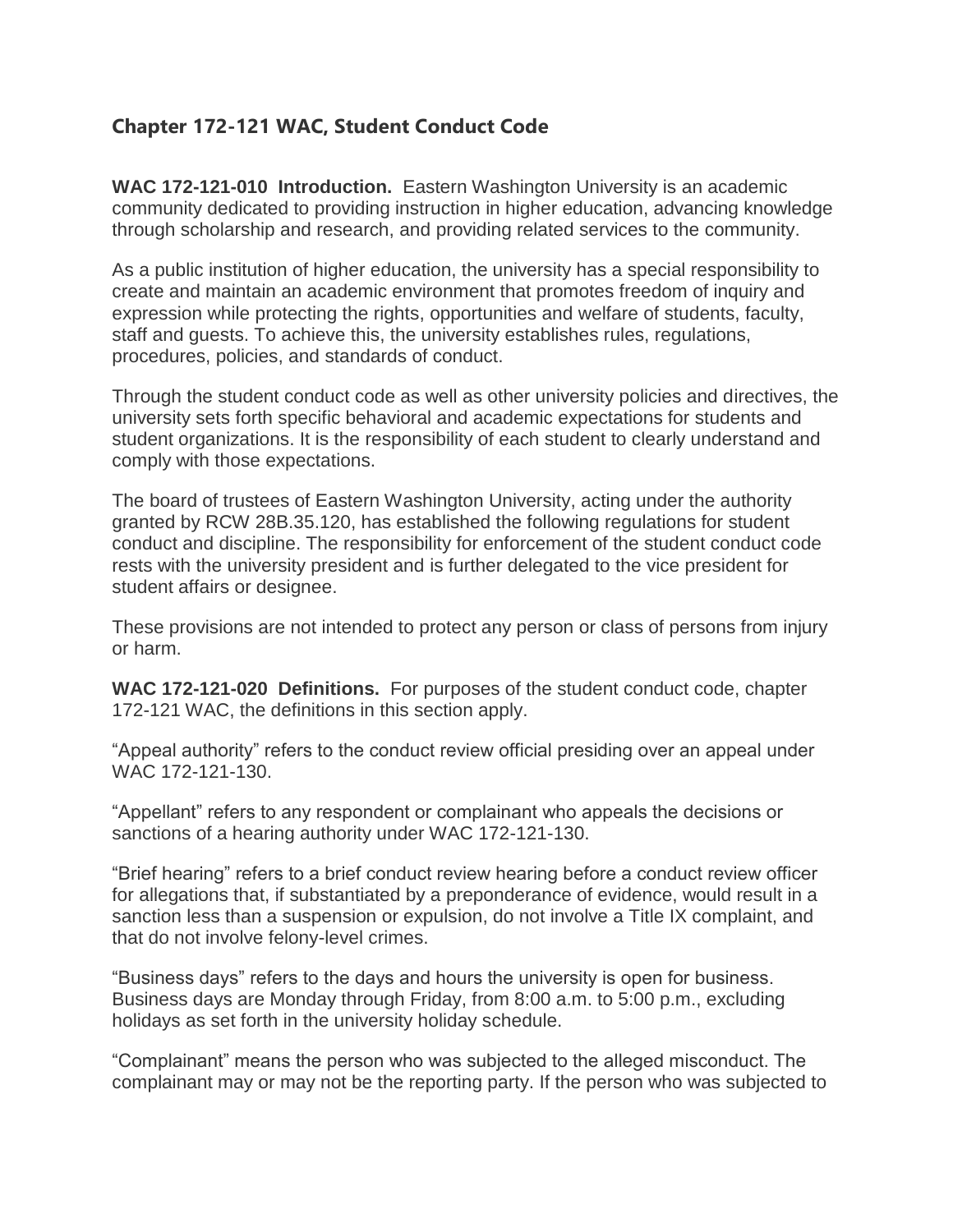the alleged misconduct does not wish to pursue a student conduct case, the university may initiate the student conduct process on its own behalf.

"Conduct review officer" or "CRO" refers to the person designated to serve as the decision maker for a brief hearing or the presiding officer for a full hearing.

"Council" or "the council" refers to the student disciplinary council as described in WAC 172-121-070.

"Council hearing" refers to a full conduct review hearing before the student disciplinary council.

"Dean of students" refers to the dean of students or designee.

"Director of SRR" or "director" refers to the director of student rights and responsibilities or designee.

"Filing" means to actually deliver documents. Documents required to be filed with a specific person under these rules shall be deemed filed upon actual receipt during office hours at EWU. Papers may be filed by delivering them to the dean of student's office, sending them via United States mail, properly addressed, postage prepaid, to 129 Showalter Hall, or emailing them to srr@ewu.edu.

"Full hearing" refers to a full conduct reviewing hearing before the council for allegations that, if substantiated by a preponderance of the evidence, could result in a sanction of a suspension or expulsion, involve a Title IX complaint, or that could constitute felonylevel crimes.

"Hearing authority" refers to the decision-maker in a conduct review hearing.

"Interpersonal violence" encompasses domestic violence, dating violence, and stalking.

"Notify" means to provide notice to a person. A person may be notified in person, by telephone, by sending notice to the person's university email account, by leaving a message on his or her personal telephone, or by sending the notice in the United States mail, properly addressed, postage prepaid, to the person's last known address.

"Off-campus" refers to any location or facility that is not owned, leased, rented, or operated by Eastern Washington University.

"Party/parties" refers to the complainant, respondent, and/or the university.

"Policies" or "university policy" refers to the written regulations of the university, including the standards of conduct for students, residence life handbook, housing contract, university policies, and graduate/undergraduate catalogs and handbooks.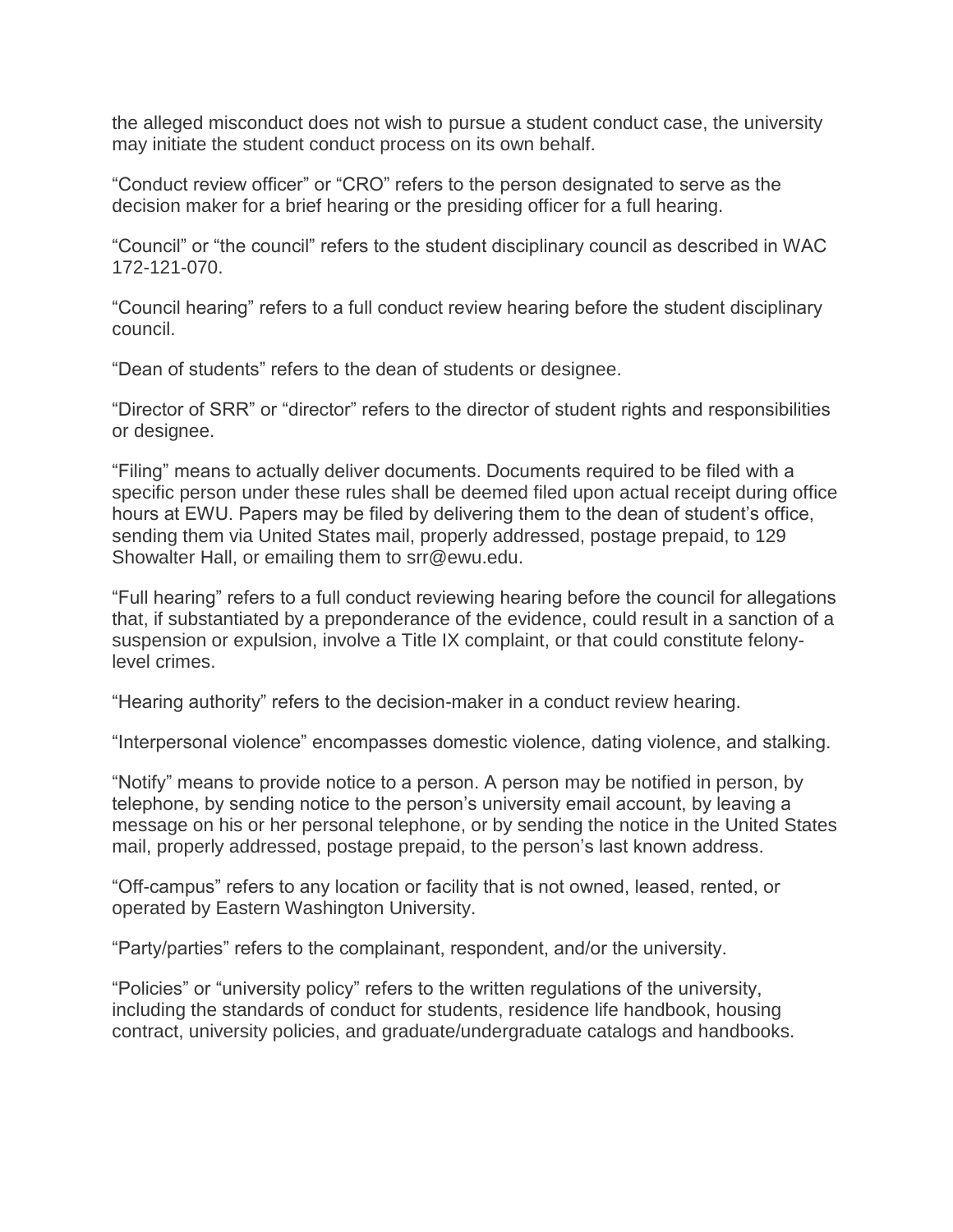"Recognized student organizations" refers to clubs, organizations, societies or similarly organized groups recognized by the university or the associated students of Eastern Washington University (ASEWU).

"Reporting party" means the person who notifies student rights and responsibilities of alleged misconduct by a student or student organization. The reporting party may also be the complainant, but need not be the complainant.

"Respondent" refers to any student or student organization accused of violating the student conduct code under this chapter.

"Serve" means to post a document in the United States mail, properly addressed, postage prepaid, to a person's last known address, personal service, or electronic service to the person's university email account. Service by mail is complete upon deposit in the United States mail.

"Session council" refers to the student disciplinary council members selected for a specific hearing or appeal.

"Sexual misconduct" encompasses sexual harassment or sexual assault, as defined in WAC 172-121-200.

"Student" includes all of the following:

(a) Any applicant who becomes enrolled, for violations of the code committed as part of the application process or committed following the applicant's submission of the application until the time of official enrollment;

(b) Any person currently enrolled at the university;

(c) Nonmatriculated, international students attending institutes or foreign study programs through the university; and

(d) Any person who was previously enrolled at the university for violations of the code committed while enrolled. A person who engaged in conduct in violation of the student conduct code while a student remains subject to action under this code even if the person has graduated, withdrawn, or is not currently enrolled for any reason.

"Title IX complaint" means a formal signed complaint from a current student, applicant, employee, or person participating in or seeking to participate in a university program or activity, or by the Title IX Coordinator, alleging sexual harassment, sexual assault, domestic violence, dating violence, or stalking for the conduct that occurred on university premises, during a university program or activity within the United States, or at a building owned or controlled by a student organization that is officially recognized by the university. A complaint of sexual misconduct or interpersonal violence will only be considered a Title IX complaint under this code if it meets this definition. Sexual misconduct or interpersonal violence may still be addressed under this code if it does not meet the definition of a Title IX complaint.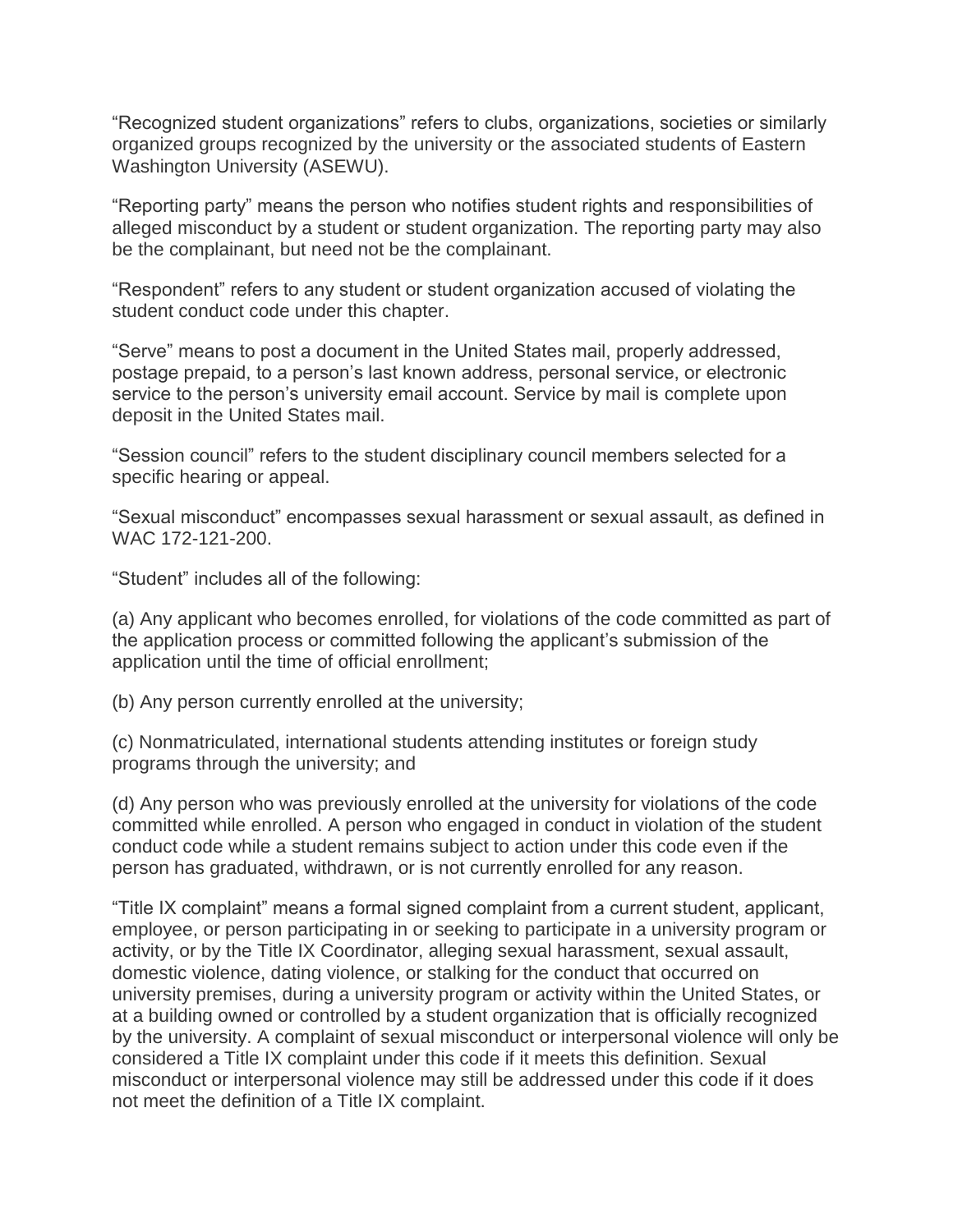"Title IX coordinator" refers to the Title IX coordinator or designee.

"University" means Eastern Washington University.

"University official" includes any person employed or contracted by the university, performing assigned administrative or professional responsibilities.

"University premises" means buildings and/or property (including adjacent streets and sidewalks) which are owned, leased, rented or operated by the university, to include all satellite campuses affiliated with the university.

"University president" refers to the university president or designee.

"Vice president for student affairs" refers to the vice president for student affairs or designee.

**WAC 172-121-030 Rights of students.** Any student or student organization charged with any violation of the student conduct code and the complainant in the case of an allegation of sexual misconduct or interpersonal violence, have the following rights where applicable:

(1) The right to a fair and impartial conduct review process;

(2) The right to prior written notice to attend a prehearing conference or hearing;

(3) The right to remain silent during any conduct review hearing;

(4) The right to know who filed the complaint against them as described in WAC 172- 121-110;

(5) The right to speak on their own behalf in all proceedings;

(6) The right to hear all information and view all material presented against him or her;

(7) The right to call witnesses as described in WAC 172-121-122;

(8) The right to ask or submit questions to be asked of witnesses for a full hearing, in a method determined by the conduct review officer, as described in WAC 172-121-122;

(9) The right to consult an advisor as described in WAC 172-121-105(3);

(10) The right to be presumed not responsible;

(11) Complainants have the right to opt out of participating in the student conduct process;

(12) The right to appeal as provided in WAC 172-121-130; and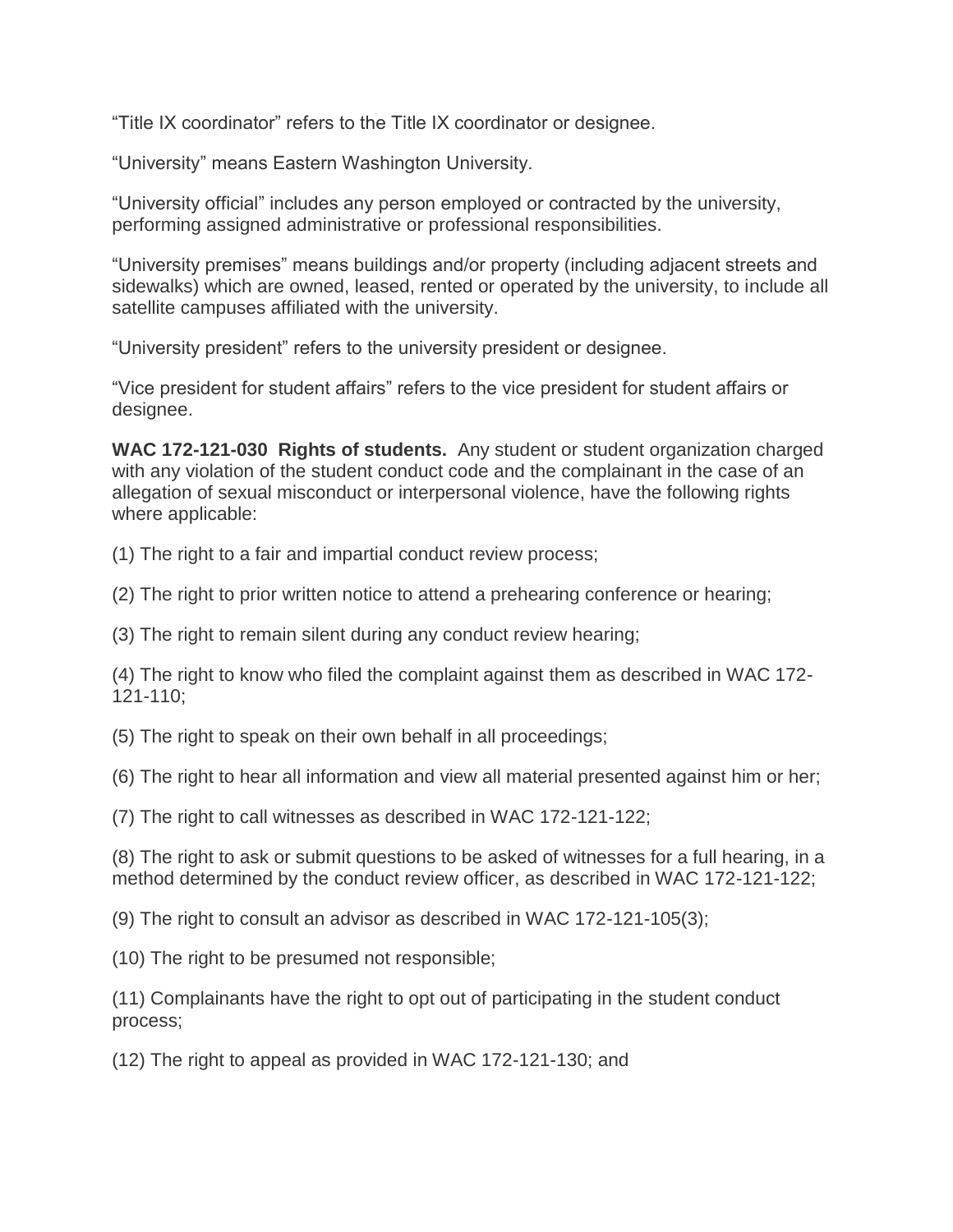(13) The right to be subjected to university disciplinary action only one time for the same conduct.

**WAC 172-121-040 Jurisdiction.** Eastern Washington University shall have jurisdiction over student behavior which occurs on university premises. The university may also exercise jurisdiction over student conduct which occurs at off-campus locations if the behavior adversely affects the university and/or the pursuit of its objectives and the university determines that a significant university interest is affected. The university has sole discretion in determining what conduct adversely impacts the university and/or the pursuit of its objectives.

The student conduct code shall apply to conduct without regard to a student's academic status at the time the conduct took place. This includes all periods from the time of application for admission through the actual awarding of a degree, including times between academic periods or outside of normal business hours.

**WAC 172-121-050 External authorities.** Many offenses under this code are also violations of federal, state or local laws. A student or student organization may face criminal and civil prosecution as well as university disciplinary action for violation of these laws.

The university reserves the right to take action under this code for any offenses over which it has jurisdiction. Proceedings under this code may be carried out prior to, simultaneously with, or following civil or criminal proceedings in the courts. University proceedings under the student conduct code are not subject to challenge, delay, or dismissal based solely on criminal charges.

**WAC 172-121-060 Notification of criminal arrest.** A student is responsible for informing the university of any off-campus arrest.

When student rights and responsibilities (SRR) is informed of the arrest of a student, the university may send a letter to the student requiring that he or she make an appointment for an interview with the SRR. During this interview, the director of SRR shall discuss with the student:

(1) The facts involved in the student's arrest;

(2) The student's obligation to keep the university informed of the progress of any criminal charge(s); and

(3) The student's obligation to advise the university of the final disposition of any criminal charge(s).

The university will cooperate with law enforcement and other agencies administering a corrective or rehabilitative program for the student.

**WAC 172-121-070 Conduct review officials.** (1) The director of SRR or designee shall: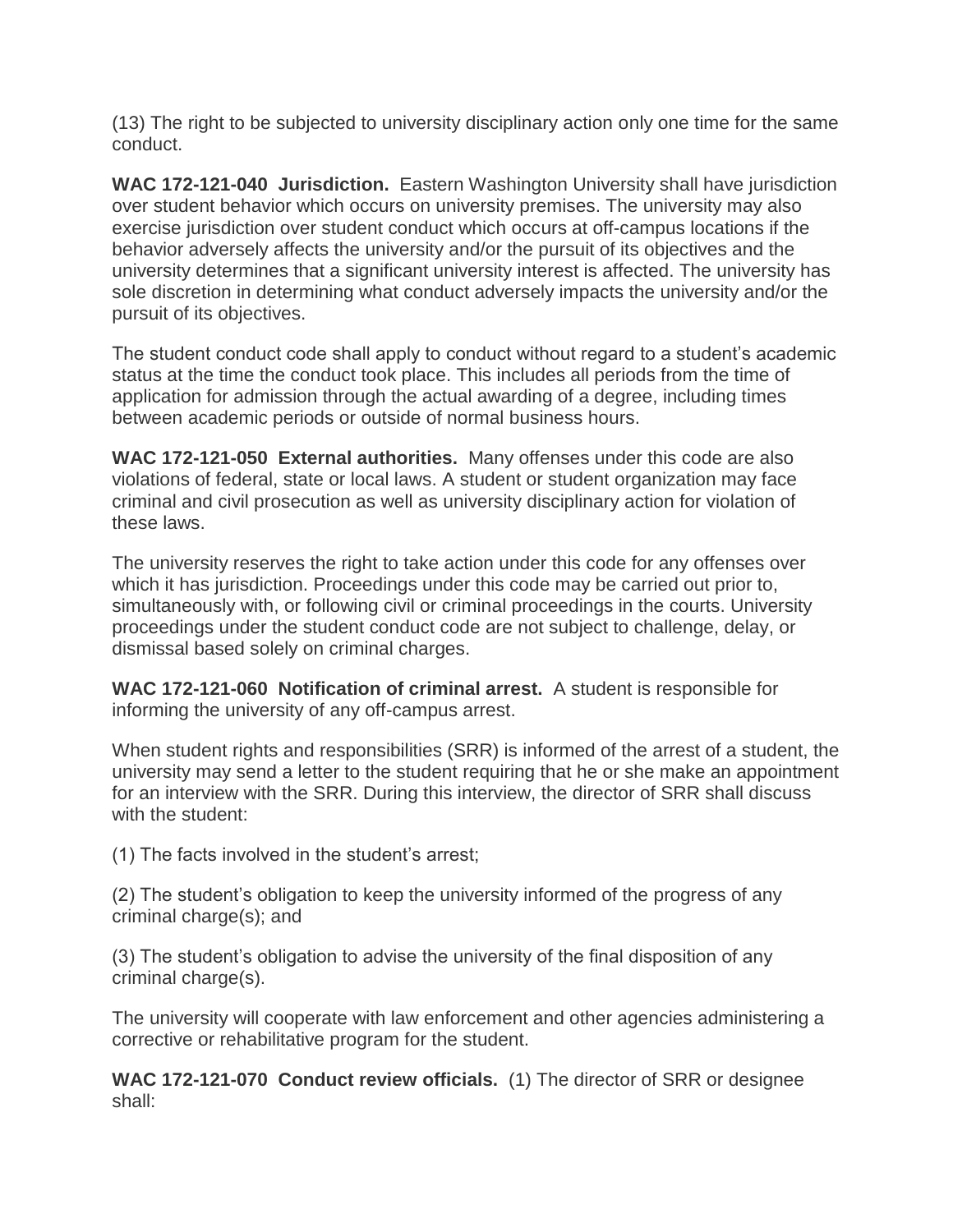(a) Serve as the primary point of contact for all matters relating to student conduct code violations and proceedings;

(b) Manage the proceedings as described in this chapter;

(c) Maintain all records of conduct review proceedings as described in WAC 172-121- 080;

(d) Ensure complaints are promptly investigated and resolved as required by federal and state laws; and

(e) Review off-campus incidents of alleged misconduct and make determinations as to whether the conduct involved adversely affects the university community and/or the pursuit of its objectives and whether the conduct process should be initiated.

(2) Conduct review officer (CRO): The university president delegates to the vice president of student affairs the authority to designate one or more CRO(s). The director of SRR, dean of students, or any other qualified individual may be designated as a CRO. The CRO(s) shall preside over brief hearings and full conduct hearings under this chapter. For brief hearings, the CRO shall serve as the decision maker. For full hearings, the CRO shall serve as the presiding officer.

As the presiding officer, in full hearings the CRO has authority to:

- (a) Determine the order of presentation of evidence;
- (b) Administer oaths and affirmations;
- (c) Issue subpoenas pursuant to RCW 34.05.446;
- (d) Rule on procedural matters, objections, and motions;
- (e) Rule on motions for summary judgment;

(f) Rule on offers of proof and receive relevant evidence;

(g) Pursuant to RCW 34.05.449(5), close parts of a hearing to public observation or order the exclusion of witnesses upon a showing of good cause;

(h) Question witnesses in an impartial manner to develop any facts deemed necessary to fairly and adequately decide the matter;

(i) Call additional witnesses and request additional exhibits deemed necessary to complete the record and receive such evidence subject to each party's opportunity for cross-examination and rebuttal;

(j) Take official notice of facts pursuant to RCW 34.05.452(5);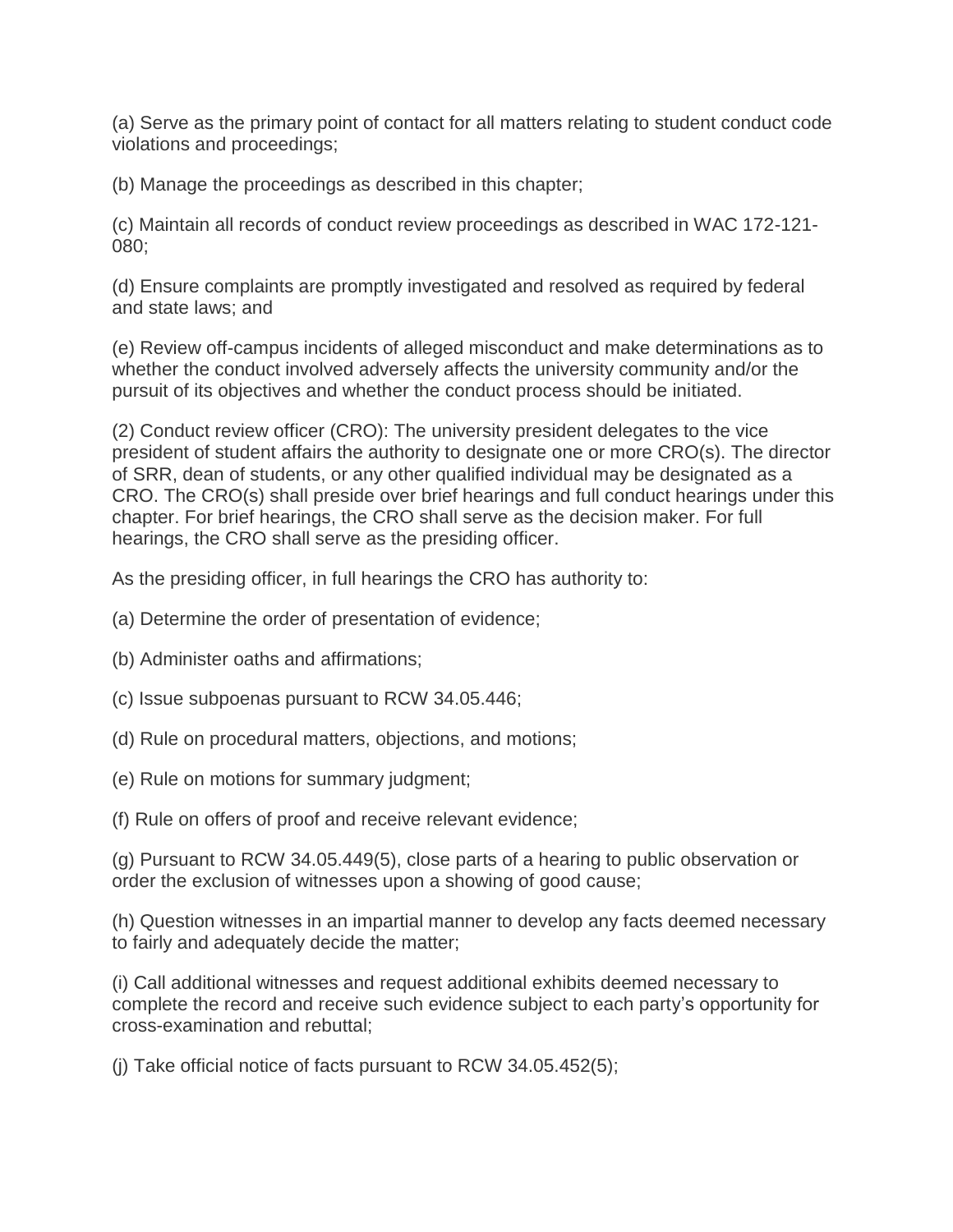(k) Regulate the course of the hearing and take any appropriate action necessary to maintain order during the hearing;

(l) Permit or require oral argument or briefs and determine the time limits for submission thereof;

- (m) Issue an order of default;
- (n) Hold prehearing conferences; and

(o) Take any other action necessary and authorized by any applicable statute or rule.

(3) Student disciplinary council: The council serves as the decision maker for full hearings with respect to a finding of responsibility. The CRO in full hearings serves as the decision maker with respect to determining appropriate sanction(s) and remedies, upon a finding of responsibility.

(a) Council pool: For each academic year, a pool of council members shall be established. All members of the council pool are appointed by the vice president for student affairs. Appointment of council pool members is as follows:

(i) Faculty and staff members are appointed for three-year terms. Student members are appointed for one-year terms;

(ii) Council chair: The dean of students or designee shall serve as the CRO and chair of council proceedings;

(iii) Vacancies: Council pool vacancies shall be filled as needed through appointment by the vice president for student affairs.

(b) Session council: When a student disciplinary council is needed for a full hearing, the dean of students shall select available members from the council pool to serve as the session council. Each session council must include three members. The council may consist of students, staff, or faculty members.

(4) Investigator: For all Title IX, sexual misconduct, and interpersonal violence complaints, and certain other cases at the director's discretion, the director may assign a complaint to an investigator to conduct an investigation. The investigator will provide a written investigative report to the director.

(5) Presenter in cases of a full hearing, a person will present a case against the respondent on behalf of the university. The presenter will call witnesses, ask questions, and offer evidence during the hearing. The presenter may be the director of SRR, designee, or an assistant attorney general appearing on behalf of the university.

**WAC 172-121-075 Conflicts of interest.** (1) Individuals who play a role in investigating, presiding over, and making decisions pertaining to individual student conduct cases including, but not limited to, the director, Title IX coordinator, dean of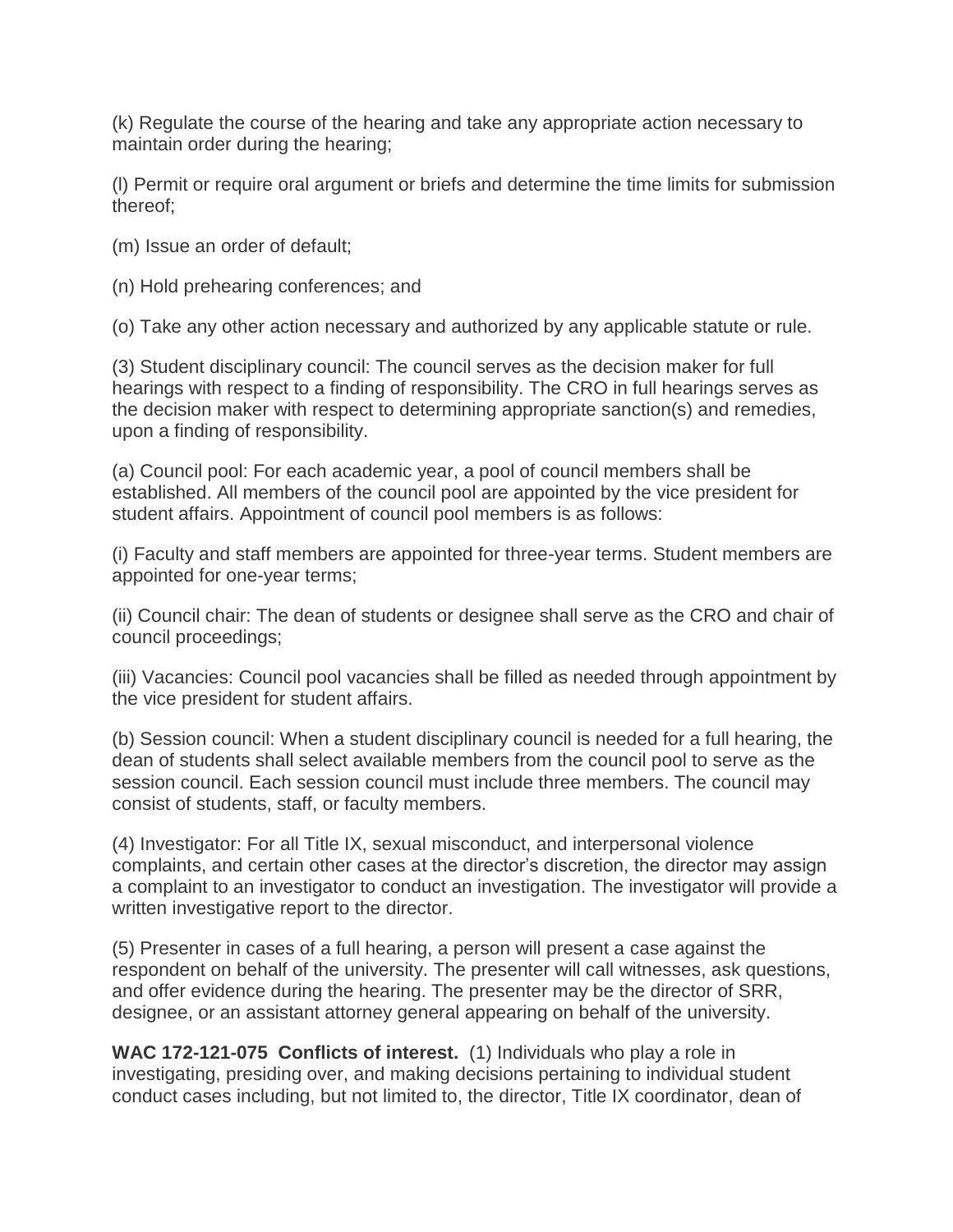students, investigator, and council, shall not have any conflict of interest in the process or a bias for or against complainants or respondents generally or an individual complainant or respondent. A conflict of interest exists if the investigator, presiding officer or decision maker is the respondent, complainant, or a witness; if the respondent, complainant, or witness is a family member or friend; if the individual has a personal interest or bias; or if the individual has previously served in an advisory capacity for any of the parties or witnesses. In the event such a conflict arises in the process, the person shall disclose such interest to the parties. Parties to the complaint who believe a university official involved in the process has a conflict of interest may report such concerns to the director of SRR or the dean of students. The director or dean shall determine whether a conflict of interest exists and take appropriate action.

(2) Challenges to council membership. Members of the student disciplinary council and the conduct review officer (CRO) are subject to the conflict of interest limitations set forth in subsection (1) of this section.

(a) If a member has such a conflict, the person shall recuse him/herself from further involvement in the case. In the event such a conflict arises after the council has been selected or during a proceeding, the member shall disclose the conflict to the parties.

(b) A council member's or the CRO's eligibility to participate in a case may be challenged by parties to the case or by other council members at any time by submitting a motion to disqualify to the CRO. When such a challenge is made, the session council, excluding the person alleged to have a conflict of interest, shall make a decision on the challenge.

(c) If a member is disqualified or disqualifies him/herself from a case, the CRO will appoint a replacement.

**WAC 172-121-080 Administration and records.** (1) Student conduct code.

(a) Interpretation: Any questions regarding the interpretation or application of this student conduct code are referred to the vice president for student affairs for final determination.

(b) Review: This student conduct code shall be reviewed at least every three years under the direction of the vice president for student affairs.

(2) Records of conduct review proceedings.

(a) Records of conduct review proceedings under this chapter shall be prepared by the conduct review official(s) involved and maintained by the director of SRR. As much as possible, records should include:

(i) A summary of the proceedings during a prehearing conference;

(ii) An audio recording of conduct review hearings;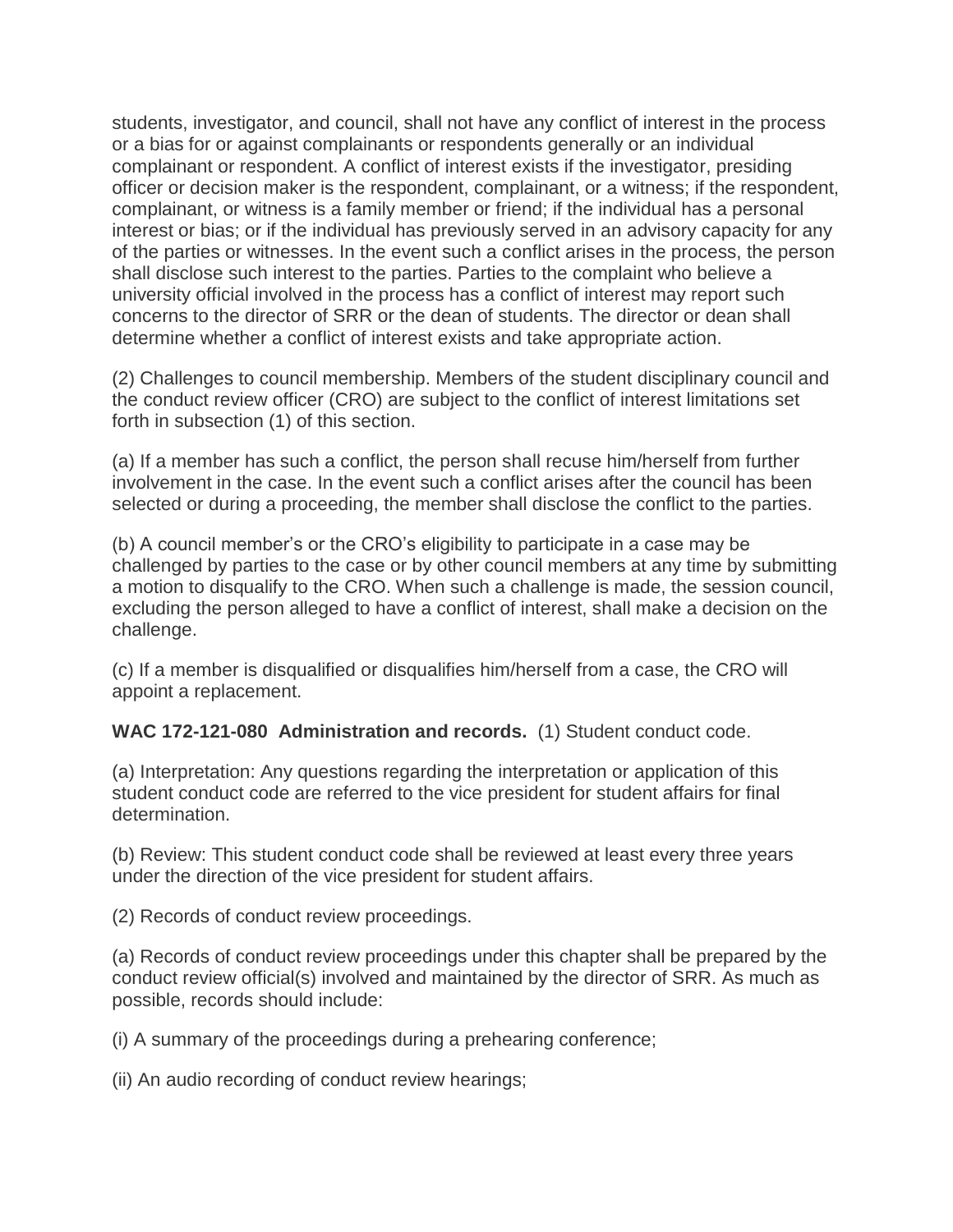(iii) All letters, statements, memoranda, decisions, orders, notices, and other documents related to conduct review proceedings;

(iv) Any images, articles, recordings, or other materials presented as evidence in a conduct review proceeding;

(v) A statement of matters officially noticed or considered by the council or conduct review officer (CRO);

(vi) Evidence submitted, whether or not accepted, any objections and rulings, any crossexamination questions submitted to the council and rulings on such questions;

(vii) Proposed findings, requested orders, and exceptions;

(viii) Recording of the hearing and subsequent transcript, if any;

(ix) Any staff memorandum to the extent required by RCW 34.05.476;

(x) For Title IX complaints, and remedies provided to the complainant designed to restore or preserve equal access to the university's programs or activities; and

(xi) Matters placed on the record after any ex parte communication. "Ex parte" means when a member of the student discipline council or CRO communicates with a party about a nonprocedural matter regarding the hearing when the other party is not present.

(b) The director of SRR shall keep records of conduct review proceedings for seven years.

(c) Records of conduct review proceedings are the property of the university and are confidential to the extent provided in applicable law.

(d) Prior to the final disposition of a case, the respondent may review the records relative to their case. The respondent shall request to review the case records by contacting the CRO. The CRO shall make every reasonable effort to support the respondent's request.

(3) Student disciplinary records.

(a) Student disciplinary records are confidential and shall be treated consistently with the requirements of the Family Educational Rights and Privacy Act (FERPA) and applicable law. Disciplinary records shall be maintained in accordance with the university's records retention schedule.

(b) Release of student disciplinary records. The university shall not communicate a student's disciplinary record to any person or agency outside the university without the prior written consent of the student, except as required or permitted by law. Exceptions include, but are not limited to: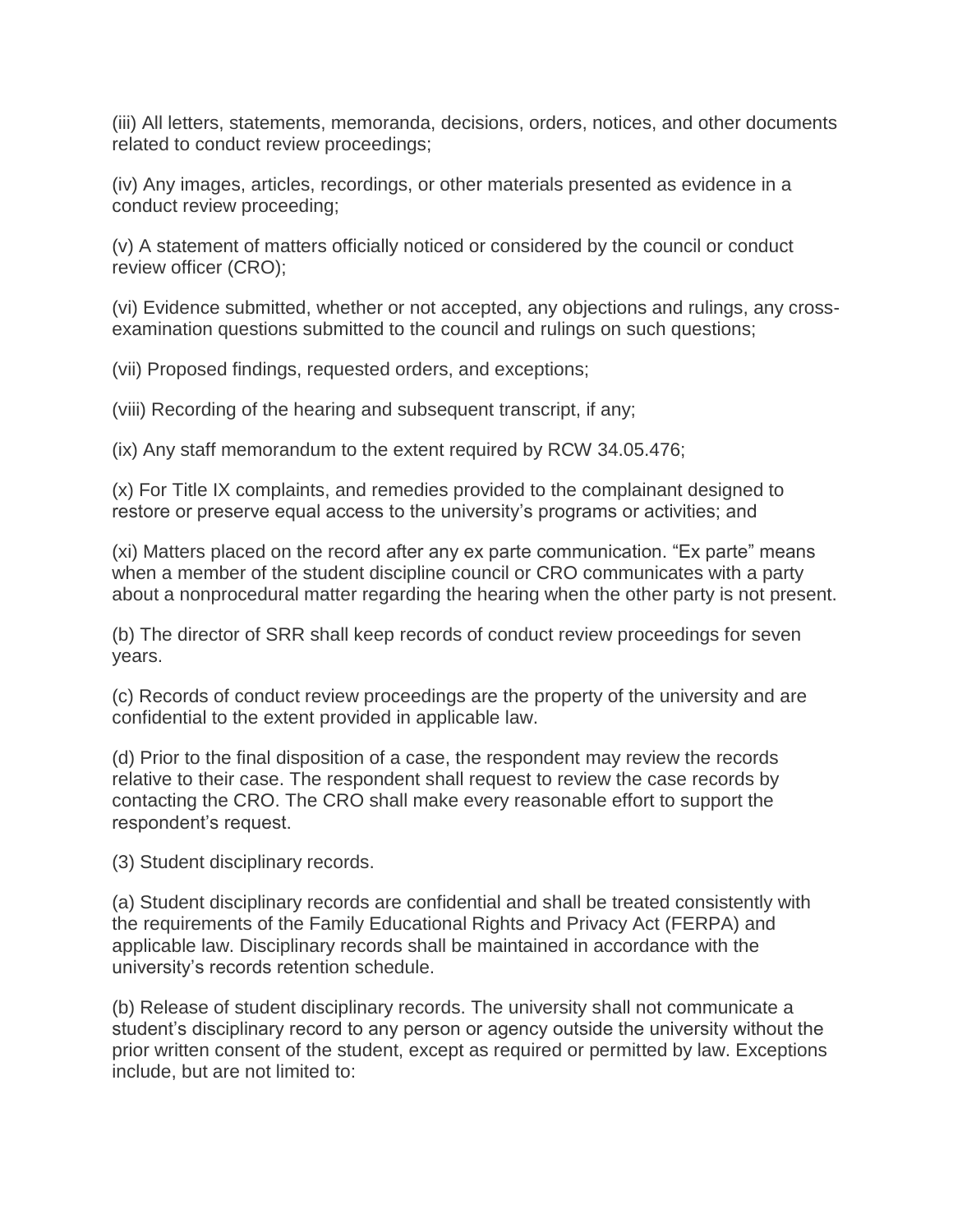(i) The student's parents or legal guardians may review these records as permitted by FERPA (20 U.S.C. Sec. 1232g; 34 C.F.R. Part 99).

(ii) Release to another educational institution, upon request, where the student seeks or intends to enroll, as allowed by FERPA (20 U.S.C. Sec. 1232g; 34 C.F.R. Part 99).

(iii) In response to a judicial order or a lawfully issued subpoena.

(iv) The university shall release information related to disciplinary records to complainants or other persons as required by Title IX of the Education Amendments of 1972, the Jeanne Clery Disclosure of Campus Security Policy and Campus Crime Statistics Act, and other state and federal laws.

(v) Disciplinary records will be made available to hearing councils and university personnel as needed for legitimate educational purposes.

(vi) A student may authorize release of their own disciplinary record to a third party in compliance with FERPA (20 U.S.C. Sec. 1232g; 34 C.F.R. Part 99) by providing a written consent to student rights and responsibilities.

(vii) Any student may review his/her own disciplinary records by contacting student rights and responsibilities.

(viii) A student may obtain a copy of their disciplinary record by making a written request to student rights and responsibilities. Student rights and responsibilities may charge the student a reasonable amount to cover copying expenses.

(ix) The university may disclose to a student's parents a violation of any federal, state, or local law, or of any university policy or rules regarding use or possession of alcohol or a controlled substance so long as the student is under the age of twenty-one at the time of the disclosure to the parent.

(c) When disciplinary records are released, personally identifiable information may be redacted to protect the privacy of others as permitted by law.

(d) Supportive measures. The university will keep any supportive measures provided to the complainant or respondent in sexual misconduct or interpersonal violence cases confidential to the extent that maintaining such confidentiality will not impair the ability of the university to provide the supportive measures.

(4) Holds:

(a) Types of holds. Holds placed on a student's academic records may prevent admission, registration, graduation, or other academic activities. Holds may also restrict access to transcripts, grades, or other academic records.

(b) Discretionary holds: The CRO may place a hold on a student's academic records in either of the following situations: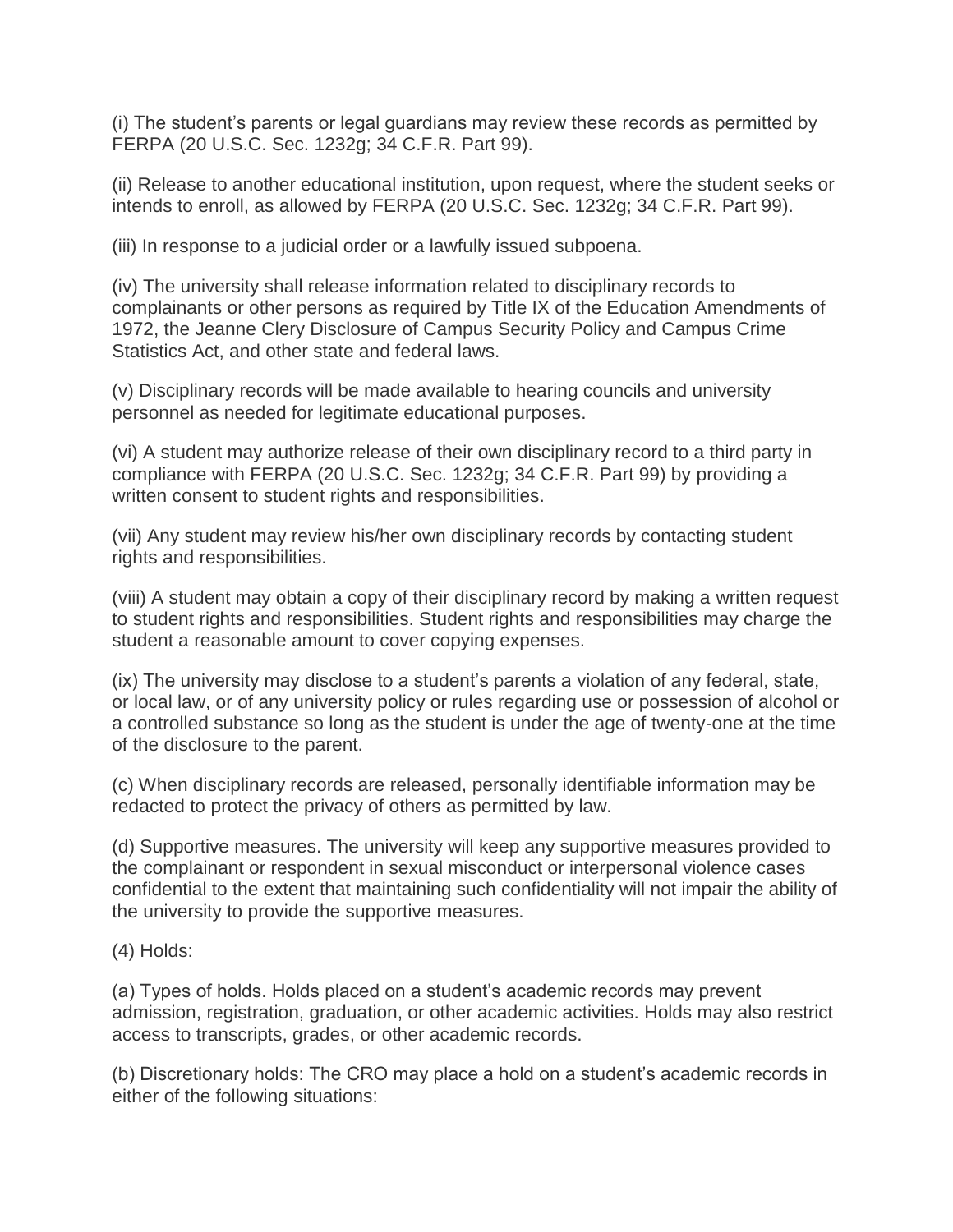(i) Pending the student's satisfactory completion of any sanctions imposed by a conduct review hearing; or

(ii) If the student fails to respond to any properly delivered notice from the CRO.

(c) Required holds: The CRO shall place a hold on a student's academic record if the student is the respondent to a violation of the conduct code and has withdrawn from the university, or if the student withdraws from the university after a complaint is filed against the student. A hold is also required if a student is subject to a pending student conduct complaint at the time of graduation. This hold shall remain in place until the allegation or complaint is resolved.

**WAC 172-121-100 Complaints.** (1) Filing of complaints.

(a) Any person or the university may file a complaint against a student or student organization for violation of the student conduct code.

(b) A person wishing to file a complaint under the student conduct code must submit the complaint, in writing, to one of the following:

- (i) Student rights and responsibilities;
- (ii) Title IX coordinator; or
- (iii) The office of the dean of students.

(c) Filing a complaint under the student conduct code does not prohibit or limit a person's right to file complaints or charges with other civil and/or criminal authorities for violations of local, county, state, or federal law.

(d) All student conduct code complaints will be forwarded to the director of SRR for further review and action.

(e) In cases where the university is pursuing a student conduct case on its own behalf, an EWU employee shall initiate the complaint. For Title IX complaints, a complaint must either be filed by the person subject to the alleged misconduct or by the Title IX coordinator. If a complaint is filed by the Title IX coordinator, the Title IX coordinator will not be considered a complainant for the purposes of participating in the investigation and hearing process.

(2) Complaint review. Upon receipt of a complaint, the director of SRR shall review the complaint to determine whether it includes allegations of sexual misconduct or interpersonal violence, may lead to suspension or expulsion and/or felony level criminal conduct to determine which student conduct process applies and if appropriate law enforcement or other authorities should be notified. If a complaint falls within such categories, it shall be referred to a hearing under WAC 172-121-122.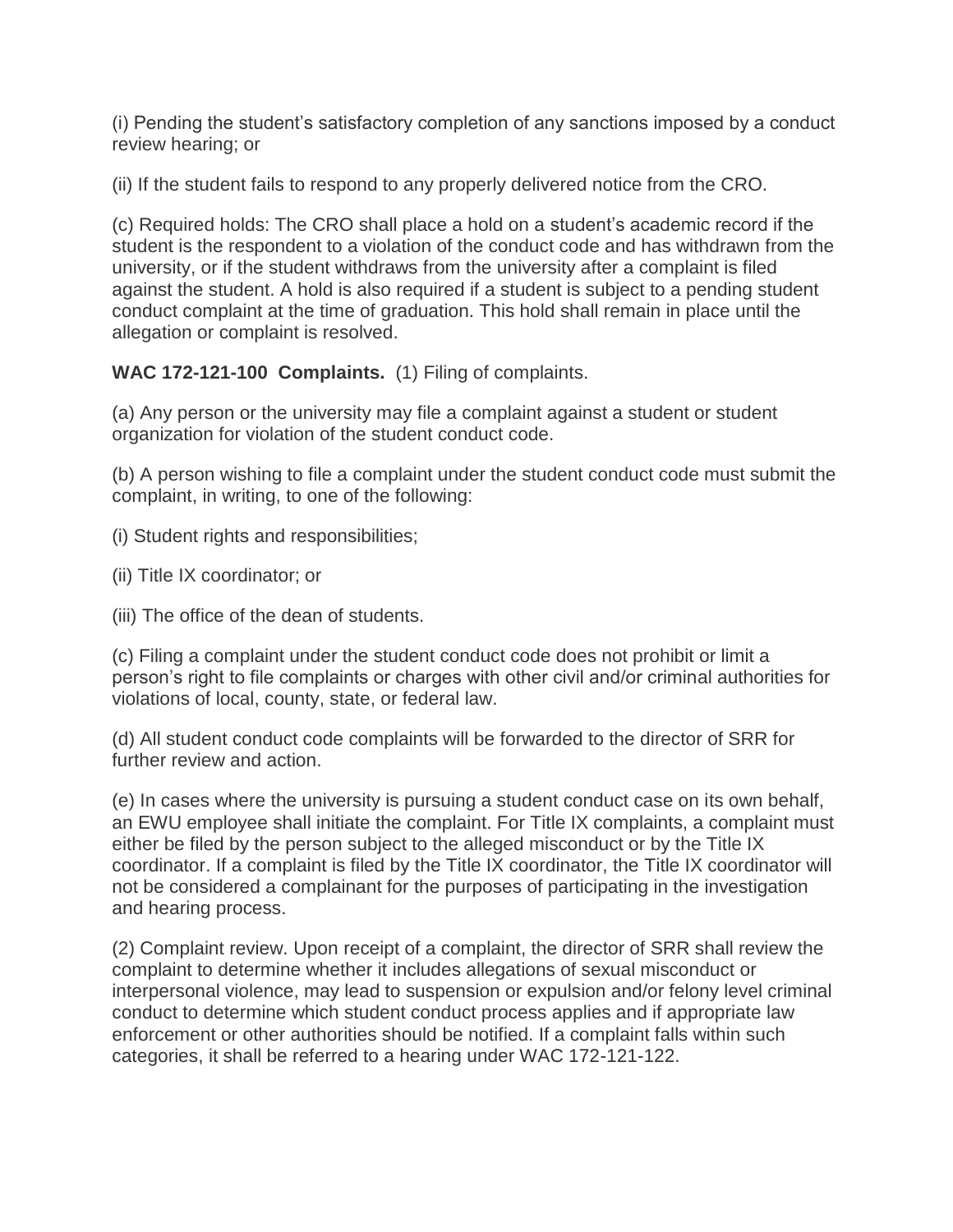(3) Sexual misconduct and interpersonal violence proceedings. Except where specifically stated, this section applies to all allegations the university receives of sexual misconduct or interpersonal violence regardless of the possible level of sanction or whether there is a formal Title IX complaint.

(a) Report to Title IX coordinator. The director of SRR shall report all complaints which may constitute any form of sexual misconduct or interpersonal violence to the university Title IX coordinator within twenty-four hours.

(b) Title IX complaints. The Title IX coordinator will determine whether or not the allegation of sexual misconduct or interpersonal violence constitutes a Title IX complaint under this code. Solely in cases of Title IX complaints, the university will not move forward with initiating a Title IX investigation or student conduct hearing unless SRR has received a formal complaint from the person alleged to have been subjected to sexual misconduct or interpersonal violence or a complaint from the Title IX coordinator requesting initiation of the student conduct process.

The Title IX coordinator is responsible for determining whether or not the allegations constitute a formal Title IX complaint. If allegations do not meet the definition of a Title IX complaint, the Title IX coordinator will inform the complainant and the respondent that the complaint is not considered a Title IX complaint and the reasons it does not fit within the required elements of a formal Title IX complaint. If the complainant or respondent disagrees with the Title IX coordinator's decision, the party may file an appeal with the dean of students within three calendar days of the Title IX coordinator's decision. The dean of students can affirm, reverse, or remand the Title IX coordinator's decision and such decision must be communicated in writing simultaneously to the parties.

SRR may proceed, however, with pursuing a student conduct case against the respondent for misconduct outside of Title IX including, but not limited to, sexual misconduct or interpersonal violence that does not fit the definition of a Title IX complaint.

(c) Prompt resolution. The university shall investigate any complaint alleging sexual misconduct or interpersonal violence when it is legally required to do so. The university's goal is to have complaints of sexual misconduct or interpersonal violence resolved within ninety days. If the university needs additional time, the investigator or director of SRR should provide written notice to the complainant and respondent of the delay and the reasons for the delay. Delays and extensions beyond the ninety days must be based on good cause.

(d) Investigations. The university will investigate all sexual misconduct and interpersonal violence allegations, including Title IX complaints, and may, at its discretion, ask for an investigation of other alleged misconduct. During the investigation, the investigator is responsible for gathering evidence relating to the complaint. The investigator will contact the complainant, respondent, and other witnesses to ask questions and gather relevant evidence. Parties may be assisted by an advisor during the investigative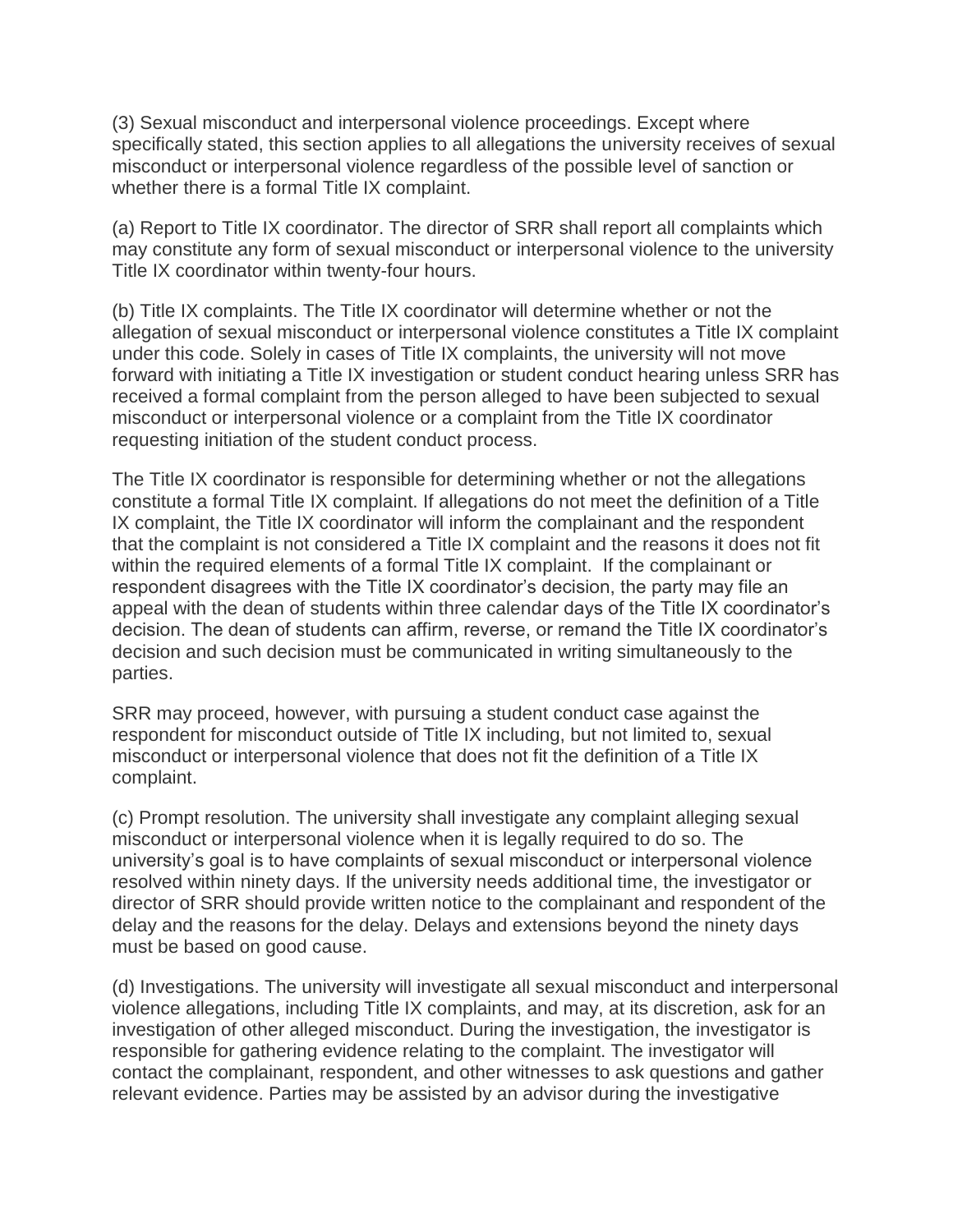process. During the investigation, parties will be provided with an equal opportunity to identify witnesses and other evidence that supports their position. Prior to any investigatory interview regarding a Title IX complaint, the investigator will provide written notice of the meeting with the date, time, location, participants, and purpose with sufficient time for the person to prepare to participate in the interview.

Prior to the completion of the investigative report for a Title IX complaint, the investigator will send to each party the evidence obtained during the investigation that is directly related to the allegations raised, including the evidence upon which the university does not intend to rely in reaching a determination regarding responsibility and inculpatory and exculpatory evidence. Each party will then have at least ten calendar days to submit a written response for a Title IX complaint. The investigator will consider the written response prior to the completion of the investigative report. At the conclusion of the investigation, the investigator will prepare a final written report that fairly summarizes the relevant evidence. The investigative report, along with any evidence collected during the investigation, shall then be transmitted to the director of SRR at least ten days prior to any hearing or other determination of responsibility. In cases of sexual misconduct or interpersonal violence, a copy of the report must also be provided to the parties for their review and written response.

(e) Confidentiality. To facilitate the investigative process and protect the privacy of those involved, all information will be maintained in a confidential manner to the fullest extent permissible by law. During an investigation, complaint information will be disseminated on a need-to-know basis. If the complainant wishes to remain anonymous, the university will take all reasonable steps to investigate the allegation without disclosing the name of the complainant to the extent allowed by state and federal law. If the complainant wishes to remain anonymous, the university shall inform them that its ability to investigate and respond to the allegation will be limited. The university cannot ensure confidentiality, as its legal obligations under federal or state law may require investigation of the allegation and possible disclosure of the complainant's name. Reports of crimes to the campus community shall not include the names of the complainants. Files subject to public disclosure will be released to the extent required by law.

(f) Right to file a criminal report. Once the university is notified of an allegation of sexual misconduct or interpersonal violence, it will notify the potential complainant of their right to file a criminal complaint with campus or local law enforcement. If the complainant in such circumstances wishes to report the conduct to local law enforcement, the university will assist them in doing so. The university will also notify the complainant that he or she is not required to file a report with local law enforcement. The university will report allegations of sexual misconduct or interpersonal violence to law enforcement or other authorities when it is required to do so under federal, state, and local law.

(4) Supportive measures and interim restrictions. During the complaint review, the director of SRR or Title IX coordinator will review whether any supportive measures or interim restrictions are needed. Supportive measures and interim restrictions are addressed in WAC 172-121-140.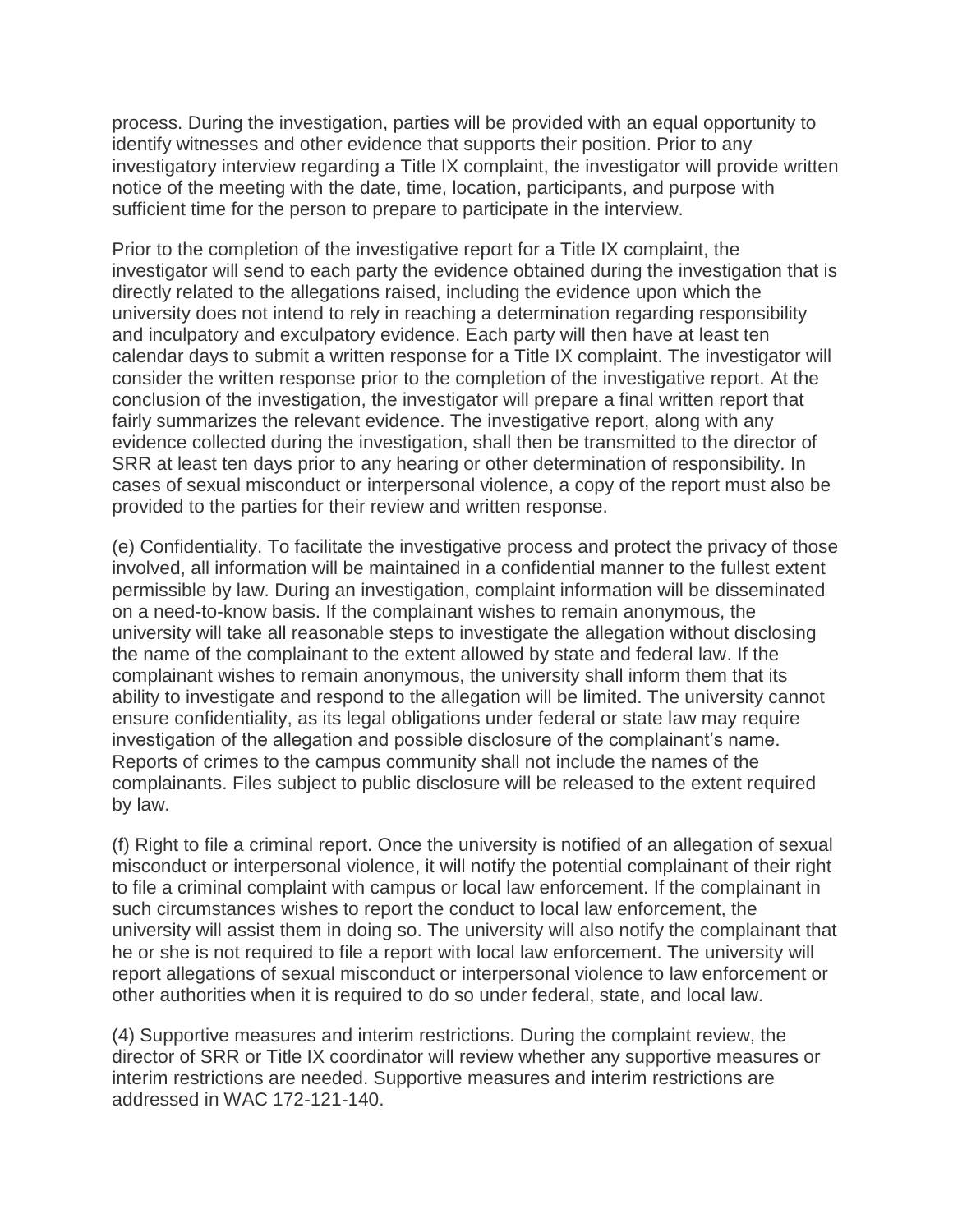(5) SRR will follow up with the parties as described below.

(a) The director of SRR will contact the respondent, and the complainant in cases of sexual misconduct or interpersonal violence, and provide them with the following information:

(i) The respondent's and complainant's rights under the student conduct code;

(ii) A summary of the allegations the complainant has against the respondent;

(iii) The potential conduct code violations related to the allegations; and

(iv) How to report any subsequent problems or retaliation, including intimidation, threats, coercion, or discrimination.

(b) In all cases alleging sexual misconduct or interpersonal violence, the director of SRR will, in addition to the information specified under (a) of this subsection, provide both parties with written information that will include, at a minimum:

(i) The student's rights and options, including options to avoid contact with the other party; a list of available university and community resources for counseling, health, mental health, victim advocacy, legal assistance, visa and immigration assistance, student financial aid, and other academic and housing services at the university and in the community; and options for, available assistance in, and how to request changes to academic, living, transportation, and working situations or protective measures;

(ii) The importance of preserving evidence of the alleged incident and procedures to follow to preserve evidence of the alleged incident;

(iii) Who will receive a report of the allegation;

(iv) Their right to file or not file a criminal complaint as detailed above and the ability to be assisted by campus authorities in notifying law enforcement authorities if the complainant wishes to do so;

(v) A list of resources for obtaining protective, no contact, restraining, or similar orders, if applicable;

(vi) The procedures the university will follow when determining if discipline is appropriate;

(vii) Steps the university will take to ensure confidentiality of complainants and other necessary parties and the limits this may place on the university's ability to investigate and respond, as set forth above; and

(viii) Information regarding the university's policy against retaliation, steps the university will take to prevent and respond to any retaliation, and how the student should report retaliation or new incidents.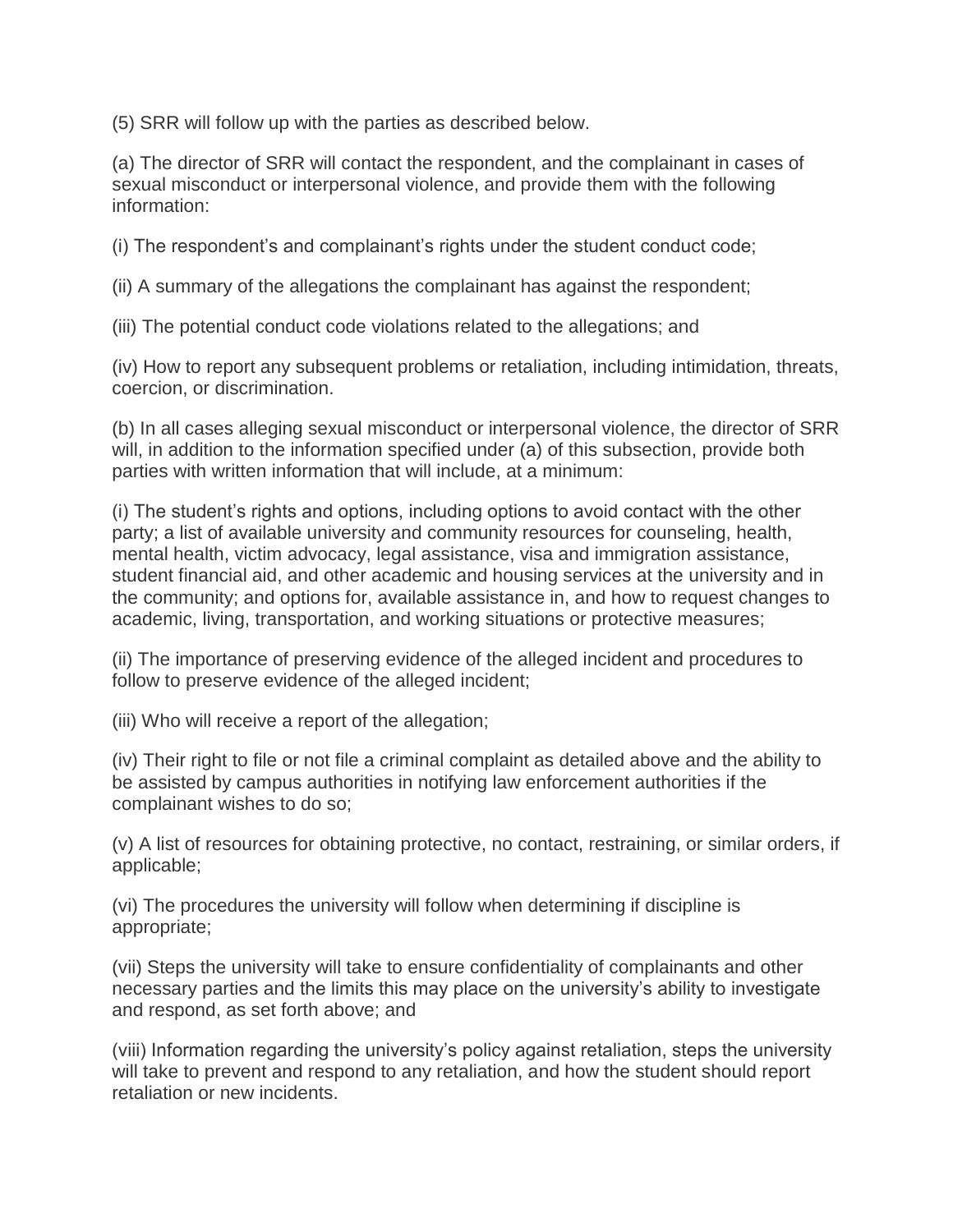(6) Following the complaint review, the director of SRR will either dismiss the matter or arrange a prehearing conference.

(a) Dismiss the matter. If the director of SRR determines the allegations, even if true, would not rise to the level of a conduct violation, he/she may dismiss the matter. In such cases, the director of SRR will prepare a written record of the dismissal. The director of SRR will also notify the complainant of their decision, if such notification is permissible under FERPA. The dismissal letter, along with the original complaint and any other related documents, will be maintained as described in WAC 172-121-080. In cases of sexual misconduct or interpersonal violence or for a Title IX complaint, the complainant may request a review of the dismissal by the dean of students by filing a request for review with the director of SRR within seven business days of receiving notice of the dismissal.

(b) Prehearing conference. If the director of SRR does not dismiss the matter he/she will arrange a prehearing conference as described in WAC 172-121-110.

### **WAC 172-121-105 Conduct review proceedings.** (1) General provisions:

(a) Conduct review proceedings in which the allegations do not involve a Title IX complaint, felony level crimes, or the potential sanction is less than suspension or expulsion, are brief hearings in accordance with WAC 172-108-050(3). Conduct review proceedings in which the allegations involve a Title IX complaint, felony level crimes, or the potential sanction is suspension or expulsion, are considered full hearings under the Administrative Procedure Act.

(b) Nonjudicial proceedings: Formal rules of process, procedure, and/or technical rules, such as are applied in criminal or civil courts, do not apply in student conduct code proceedings. All Title IX complaints shall follow the regulations prescribed under 34 C.F.R. Part 106.

(2) Notification for student organizations: When a charge is directed towards a student organization, the CRO will communicate all matters relative to conduct review proceedings with the president of the organization or their designee.

(3) Advisors: The complainant and the respondent may be assisted by one advisor of their choice, subject to the following provisions:

(a) Any fees or expenses associated with the services of an advisor are the responsibility of the complainant or the respondent that employed the advisor;

(b) The advisor may be an attorney or any other person of the student's choosing;

(c) The advisor must provide the CRO with a FERPA release signed by the student they are assisting;

(d) If a complainant or the respondent is represented by an attorney, the attorney shall provide the CRO and other parties with the attorney's name, address, telephone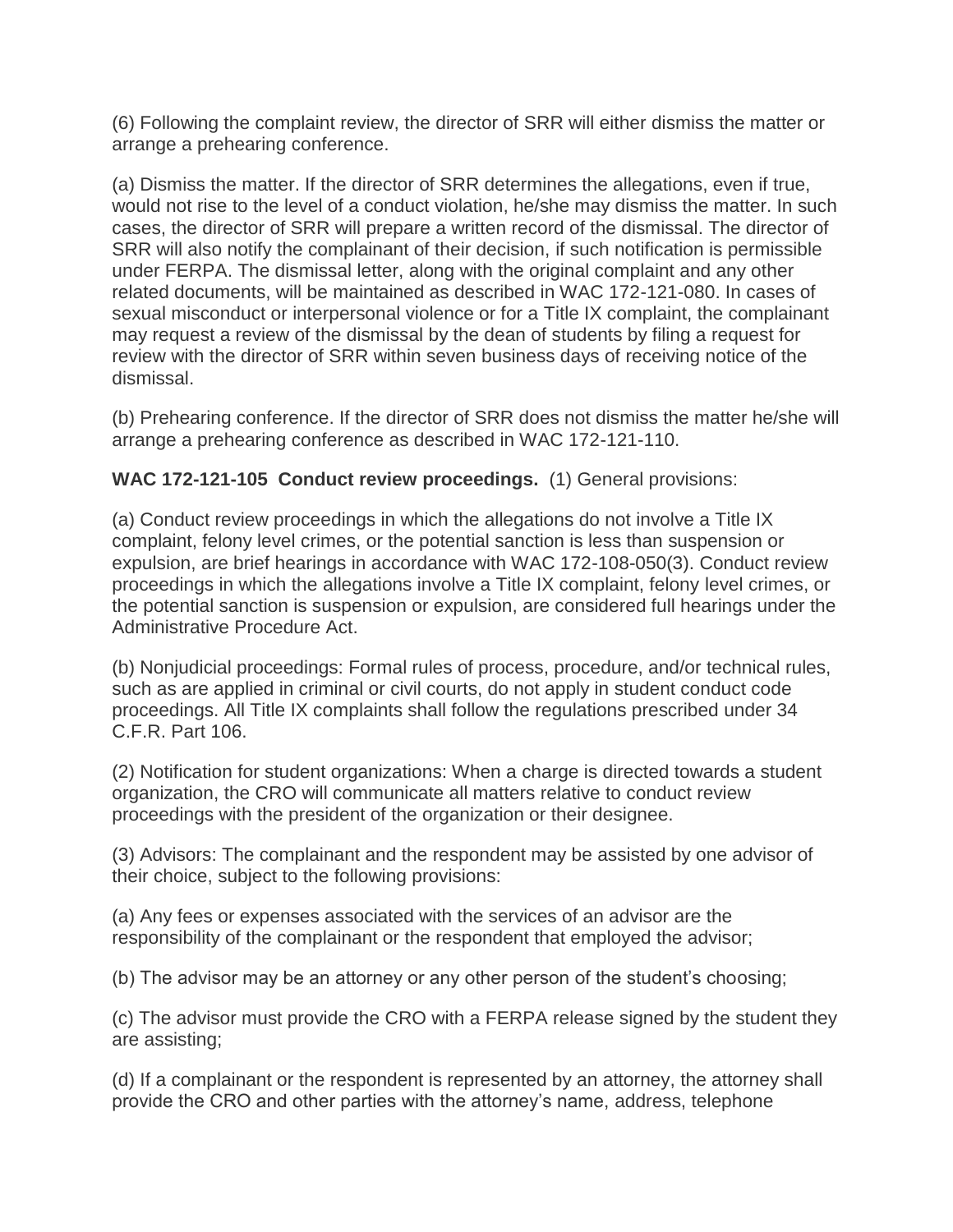number, and email address. The attorney must file a notice of appearance when hired to represent a person and a notice of withdrawal upon withdrawal of representation. A notice of appearance must be filed at least two business days prior to any conduct review proceeding;

(e) If a complainant or respondent wishes to have an advisor for a Title IX complaint and is not able to identify one, the student may contact SRR for assistance in finding an advisor.

(f) In addition to an advisor, a complainant or respondent may bring a certified therapy animal with a handler for the hearing. The handler is not allowed to participate in the hearing process.

(4) Review of evidence:

(a) In brief hearings, the respondent, and, in cases of sexual misconduct or interpersonal violence, the complainant may request to view material related to their case prior to a scheduled hearing by contacting the CRO. To facilitate this process, the party should contact the CRO as early as possible prior to the scheduled hearing. The CRO shall make a reasonable effort to support the request to the extent allowable by state and federal law.

(b) In full hearings, the respondent, and, in cases of sexual misconduct or interpersonal violence, the complainant may request to view material related to the case prior to the scheduled hearing by contacting the director of SRR. To facilitate this process, the party should contact the director as early as possible prior to the scheduled hearing. The director of SRR shall make a reasonable effort to support the request to the extent allowable by state and federal law.

(5) Continuances: Continuances, extensions of time, and adjournments may be ordered by the CRO. A party may file a timely request for a continuance if the party shows good cause for the continuance. A request for a continuance may be oral or written. Before granting a motion for a continuance, the CRO shall allow any other party to object to the request. The CRO will make a decision on the request and will communicate his/her decision in writing to the parties along with the reasons for granting or denying the request.

**WAC 172-121-110 Notice of allegations and initial scheduling.** (1) Notice of investigation. If the director of SRR refers a complaint to an investigation, the director shall provide the respondent with a notice of investigation that meets the following requirements:

(a) Is made in writing;

(b) Include a written list of the allegations against the respondent with sufficient details of the allegations based on current information including, if known, date and time of the incident, description of the conduct, and the specific sections of this code allegedly violated;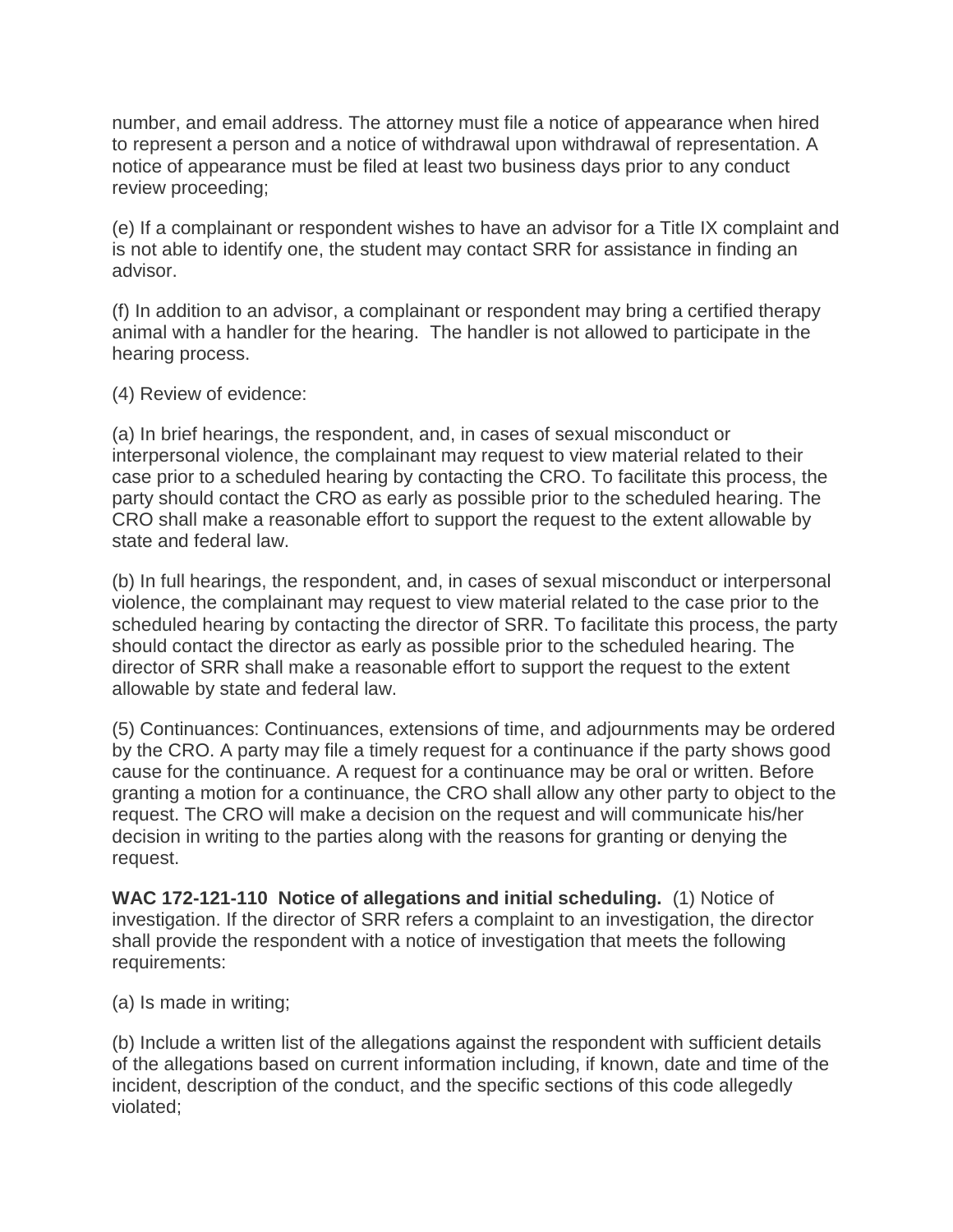(c) Indicates that the complaint has been assigned to a university investigator and provide the contact information for the investigator;

(d) Provides notice that the respondent is presumed not responsible for the alleged conduct and a determination of responsibility will be made at the end of the hearing;

(e) Provides a reminder that the person may have an advisor of their choice throughout the student conduct process;

(f) A statement that students are prohibited from knowingly furnishing false information during the student conduct process; and

(g) Information about supportive measures and resources available to the respondent as well as information about the university's prohibition on retaliation.

(2) Notice of allegations: If the director of SRR decides to send the case to hearing, following a review of the investigative report if any, the director of SRR shall appoint a CRO to the case and notify the respondent of the CRO and the date of a prehearing conference. In cases alleging sexual misconduct or interpersonal violence, the CRO and session council assigned must have completed training on issues relating to sexual misconduct and interpersonal violence, the Violence Against Women Reauthorization Act, and Title IX requirements. Notification of the allegations to the respondent must:

(a) Be made in writing;

(b) Include a written list of the allegations against the respondent with sufficient details of the allegations based on current information, including, if known, date and time of the incident, description of the conduct, and the specific sections of this code allegedly violated;

(c) Provide notice that the respondent is presumed not responsible for the alleged conduct and a determination of responsibility will be made at the end of the hearing;

(d) Provide a reminder that the person may have an advisor of their choice and, for Title IX complaints, that the university will provide them with an advisor upon requests for the purposes of conducting cross-examination;

(e) Provide information about how to review the evidence gathered prior to the hearing;

(f) Provide a statement that students are prohibited from knowingly furnishing false information during the student conduct process; and

(g) Include a date, time, and location of the prehearing conference.

(3) Follow up with complainant. In all cases alleging sexual misconduct or interpersonal violence, the SRR office shall notify the complainant(s) of the date, time, and location of the prehearing conference and of their right to attend the conference. The SRR office shall also follow up with the complainant(s) and respondent(s) to inform them of the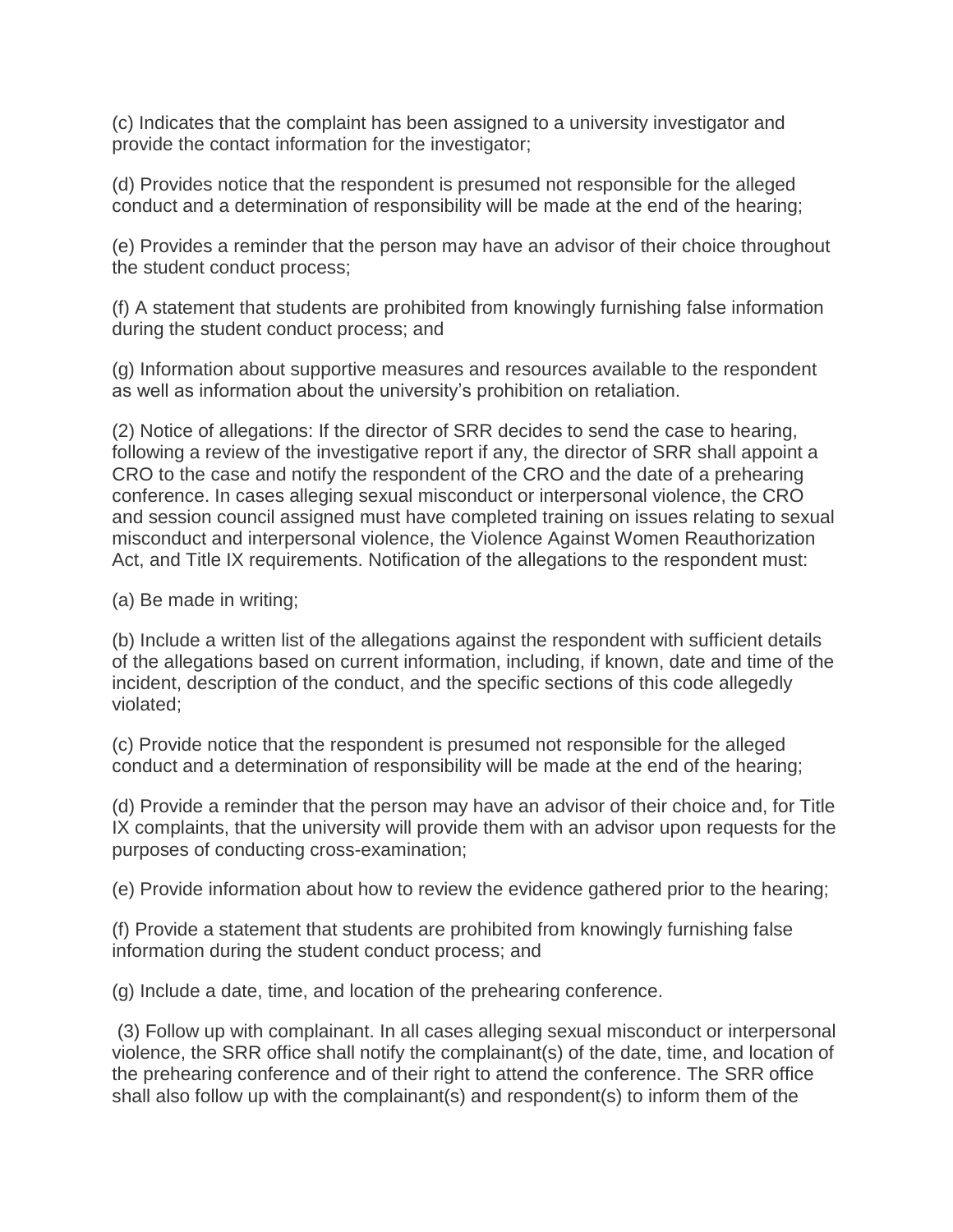process of reporting any retaliation or new incidents. If the complainant or respondent engages in retaliatory behavior, the university shall take immediate steps to protect the complainant or respondent from further harassment or retaliation. The complainant will also be notified that they have a right to an advisor during the hearing process, and, for Title IX complaints, that the university will provide an advisor upon request for the purposes of conducting cross-examination.

(4) If additional information is learned during the investigation that may rise to additional allegations, the university must provide the respondent with an updated notice of allegations.

(5) The procedures for the prehearing conference for brief hearings is contained in WAC 172-121-121. The procedures for the prehearing conference for full hearings is contained in WAC 172-121-122.

**WAC 172-121-121 Brief hearing procedures.** (1) Applicability: The conduct review officer (CRO) may hold a brief hearing with the respondent if the proposed sanction is less than a suspension and the allegations do not involve a Title IX complaint, or felony level criminal behavior.

(2) General provisions.

(a) Hearing authority: The CRO exercises control over hearing proceedings. All procedural questions are subject to the final decision of the CRO.

(b) Closing hearings: All conduct review hearings will be closed. Admission of any person to a conduct review hearing shall be at the discretion of the CRO.

(c) Consolidation of hearings: In the event that one or more students are charged with the same misconduct arising from the same occurrence, the hearing authority may conduct separate hearings for each student or consolidate the hearings as practical, as long as consolidation does not impinge on the rights of any student.

(3) Appearance.

(a) Failure to appear: In cases where proper notice has been given but the respondent fails to attend a conduct review hearing, the hearing authority shall decide the case based on the information available, without the respondent's input.

(b) Appearance: The respondent, and complainant in cases of sexual misconduct or interpersonal violence, will be provided options for reasonable alternative arrangements if they do not wish to be present in the same room as the other student during the hearing. People may appear at the conduct review hearing in person, through telephone conference, or through any other practical means of communication, subject to the limits set forth below in (e) of this subsection. If a person does not appear at the hearing, the hearing authority will decide the case based on the information available.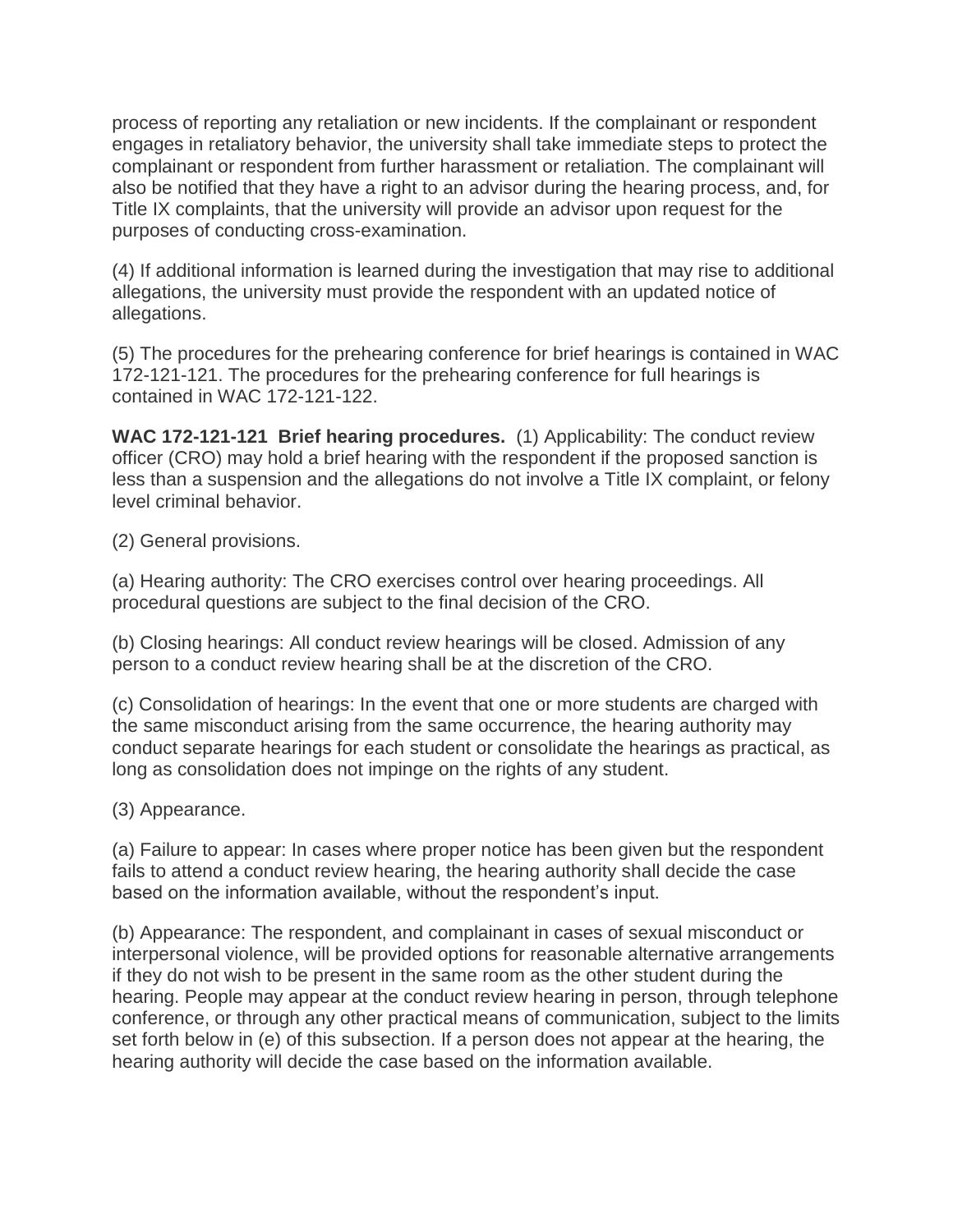(c) Advisors: The complainant and the respondent may be assisted by one advisor during conduct review hearings as described in WAC 172-121-105. In brief hearings, the advisor is limited to advising the student and cannot speak on behalf of the student.

(d) Disruption of proceedings: Any person, including the respondent or advisor, who disrupts a hearing, may be excluded from the proceedings.

(e) Electronic appearance. In the interest of fairness and expedience, the CRO may permit any person to appear by telephone, audio tape, written statement, or other means, as appropriate, if the rights of the parties will not be substantially prejudiced by an electronic appearance as determined by the CRO.

(4) Standard of proof. The hearing authority shall determine whether the respondent violated the student conduct code, as charged, based on a preponderance of the evidence. A preponderance means, based on the evidence admitted, whether it is more probable than not that the respondent violated the student conduct code.

(5) Prehearing conference. The SRR office will schedule a prehearing conference with the respondent. Only the respondent and the respondent's advisor may appear at the prehearing conference, unless the case involves alleged sexual misconduct or interpersonal violence. In cases alleging sexual misconduct or interpersonal violence, the respondent and the complainant, along with their advisors, if they choose to have an advisor, may appear at the same or separate prehearing conferences. The purpose of the prehearing conference is to advise the parties regarding the student conduct process. During the prehearing conference, the CRO will:

(a) Review the written list of allegations with the respondent;

(b) Inform the respondent who is bringing the complaint against them;

(c) Provide the respondent with a copy of the student conduct code and any other relevant university policies;

(d) Explain the respondent's rights under the student code;

(e) Explain the conduct review procedures;

(f) Explain the respondent's and complainant's rights and responsibilities in the conduct review process; and

(g) Explain possible penalties under the student conduct code.

At the end of the prehearing conference, the CRO will either conduct or schedule a brief hearing with the respondent as set forth in this subsection. If proper notice was given of the prehearing conference and the respondent fails to attend the conference, the CRO may either proceed with the brief hearing and decide the case based on the information available, or place a hold on the respondent's academic records as described in WAC 172-121-080 until the respondent cooperates with the student conduct process.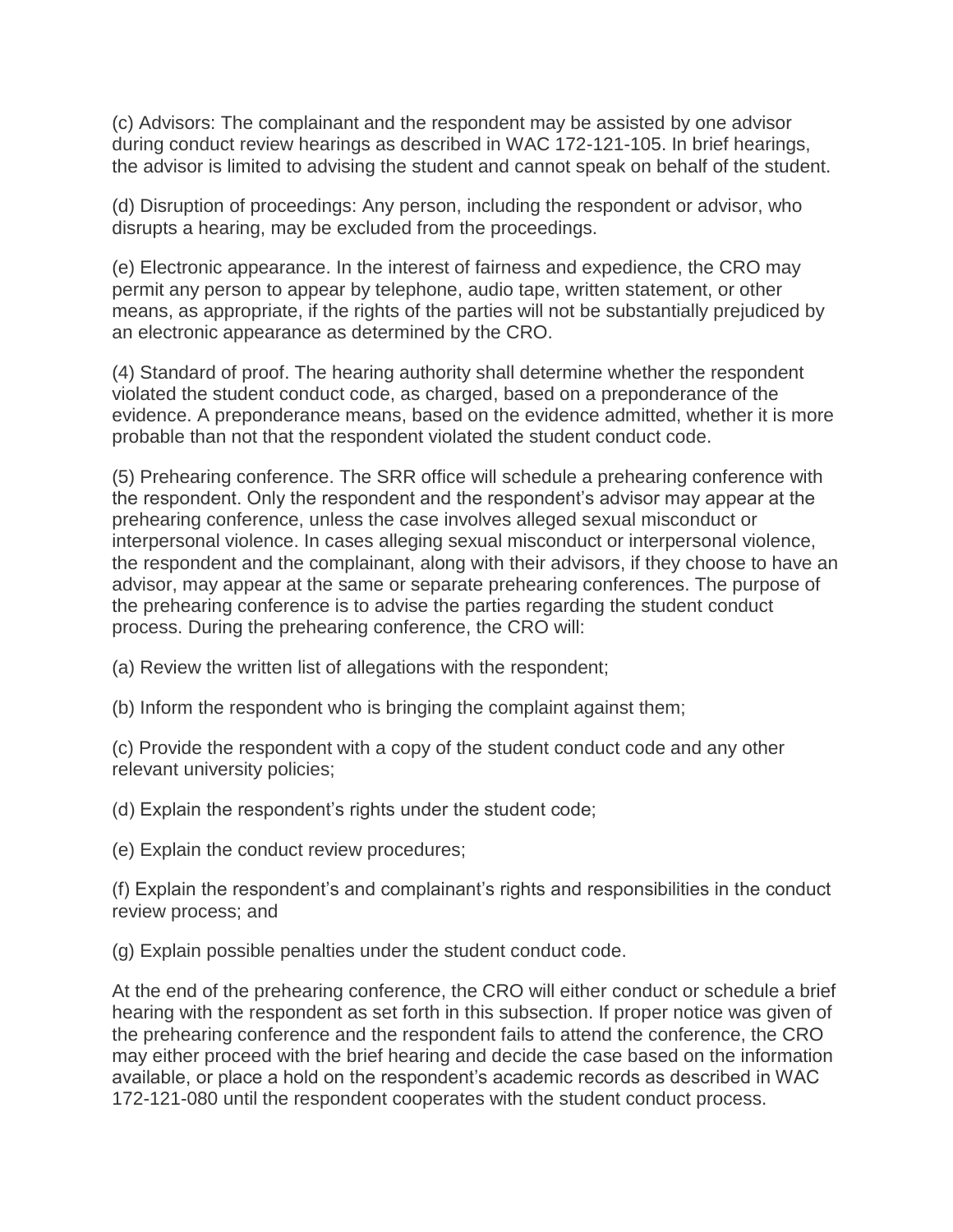(6) Scheduling. A brief hearing may take place immediately following the prehearing conference or it may be scheduled for a later date or time, except that, in cases of sexual misconduct or interpersonal violence, a brief hearing cannot take place without first notifying the complainant/respondent of the hearing. If the brief hearing will be held at a later date or time, the CRO shall schedule the hearing and notify the respondent and, in the case of sexual misconduct or interpersonal violence, the complainant of the date, time, and place of the hearing. The CRO may coordinate with the parties to facilitate scheduling, but is not required to do so. The CRO has sole discretion as to whether to call witnesses.

(7) If the respondent fails to appear at the brief hearing, the CRO may conduct the hearing without the respondent present. The CRO may also place a hold on the respondent's academic records under WAC 172-121-080 until the respondent cooperates with the student conduct process.

(8) Deliberation. After the hearing, the CRO shall decide whether the respondent violated the student conduct code based on a preponderance of the evidence and issue a decision within seven business days.

(a) If the CRO determines that there is not sufficient information to establish a violation by a preponderance of evidence, the CRO shall dismiss the complaint.

(b) If the CRO determines that the respondent violated the student conduct code, the CRO shall impose any number of sanctions as described in WAC 172-121-210, except suspension or expulsion.

(9) Sanctions. In determining what sanctions shall be imposed, the CRO may consider the evidence presented at the hearing as well as any information contained in the student's disciplinary and academic records. If a student fails to appear for a hearing, then the CRO authority shall review the evidence provided and may consider information available from the student's disciplinary and academic records in determining what sanction should be imposed. In addition to sanctions under this code, if the student is also an employee of the university, the CRO's decision may be forwarded to the student's supervisor to determine whether any employment actions outside of this code should be taken in accordance with university policy.

(10) Notification. The CRO shall serve the respondent with a decision including its findings, conclusions, and rationale. The decision shall address credibility issues if credibility or witness demeanor was a substantial factor in the CRO's decision. Credibility determinations may not be based on a person's status as a complainant, respondent, or witness.

(a) The findings shall be based exclusively on the evidence provided at the hearing. The decision must also include:

(i) Identification of the section of the code alleged to have been violated;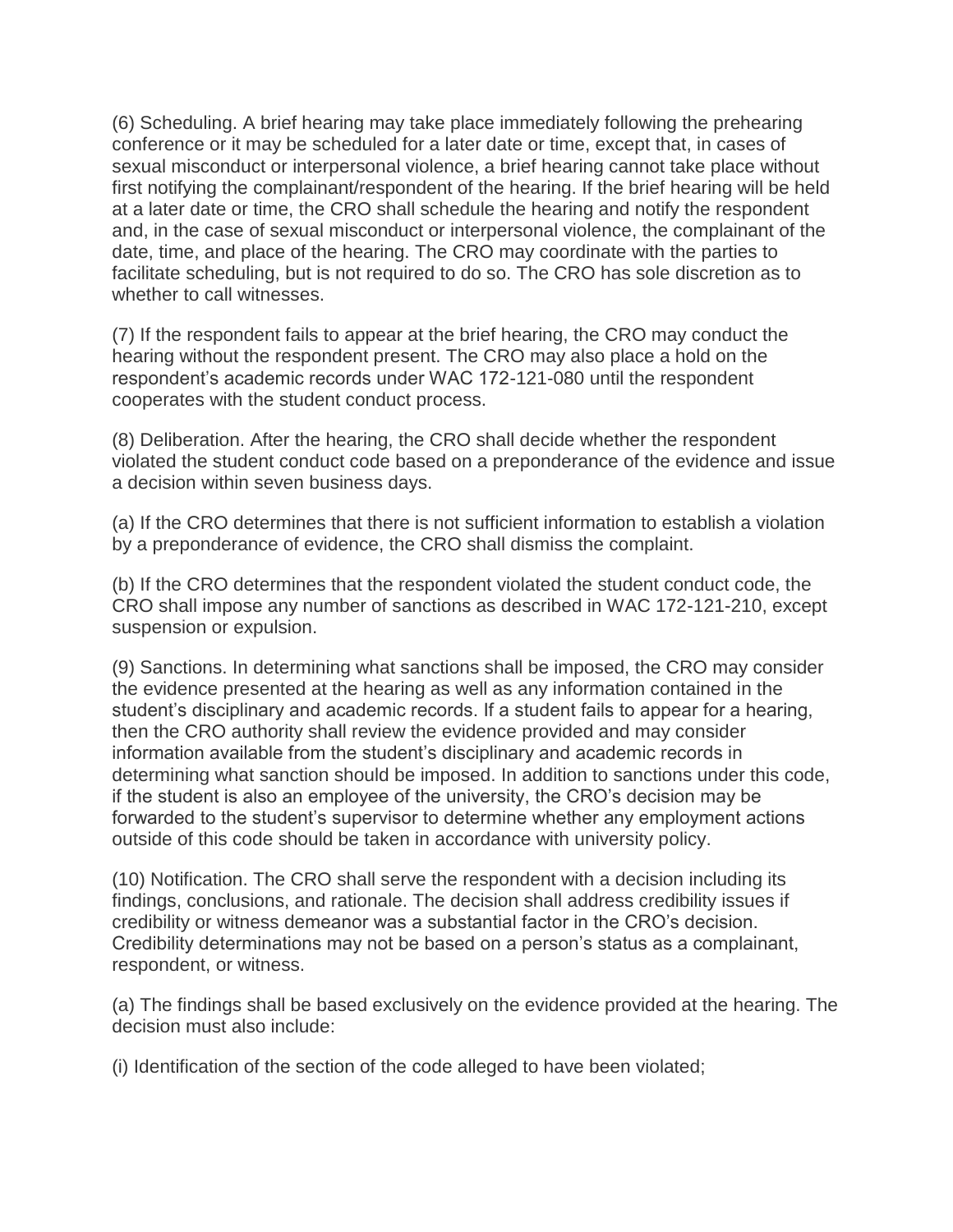(ii) A description of the procedural steps taken from the receipt of the complaint through the determination, including any notifications to the parties, interviews, methods to gather evidence, and hearings;

(iii) Findings of fact supporting the determination;

(iv) Conclusions regarding the application of the code to the facts along with the rationale for each determination;

(v) Sanctions and remedies;

(vi) Respondent's right to appeal.

(b) In cases of sexual misconduct or interpersonal violence, the complainant shall be provided with written notice of:

(i) The university's determination as to whether such sexual misconduct or interpersonal violence occurred;

(ii) The complainant's right to appeal;

(iii) Any change to the results that occurs prior to the time that such results become final; and when such results become final (20 U.S.C. 1092(f)).

(c) Information regarding the discipline of the respondent will not be released unless:

(i) The information contained in the record directly relates to the complainant, such as an order requiring the respondent to not contact the complainant; or

(ii) The misconduct involves a crime of violence or other crime as defined in 42 U.S.C. Sec. 13925(a).

(11) Finality. The CRO's decision becomes final at either the conclusion or the appeal process under this code, if an appeal is filed, or, if an appeal is not filed, the date on which an appeal would no longer be timely.

**WAC 172-121-122 Full hearing procedures.** (1) Scheduling and notification. Full hearings are used for allegations which, if substantiated by a preponderance of the evidence, could be a felony-level crime, involve a Title IX complaint, or could result in a sanction of suspension or expulsion. Following provision of the notice of allegations to the respondent, as set forth in WAC 172-121-110, the SRR office shall arrange for a prehearing conference.

(2) General provisions.

(a) Hearing authority: The CRO exercises control over hearing proceedings. All procedural questions are subject to the final decision of the CRO. The CRO chairs the disciplinary council.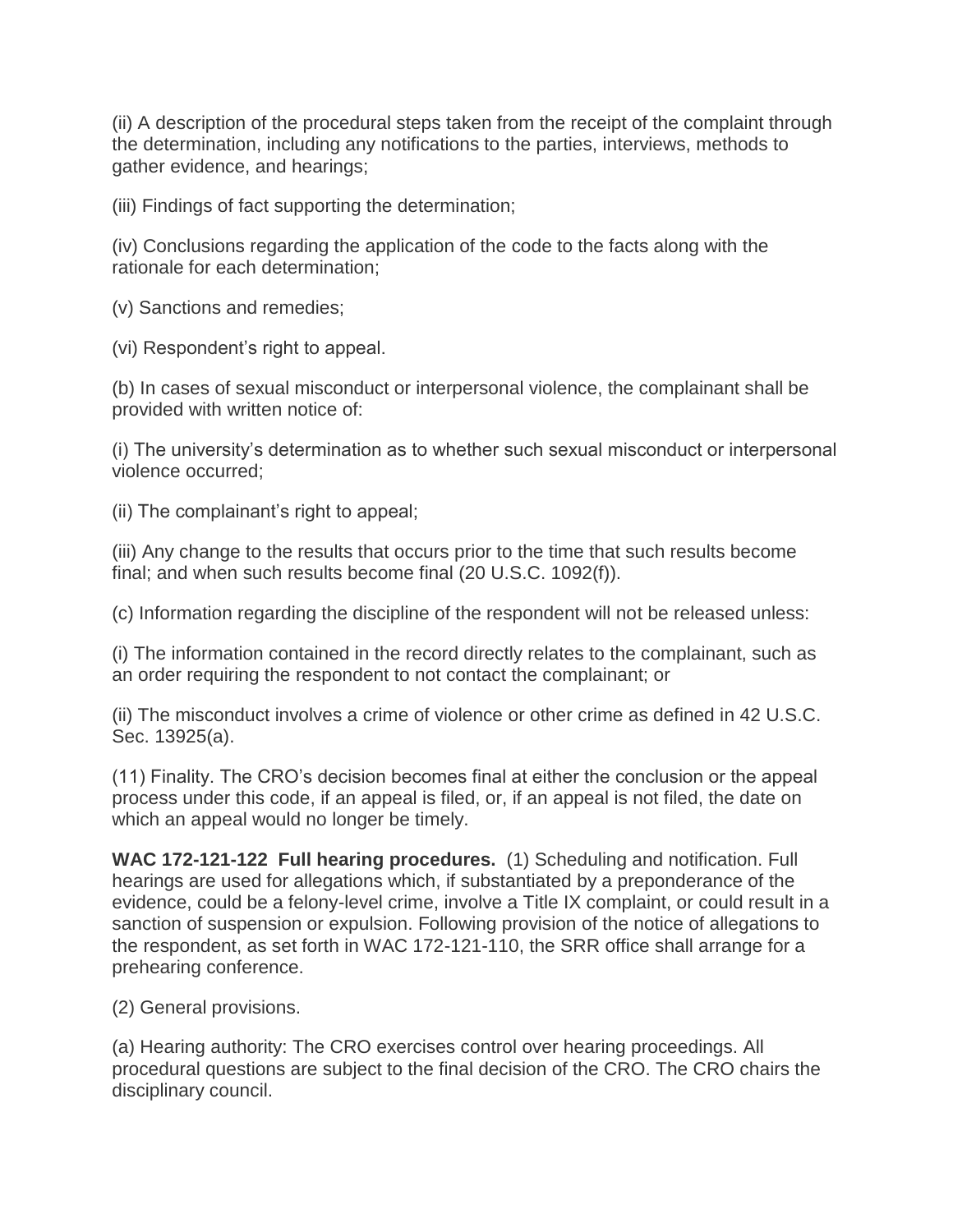(b) Closed hearings: All conduct review hearings will be closed. Admission of any person to a conduct review hearing shall be at the discretion of the CRO.

(c) Consolidation of hearings: In the event that one or more students are charged with the same misconduct arising from the same occurrence, the council may conduct separate hearings for each student or consolidate the hearings as practical, as long as consolidation does not impinge on the rights of any student.

#### (3) Appearance.

(a) Failure to appear: In cases where proper notice has been given but the respondent fails to attend a conduct review hearing, the council shall decide the case based on the information available, without the respondent's input. The council may not make an inference about the determination regarding responsibility based solely on a party's or witness's failure to appear at the hearing. However, nonappearance by a party may impact the evidence available for the council to make a decision.

(b) Appearance: The parties will be provided options for reasonable alternative arrangements if they do not wish to be present in the same room as the other student during the hearing. The parties may appear at the conduct review hearing in person via a method that allows the council to hear the parties and physically observe them while testifying, subject to the limits set forth below in (e) of this subsection. If a party does not appear at the hearing, the council will decide the case based on the information available. Solely for Title IX complaints, if a party or witness does not appear at the hearing and submit to cross-examination, the council must not rely on any statement of that party or witness in reaching a determination regarding responsibility; additionally, the council cannot draw an inference regarding responsibility based on the failure to appear or refusal to answer cross-examination or other questions.

(c) Advisors: The complainant and the respondent may be assisted by one advisor during conduct review hearings as described in WAC 172-121-105. For Title IX complaints, the university will provide an advisor to a party upon request for the purposes of conducting cross-examination.

(d) Disruption of proceedings: Any person, including the respondent or advisor, who disrupts a hearing, may be excluded from the proceedings.

(e) Remote appearance. In the interest of fairness and expedience, the CRO may permit any person to appear by a method that allows the person to be seen and heard by the council.

(4) Standard of evidence. The council shall determine whether the respondent violated the student conduct code, as charged, based on a preponderance of the evidence. A preponderance means, based on the evidence admitted, whether it is more probable than not that the respondent violated the student conduct code.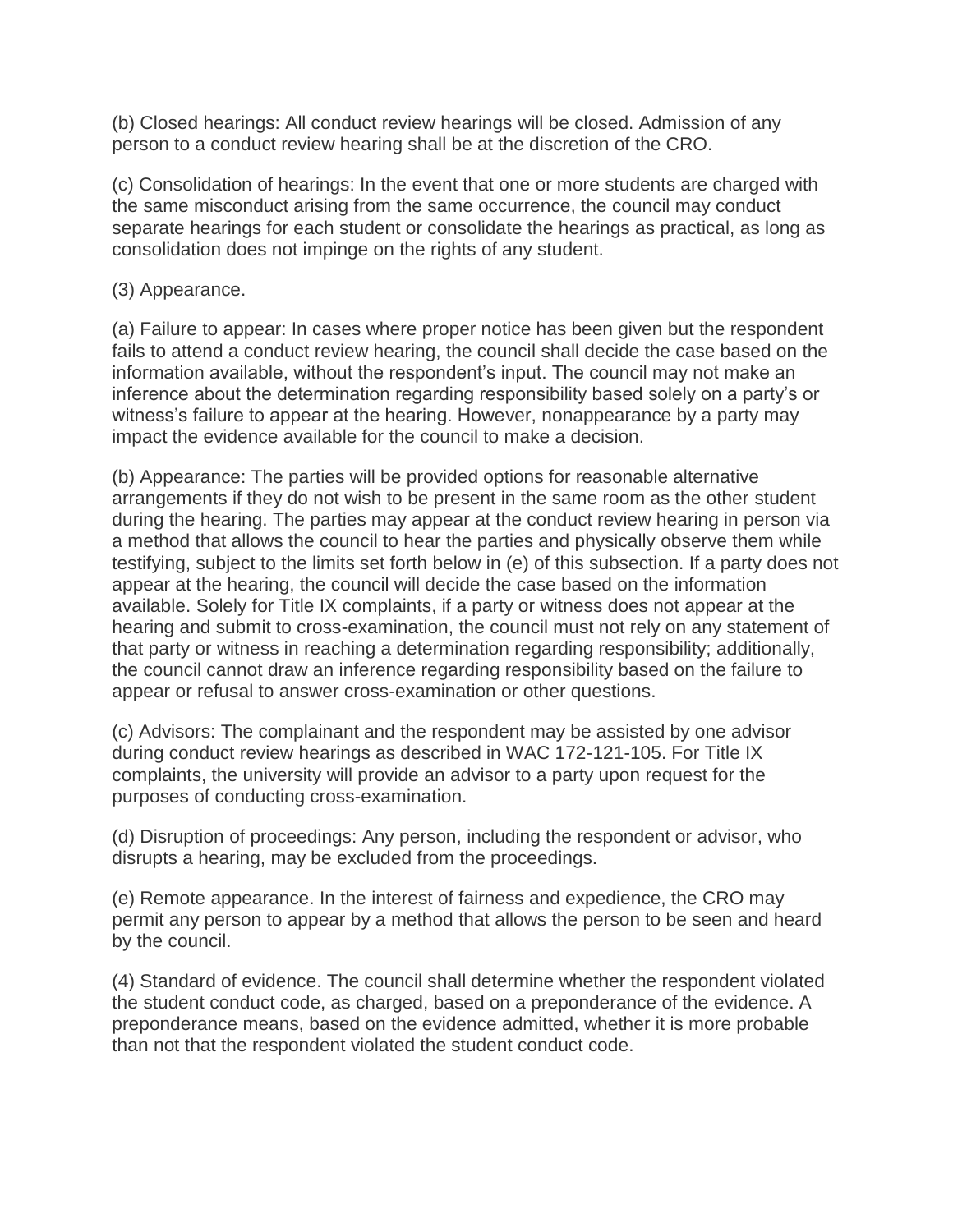(5) Prehearing conference. The SRR office or designee will arrange for a prehearing conference with the parties to advise them about the student conduct process. During the prehearing conference, the SRR office or designee will:

(a) Review the written list of allegations;

(b) Inform the respondent who is bringing the complaint against them;

(c) Provide the respondent and complainant with a copy of the student conduct code and any other relevant university policies;

(d) Explain the respondent's and complainant's rights and responsibilities under the student code;

(e) Explain the conduct review procedures;

(f) Explain possible penalties under the student conduct code;

(g) Schedule a date for the full hearing; and

(h) Address any preliminary matters or motions.

(6) Notice of hearing. Following the prehearing conference, the director shall schedule the hearing and notify the respondent and complainant of the date, time, location, participants, and purpose of the hearing. The notices will include information about how to request accommodations or interpreters for any parties or witnesses. Any request for the presence of an emotional support animal or any other accommodation must be directed to disability support services and approved as a reasonable accommodation in advance of the hearing. A person may bring a certified therapy animal with a handler to a hearing. The notice of hearing must be served on the respondent and complainant at least seven business days prior to the hearing. The director may coordinate with the parties to facilitate scheduling, but is not required to do so.

(7) Evidence.

(a) Evidence: Pertinent records, exhibits and written statements may be accepted as information for consideration by the council in accordance with RCW 34.05.452. Any investigation conducted by the university will be admitted into evidence as long as the investigator testifies at the hearing. Evidence, including hearsay evidence, is admissible if in the judgment of the CRO it is the kind of evidence on which reasonably prudent persons are accustomed to rely in the conduct of their affairs; however, solely for Title IX complaints, statements obtained from a person who does not testify at the hearing shall not be considered by the council. The CRO shall exclude evidence that is excludable on constitutional or statutory grounds or on the basis of evidentiary privilege recognized by Washington courts. The CRO may exclude irrelevant material. If not inconsistent with this section, the CRO shall refer to the Washington rules of evidence as guidelines for evidentiary rulings. For Title IX complaints, prior to allowing a question to be answered during cross-examination, the CRO must determine that the question is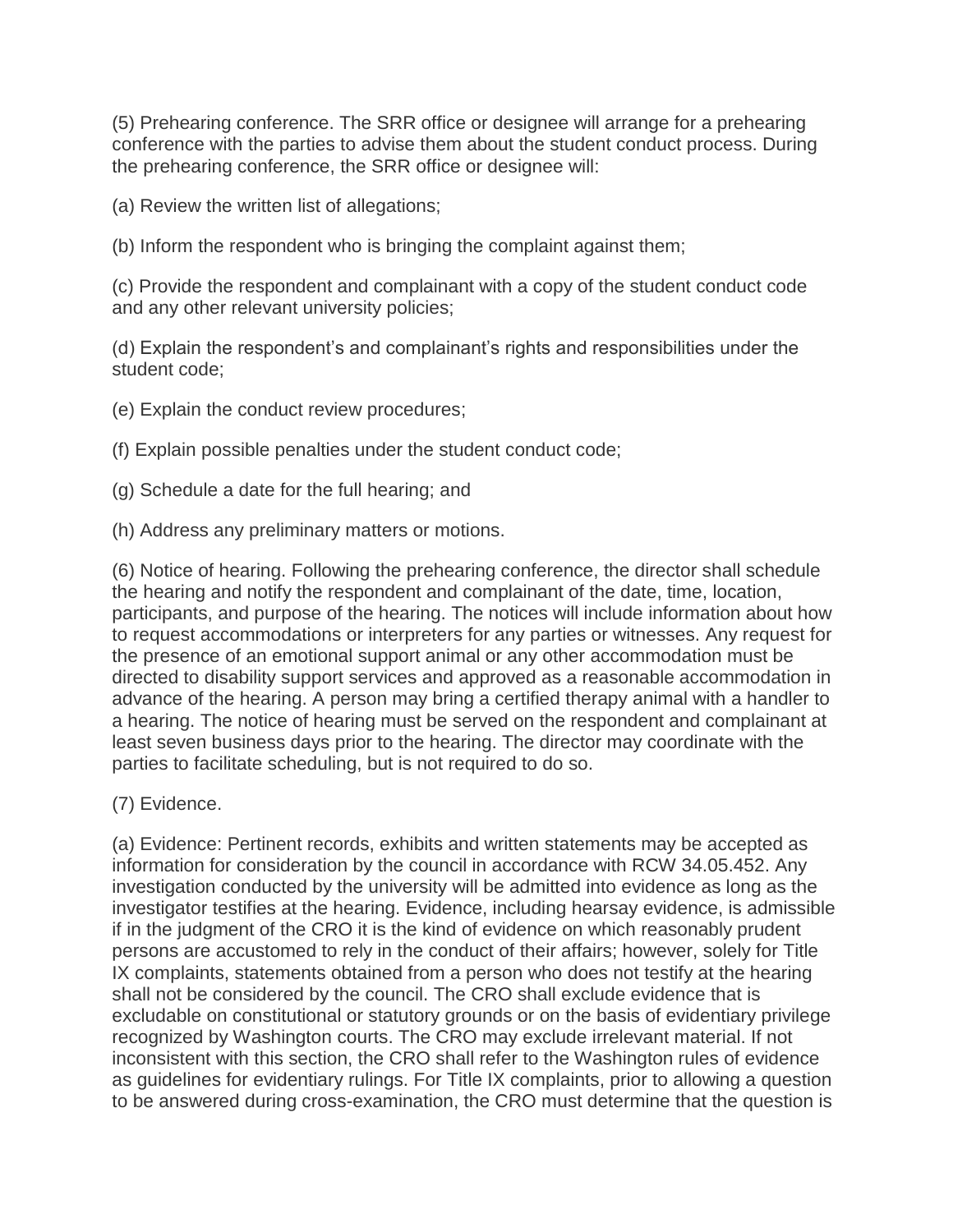relevant, and, if excluded, the CRO must explain on the record the reason for the exclusion.

(b) The respondent and complainant have the right to view all material presented during the course of the hearing, except a respondent's previous disciplinary history which shall be used solely for the purpose of determining the appropriate sanction.

(c) All testimony of parties and witnesses shall be made under oath or affirmation. Any interpreter shall be proscribed the oath set forth in WAC 10-08-160.

(d) Documentary evidence may be received in the form of copies or excerpts, or by incorporation by reference.

(e) Official notice may be taken of (i) any easily verifiable facts such as dates or weather conditions, (ii) technical or scientific facts within EWU's specialized knowledge, such as enrollment status or class schedules, and (iii) codes or standards that have been adopted by an agency of the United States, of this state or of another state, or by a nationally recognized organization or association. Parties shall be notified either before or during hearing, or by reference in preliminary reports or otherwise, of the material so noticed and the sources thereof, including any staff memoranda and data, and they shall be afforded an opportunity to contest the facts and material so noticed. A party proposing that official notice be taken may be required to produce a copy of the material to be noticed.

(f) All rulings upon objections to the admissibility of evidence shall be made in accordance with the provisions of RCW 34.05.452, except for the additional restrictions on the admission of evidence required by Title IX.

(8) Discovery. Discovery is not permitted under the code, except for requests for documentary information from the university. Either party may request the university to produce relevant documents in the university's possession as long as such request is submitted at least five business days prior to the hearing, absent extenuating circumstances. If the CRO determines the request is not relevant to the present allegation, the CRO may deny the request. The university will provide the requested information prior to the hearing to the extent permitted by state and federal law.

(9) Subpoenas.

(a) Subpoenas may be issued by the presiding officer or an attorney consistent with RCW 34.05.446. However, for the protection of both parties, a party cannot subpoena the other party. A party may request an exemption from this rule by filing a written request with the presiding officer at least ten (10) days prior to the hearing. The presiding officer will provide a copy of the request to the other party and give them three (3) days to respond. The presiding officer will then decide whether or not sufficient cause exists to grant an exemption to this rule and will inform the parties of the decision.

Any subpoena issued must conform to EWU's subpoena form. Every subpoena shall identify the party causing issuance of the subpoena and shall state EWU's name and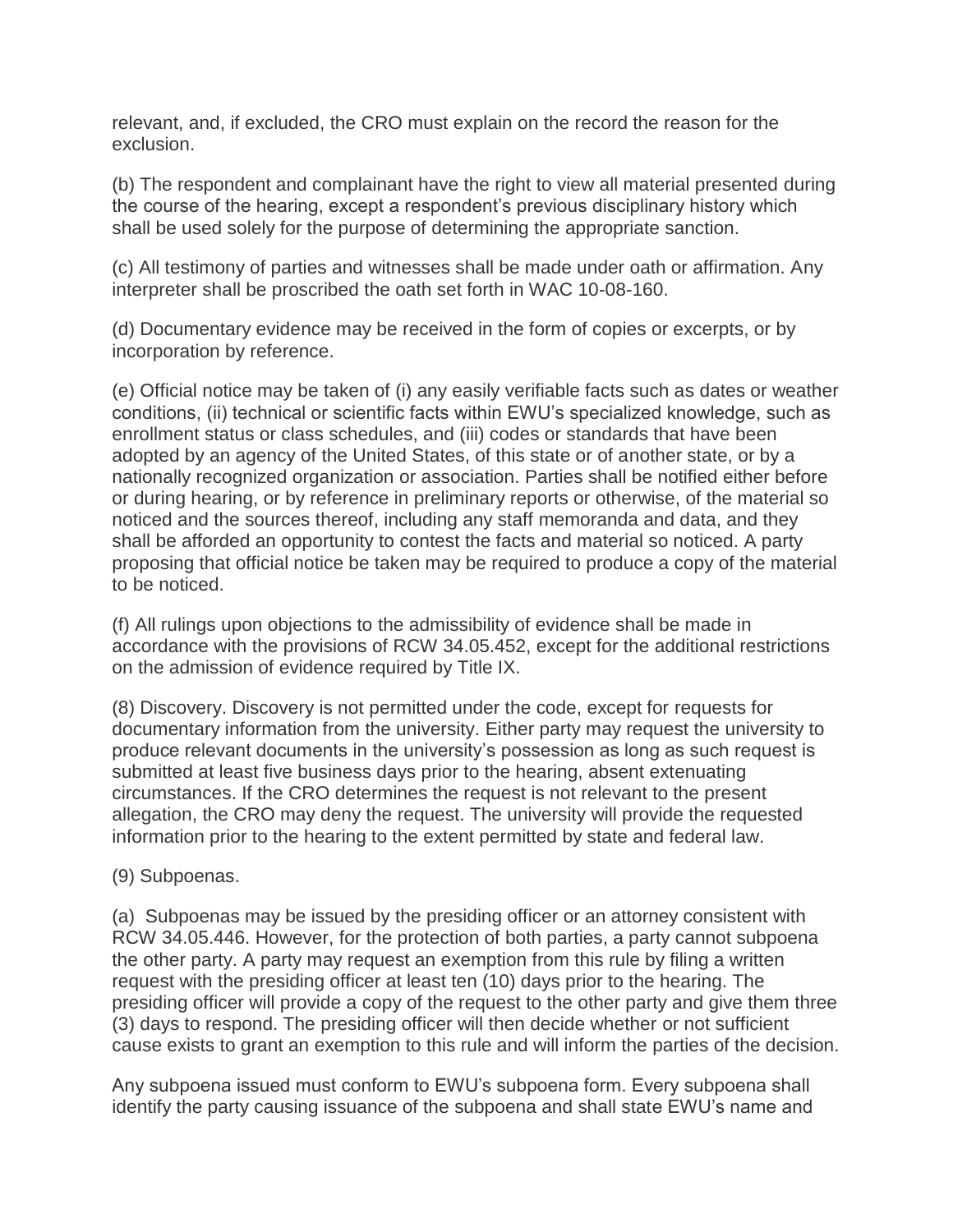the title of the proceeding and shall direct the person to whom it is directed to attend and give testimony or produce designated books, documents, or things under his or her control. A subpoena to a person to provide testimony at a hearing shall specify the time and place set for hearing.

(b) A subpoena may be served by any suitable person over eighteen years of age, by exhibiting and reading it to the witness, or by giving him or her a copy thereof, or by leaving such copy at the place of his or her abode. When service is made by any other person than an officer authorized to serve process, proof of service shall be made by affidavit or declaration under penalty of perjury.

(c) The CRO, upon motion by a party or at his or her own discretion, may quash or modify the subpoena if it is unreasonable or oppressive. Subpoenas may not be used to threaten or intimidate parties or witnesses.

(10) Summary judgment. A motion for summary judgment may be granted and an order issued if the written record shows that there is no genuine issue as to any material fact and that the moving party is entitled to judgment as a matter of law. A motion for summary judgment is not permitted for Title IX complaints.

(11) Witnesses.

(a) The complainant, respondent, and the university's presenter may call witnesses at full hearings.

(b) The person who wishes to call a witness is responsible for ensuring that the witness is available and present at the time of the hearing. An attorney may subpoena a witness to appear at the hearing. Nonattorneys may request the CRO to subpoena witnesses in accordance with subsection (4) of this section. The CRO has the discretion to deny a request to issue a subpoena or to quash a subpoena issued by an attorney if the subpoena is unreasonable, oppressive, or does not conform to EWU's subpoena form.

(c) The CRO may exclude witnesses from the hearing room when they are not testifying. The CRO is not required to take the testimony of all witnesses called by the parties if such testimony may be irrelevant. For Title IX complaints, any decision to exclude a witness shall be explained on the record.

(d) All parties have the right to hear all testimony provided by witnesses during the hearing.

(e) The parties should inform the CRO of any possible need for an interpreter or any accommodation requests at least five business days prior to the hearing. The CRO will comply with WAC 10-08-150.

(12) Questioning:

(a) The complainant's advisor, the respondent's advisor, and the university's presenter may ask questions of any witness, or party, including cross-examination questions. For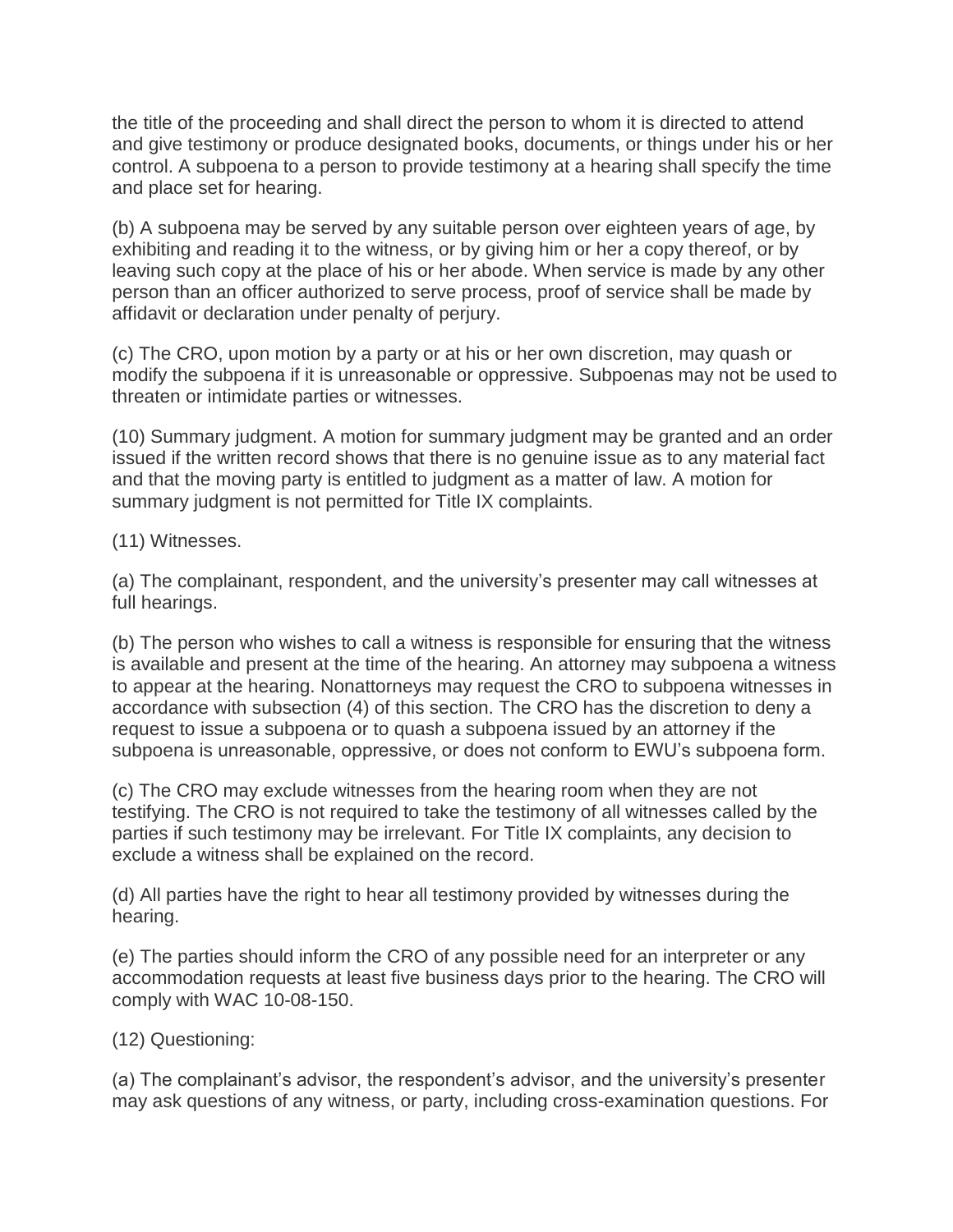cases that do not involve Title IX complaints, if the student does not have an advisor, the complainant and respondent may submit questions in writing to the CRO and the CRO may ask the questions. For Title IX complaints, if a party does not have an advisor, the university will provide the party with an advisor aligned with that party for the purposes of conducting cross-examination as long as the party requests such an advisor at least five business days in advance of the hearing. The CRO may also ask questions, but is not required to do so. The CRO may preclude any questions which they consider irrelevant, and for Title IX cases such decision must be explained on the record. The CRO must exclude and the council shall not consider any questions or evidence pertaining to the complainant's sexual predisposition or prior sexual behavior, unless such questions and evidence about the complainant's prior sexual behavior are offered to prove that someone other than the respondent committed the conduct alleged by the complainant, or if the questions and evidence concern specific incidents of the complainant's prior sexual behavior with respect to the respondent and are offered to prove consent. The CRO will explain to the parties the reason for rejecting any questions and will maintain a record of the questions submitted and rulings made.

(b) The council may ask their own questions of any witness or party called before them.

(13) Remote appearance. The CRO may accommodate concerns for personal safety, well-being, or fears of confrontation of any person appearing at the hearing by providing separate facilities, or by permitting participation by video conferencing, or other means that allows the council and parties to see and hear the party answering questions, as determined appropriate, subject to subsection (3)(b) of this section.

(14) Deliberations and sanctions. Following the hearing, the council will determine in closed session whether, by a preponderance of the evidence, the respondent violated the student conduct code based on the evidence presented at the hearing. If a student fails to appear, the council shall make a decision based on the information available. If the council determines the respondent violated the student conduct code, the CRO shall then decide what sanctions and remedies shall be imposed. The CRO may review the respondent's previous disciplinary history solely for purposes of determining the appropriate sanction. In addition to sanctions under this code, if the student is also an employee of the university, the CRO's decision may be forwarded to the student's supervisor to determine whether any employment actions outside of this code should be taken in accordance with university policy.

The council shall issue a decision including their findings, conclusions, and rationale. The decision shall address credibility issues if credibility or witness demeanor was a substantial factor in the council's decision. Credibility determinations may not be based on a person's status as a complainant, respondent, or witness. The findings shall be based exclusively on the evidence provided at the hearing. If the council finds the respondent violated the code, the CRO shall add the decision regarding sanctions and remedies to the council's decision. Such decisions should be issued within ten business days from the date of the hearing. The written decision shall also:

(a) Be correctly captioned identifying EWU and the name of the proceeding;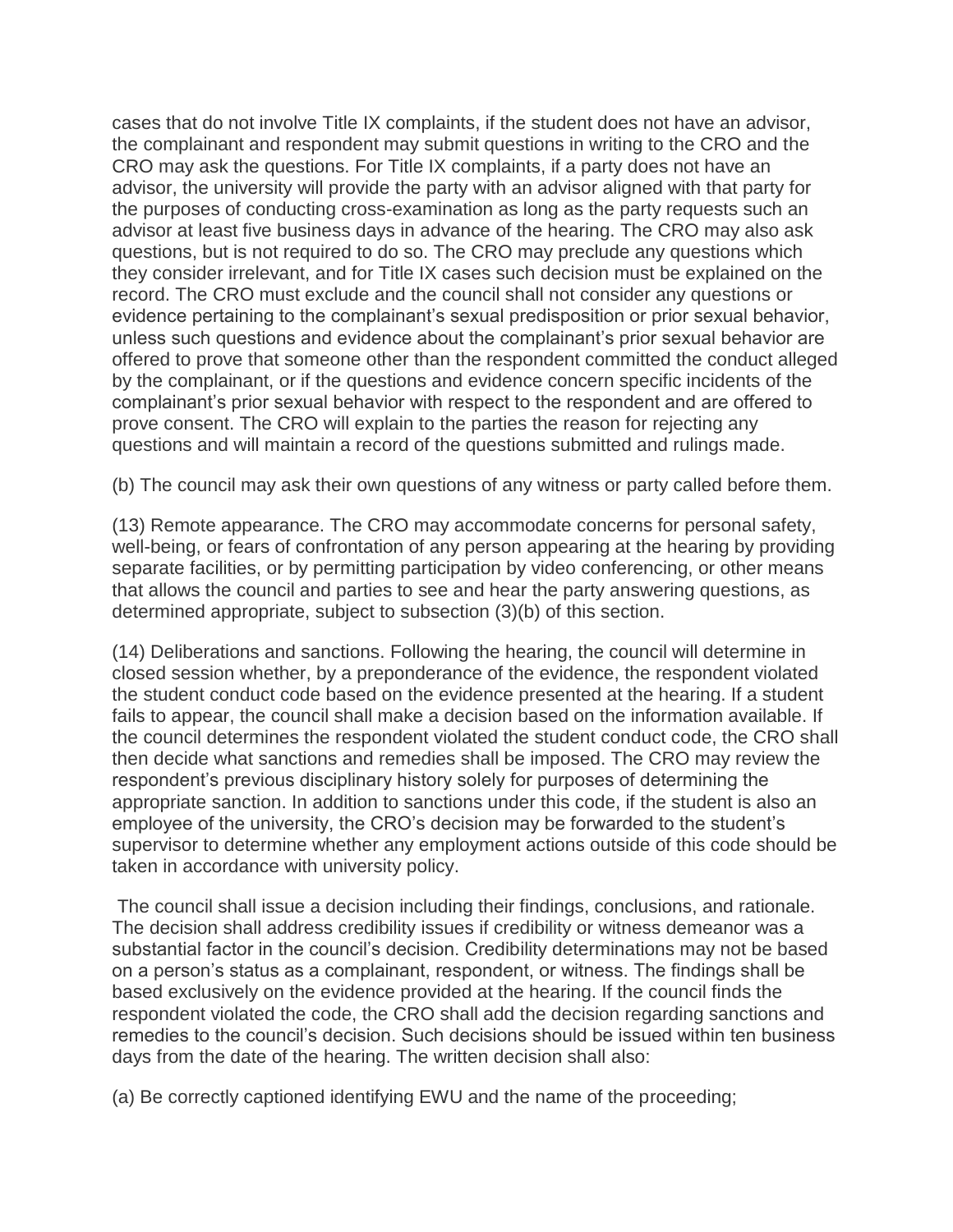(b) Designate all parties and representatives participating in the proceeding;

(c) Identify the allegations at issue;

(d) A description of the procedural steps taken, including notifications to the parties, interviews with the parties and witnesses, site visits, methods used to gather other evidence, and hearings held;

(e) Contain appropriate numbered findings of fact meeting the requirements in RCW 34.05.461;

(f) Contain appropriately numbered conclusions regarding the application of university policies and this code to the facts;

(g) A statement of, and rationale for, the result as to each allegation, including a determination regarding responsibility, any disciplinary sanctions imposed, and if any remedies are necessary to provide to the complainant in a Title IX complaint to restore or preserve equal access to the university's educational programs or activities;

(h) Contain a statement describing rights to appeal and the procedures for appealing.

(15) Finality. The council's and CRO's decision becomes final at either the conclusion or the appeal process under this code, if an appeal is filed, or if an appeal is not filed, the date on which an appeal would no longer be timely.

(16) Notification to the respondent. The CRO shall serve the respondent with a copy of the decision and notice of the right to appeal.

(17) Notification to the complainant. In cases of sexual misconduct or interpersonal violence, simultaneous with notification of the decision to the respondent, the complainant shall be provided with written notice of:

(a) The university's determination as to whether sexual misconduct or interpersonal violence occurred;

(b) The complainant's right to appeal;

(c) Any change to the results that occurs prior to the time that such results become final and when such results become final (20 U.S.C. 1092(f));

(d) Information regarding the discipline of the respondent will not be released unless:

(i) The information contained in the record directly relates to the complainant, such as an order requiring the student harasser to not contact the complainant; or

(ii) The misconduct involves a crime of violence or a sexual assault, including rape, dating violence, domestic violence or stalking as defined in 42 U.S.C. Sec. 13925(a).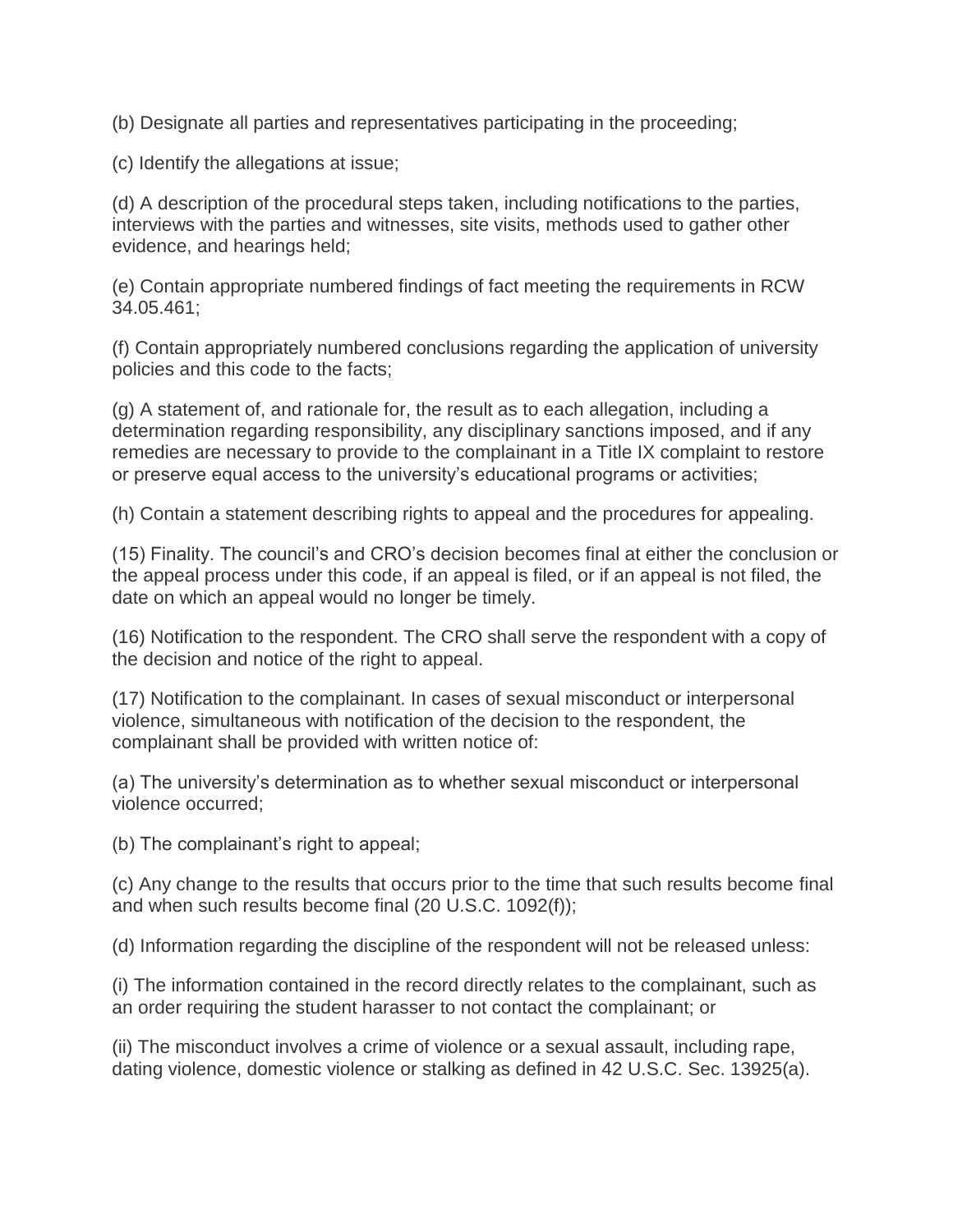(e) Any remedies provided to the complainant. For Title IX complaints, the complainant shall receive a copy of the decision provided to the respondent under subsection (14) of this section.

(18) **Notification to Title IX coordinator.** For Title IX complaints, the Title IX coordinator must be provided with notice of the decision as the Title IX coordinator is responsible for effective implementation of any remedies.

**WAC 172-121-130 Appeals.** (1) Basis: Appeals following a brief hearing or full hearing may be filed by the respondent under this section. In cases of sexual misconduct, interpersonal violence, or a Title IX complaint, the complainant may also file an appeal following dismissal of a complaint or a full hearing. Appeals of interim restrictions are governed by WAC 172-121-140. Appeals may be filed for one or more of the following reasons:

(a) To determine whether the hearing was conducted according to established procedures that affected the outcome of the matter.

(b) The hearing authority misinterpreted the student conduct code.

(c) To determine whether the decision reached by the hearing authority, or the director of SRR's decision to not proceed with a hearing, was based on the information presented and that information was sufficient to reasonably establish that a violation of the conduct code did or did not occur based on a preponderance of the evidence.

(d) To determine whether the sanction(s) imposed were reasonable and appropriate for the associated conduct code violation(s).

(e) To consider newly discovered, material information that was not reasonably available at the time the determination finding responsibility or dismissal was made that could affect the outcome of the matter. It is the party's obligation to present all evidence at the time of the original hearing. The university is not obligated to grant an appeal and conduct a new hearing when parties do not take reasonable efforts to prepare their cases for the original hearing.

(f) The Title IX coordinator, investigator, or hearing authorities had a conflict of interest or bias for or against complainants or respondents generally or the individual complainant or respondent that affected the outcome of the matter.

(2) Filing: Appeals may be filed following a brief hearing, full hearing, or dismissal of a complaint, subject to the following provisions:

(a) The appeal must be submitted to the director of student rights and responsibilities within ten business days from service of the council's decision following a full hearing or dismissal of a complaint, or within twenty-one calendar days from service of a decision from a brief hearing conducted by the CRO;

(b) The appeal shall be in writing and shall include: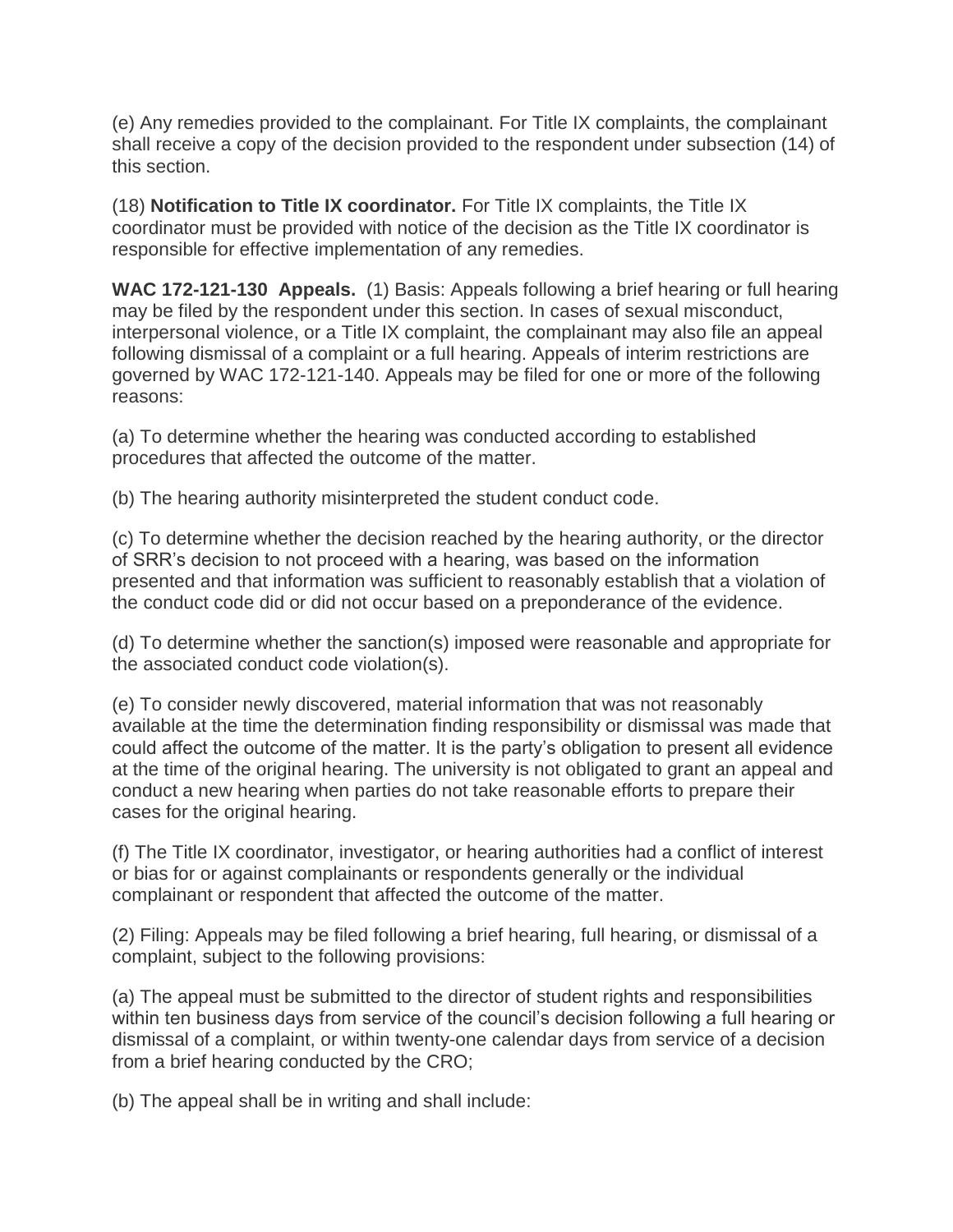(i) The appellant's name;

(ii) The nature of the decision and sanctions reached by the hearing official;

(iii) The basis, as described in subsection (1) of this section, for the appeal; and

(iv) What remedy the appellant is seeking.

(c) In cases of sexual misconduct or interpersonal violence, the other party must be given a copy of the appeal and provided with an opportunity to provide his/her own written response to the appeal within three business days.

(3) Appeal authorities:

(a) For dismissal of a complaint, appeals are determined by the dean of students.

(b) For brief hearings, appeals are determined by the dean of students.

(c) For full hearings, appeals are determined by the vice president for student affairs.

(4) Forwarding of appeals: The director of SRR shall forward the appeal to the appropriate appeal authority. The submitted appeal will include, at a minimum, the appellant's written appeal and the written report of the case. The director of SRR may also forward any other written records related to the case.

(5) Review of appeals:

(a) Before rendering a decision, the appeal authority may request additional information or explanation from any of the parties to the proceedings.

(b) Except as required to explain the basis of new information, an appeal shall be limited to a review of the verbatim record of the conduct review hearing and supporting documents.

(c) In making its decision, the appeal authority will only consider the written record before it, the appellant's notice of appeal, the other party's response, and other information and/or explanation it has requested from the parties to the proceedings.

(6) Decisions: After reviewing the appeal, the appeal authority may affirm, reverse, or remand the decision(s) of the hearing authority. The appeal decision shall include an explanation of the appeal authority's decision and rationale. The appeal decision must be issued within thirty calendar days of the appeal authority receiving all necessary documentation.

(7) Remanded cases: In cases where the appeal authority remands the decision or sanction(s) of the hearing authority, the case will be returned to the hearing authority for reconsideration or other action as specified by the appeal authority. Following such reconsideration, the hearing authority will return the case to the appeal authority for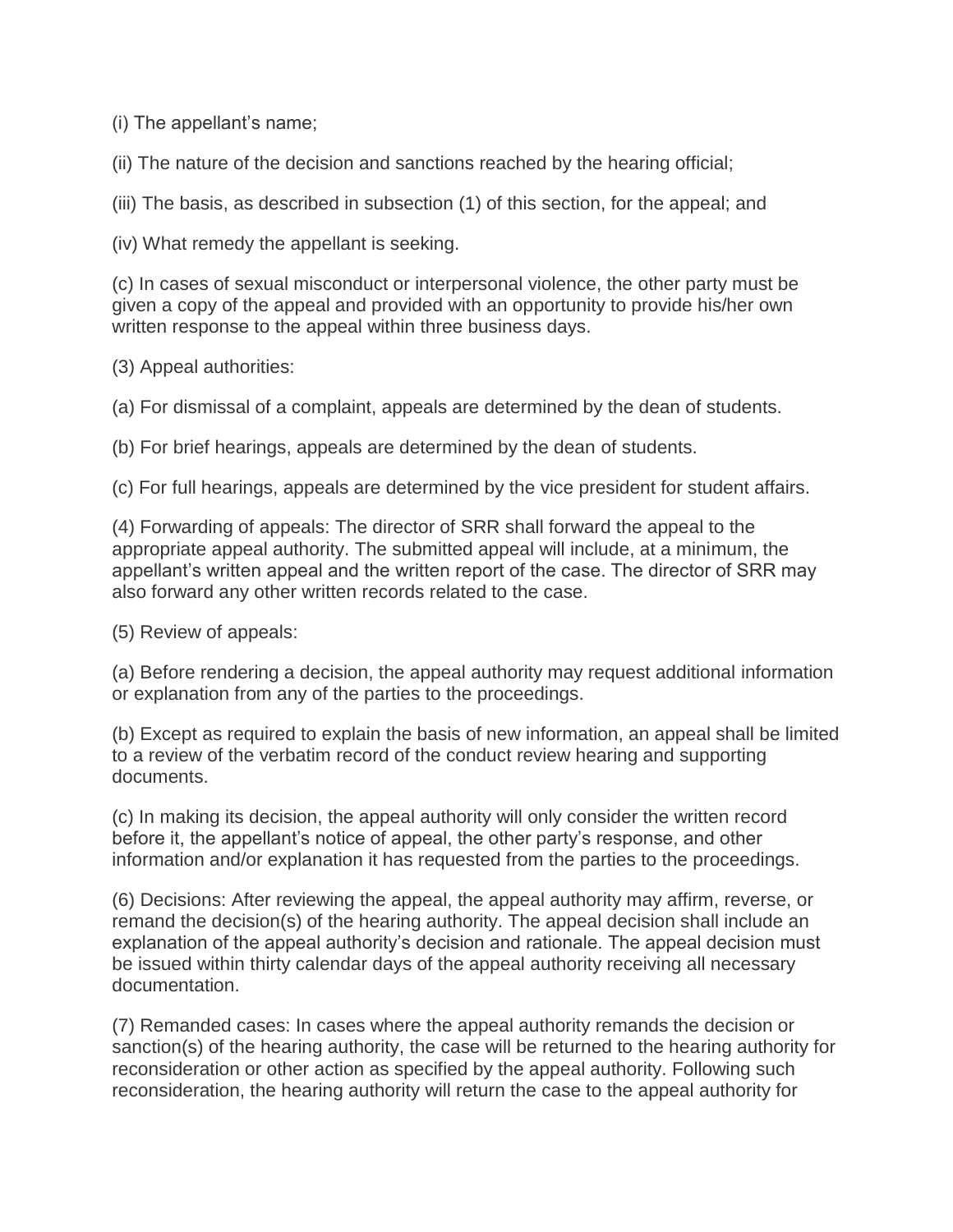further review/action. The appeal authority will then complete the appeal process or remand the case again. No appeal may, however, be remanded more than two times. After a case has been remanded twice, the appeal authority must affirm or reverse the decision and affirm, reverse, or modify the sanctions.

(8) Sanctions: The appeal authority may affirm, reverse, remand, or modify the sanctions assigned to the respondent. When determining sanctions, the appeal authority may consider the complete record of the respondent's prior conduct and academic performance in addition to all other information associated with the case.

(9) Notification: Once the appeal authority has made a final decision to affirm or reverse and/or to modify the sanctions assigned, the appeal authority shall forward the decision to the director of SRR. The director of SRR shall serve the respondent, and, in cases of sexual misconduct or interpersonal violence, notify the complainant, with a brief written statement setting forth the outcome of the appeal. The notification shall also inform the recipient that judicial review of the decision may be available under chapter 34.05 RCW.

(10) Further proceedings. The appeal authority's decision is final and no further appeals may be made under the student conduct code. Judicial review of the university's decision may be available under chapter 34.05 RCW.

(11) Appeals standards:

(a) Appeal authorities must weigh all pertinent information presented to them in determining whether sufficient evidence exists to support reversal or modification of decisions or sanctions.

(b) For appeals based on a deviation from established procedures, such deviations will not be a basis for sustaining an appeal unless the alleged deviation materially changed the outcome of the case or the sanctions imposed.

**WAC 172-121-140 Supportive measures and interim restrictions.** (1) Supportive measures. During the complaint review, the director of SRR, Title IX coordinator, or designee will evaluate the circumstances and determine if any supportive measures to assist or protect the parties during the conduct code process are needed. For sexual misconduct and interpersonal violence cases, supportive measures are available before or after the filing of a complaint or where no formal complaint is filed. Supportive measures are provided to students free of charge and may include, but are not limited to, safety planning with the university, mutual restrictions on contact between the parties, academic or workplace modifications, providing counseling for the complainant and/or respondent, or campus housing modifications. The purpose of a supportive measure is to provide an equitable process for both students that minimizes the possibility of a hostile environment on campus. For Title IX complaints, supportive measures are designed to restore or preserve equal access to the university's educational programs or activities without unreasonably burdening either party, including protecting the safety of all parties and the university's educational environment, or deterring sexual harassment. Supportive measures in cases of sexual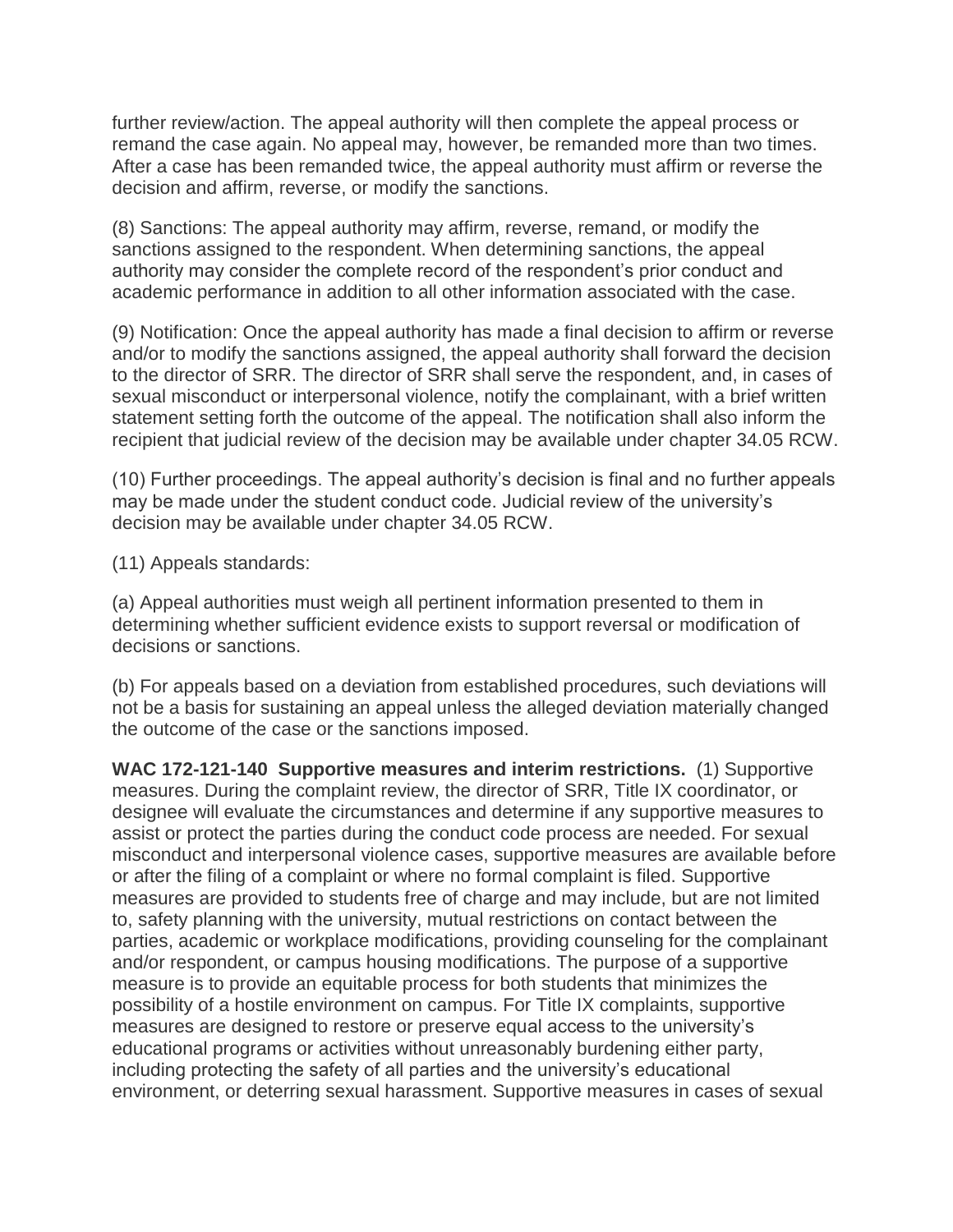misconduct and interpersonal violence are coordinated by the Title IX coordinator or designee.

(2) Interim restrictions. For Title IX complaints, in situations where there is cause to believe that a student or a student organization poses an immediate threat to the physical health or safety of any student or other individual, including themselves, the Title IX coordinator in conjunction with the director of SRR may take immediate action(s) against the student or student organization after conducting an individualized safety and risk analysis without prior notice or hearing.

Simultaneous with such action(s), the director of SRR will refer the allegations to the conduct review officer, who will process such allegations in accordance with the provisions of this student conduct code.

For all non-Title IX cases, the director may take immediate action(s) against the student or student organization after conducting an individualized safety and risk analysis without prior notice or hearing. Simultaneously, the director shall refer the allegations to the conduct review officer. For non-Title IX cases, interim restriction is subject to the following:

(a) Interim restriction actions may only be imposed in the following situations:

- (i) When a student or student organization poses an immediate threat to:
- (A) The physical health or safety of any student or any other individual;
- (B) The student's own physical safety and well-being; or
- (C) Any property of the university community; or

(ii) When it is believed that the student's or student organization's continued attendance or presence may cause disorder, substantially interfere with or impede the lawful activities of others, or imperil the physical or mental health and safety of members of the university community.

(b) During the interim restriction period, a student may be restricted by any or all of the following means:

(i) Denial of access including, but not limited to: Assignment to alternate university housing or removal from university housing, limitation of access to university facilities, or restriction of communication with specific individuals or groups:

(ii) Interim suspension, including temporary total removal from the university or restriction of access to campus. For Title IX complaints, a student may only be placed on interim suspension if, after conducting an individualized safety and risk analysis, the director determines the person poses an immediate threat to the physical health or safety of any student or other individual arising from the allegations of sexual misconduct or interpersonal violence;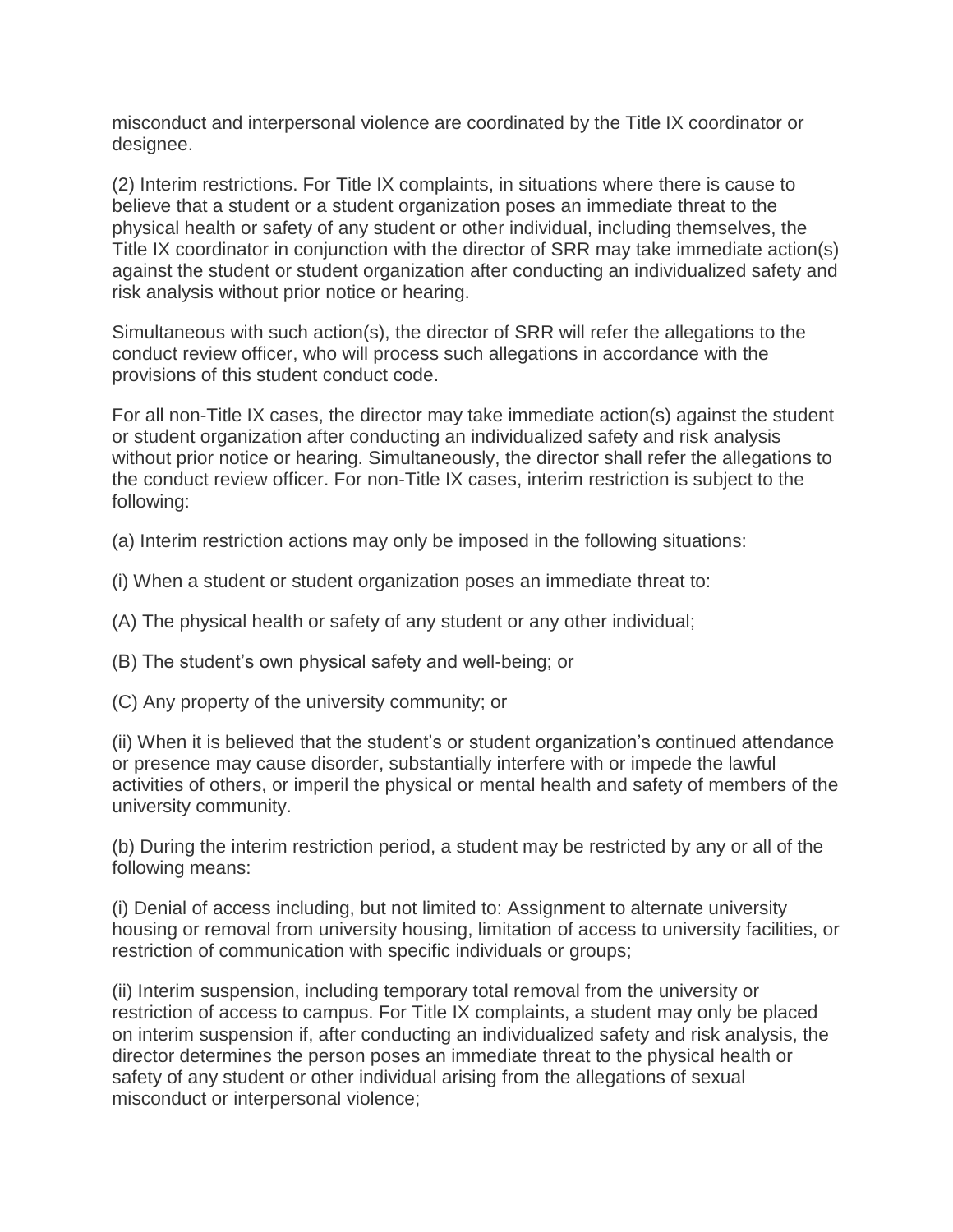(iii) Mandatory medical/psychological assessment of the student's capability to remain in the university.

(3) The director of SRR will determine what restriction(s) will be placed on a student.

(4) The director of SRR will prepare a brief memorandum for record containing the reasons for the interim restriction. The director will serve the memorandum on the restricted student and notify all other persons or offices bound by it. At a minimum, the memorandum will state:

(a) The alleged act(s) or behavior(s) of the student or student organization which prompted the interim restriction;

(b) How those alleged act(s) or behavior(s) could constitute a violation of the student conduct code;

(c) How the circumstances of the case necessitated the interim restriction action(s); and

(d) An explanation of the process for emergency appeal reviews.

(5) Notice to complainant. In cases alleging sexual misconduct or interpersonal violence, the complainant will be provided with notice of any interim restrictions that relate directly to the complainant. If the respondent appeals such interim restrictions, the complainant will be given notice of the respondent's appeal and an opportunity to submit a statement within five business days of the notice as to why the interim restriction should or should not be modified.

(6) Emergency appeal review.

(a) If a student has been suspended on an interim basis, the student will automatically receive an emergency appeal review with the vice president for student affairs, or designee. If the interim restriction is something less than a suspension, the student or student organization subject to the interim restriction must file a written appeal with the vice president for student affairs within five business days after service of the interim restriction. In all cases, the student must submit any information the student wishes the vice president to consider submitted within ten business days after service of the interim restriction. The appealing party should outline the desired modification(s) to the interim restriction as well as the specific challenge(s) to the interim restriction decision. Challenges to interim restriction decisions are limited to the criteria identified in WAC 172-121-140(1) upon which the interim restriction was imposed (threat to health or safety of the university community, potential for creating campus disorder, impeding the lawful activity of others, etc.). Appealing parties are limited to submitting their own written statements. Any other evidence should be submitted to the investigator or provided to the CRO under the regular hearing process.

(b) The vice president for student affairs, or designee, will conduct an emergency appeal review after receiving the respondent's review and complainant's response, if any. Emergency appeal reviews will address only the interim restriction decision of the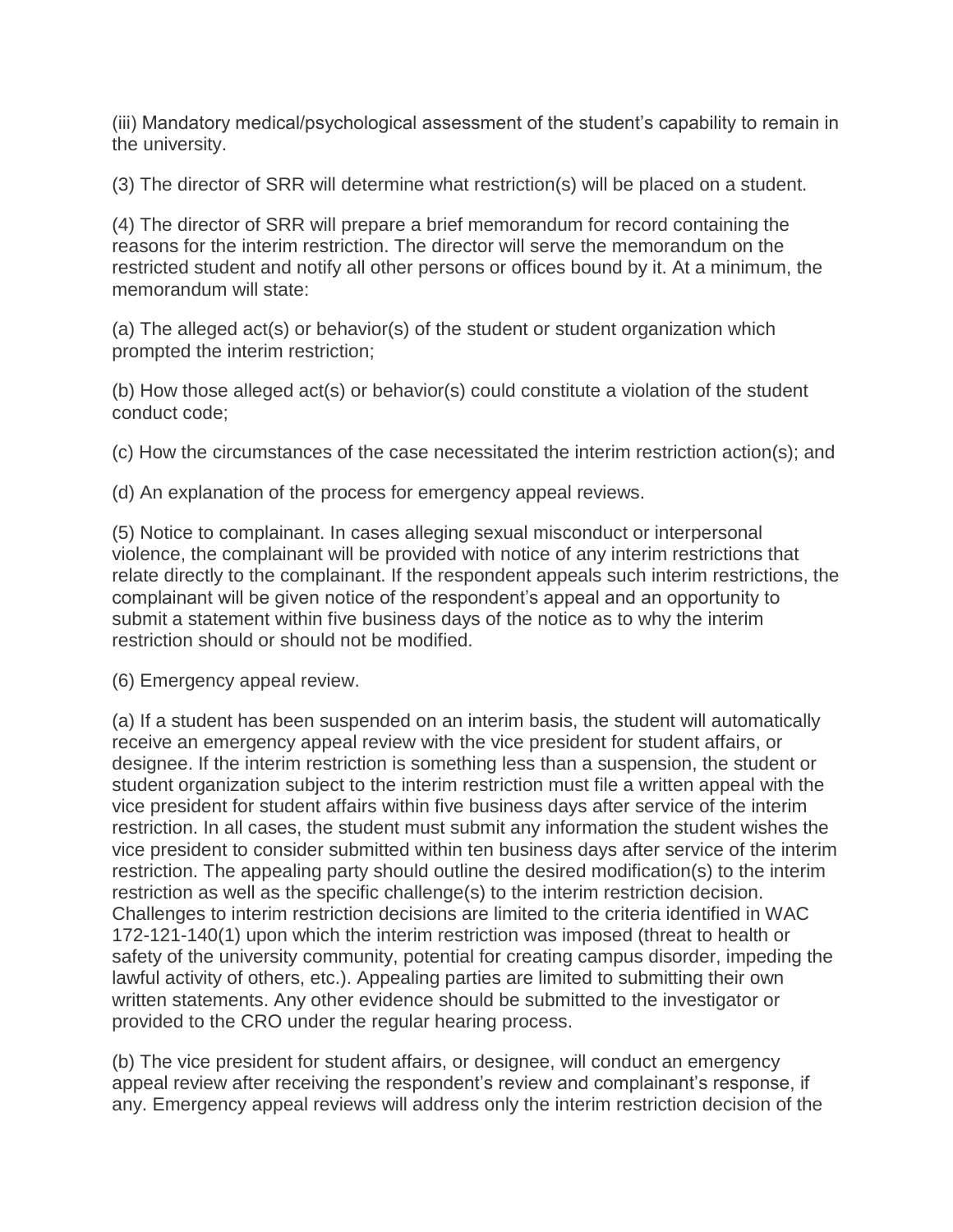director and the basis on which the restriction modification or termination is requested by the appealing party. The emergency appeal review does not replace the regular hearing process. In the emergency appeal review, the vice president will only review materials available to and information considered by the dean of students at the time the interim restriction was imposed, written statements by the two parties, and information that becomes available as a part of the university's investigation that the vice president deems relevant.

(c) In cases alleging sexual misconduct or interpersonal violence, if a complainant believes the interim restriction does not adequately protect their health and safety, the complainant may appeal the interim restriction using the process outlined in this subsection. If the complainant files an appeal, all parties shall be given notice of the appeal and shall be provided the opportunity to submit a written statement to the vice president within five business days of receiving notice of the complainant's appeal.

(d) During the emergency appeal review, the vice president for student affairs will review available materials and statements. The vice president for student affairs will issue a written decision upholding, modifying, or terminating the interim restriction action. The written decision shall include a rationale for the basis of the decision and be issued within fifteen business days of the date of service of an interim restriction.

(e) The interim restriction does not replace the regular hearing process, which will proceed as quickly as feasible consistent with this chapter.

(f) Duration. An interim restriction will remain in effect until terminated, in writing, by the student disciplinary council, CRO, or the vice president for student affairs.

**WAC 172-121-200 Violations.** The following are defined as offenses which are subject to disciplinary action by the university.

(1) **Acts of academic dishonesty.** University policy regarding academic dishonesty is governed by the university academic integrity policy.

#### (2) **Abuse, threats and harassment.**

(a) Abuse. Assault and other forms of physical abuse.

(b) Threats. Any conduct or statement that, when viewed objectively, threatens bodily harm to another person or that endangers the health or safety of another person.

- (c) Bullying. Bullying is behavior that is:
- (i) Intentional;
- (ii) Targeted at an individual or group;
- (iii) Repeated;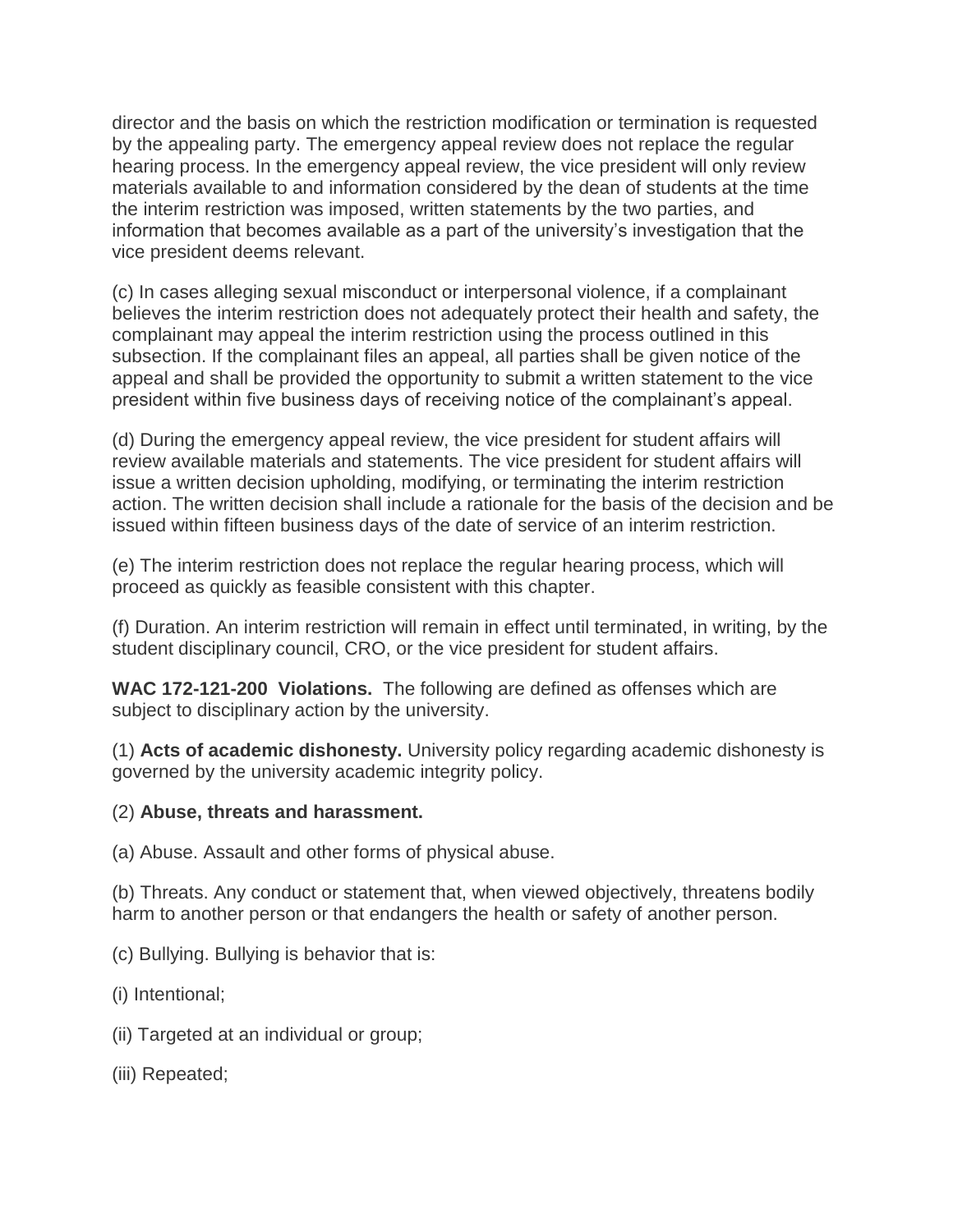(iv) Hostile or offensive; and

(v) Creates an intimidating and/or threatening environment that is so severe or pervasive, and objectively offensive, that it substantially interferes with another's ability to work, study, participate in, or benefit from the university's programs and activities.

(d) Discriminatory harassment. Physical, verbal, electronic, or other conduct based on an individual's race, color, religion, national origin, sex, age, pregnancy, marital status, sexual orientation, gender identity or expression, citizenship or immigration status, disability, or veteran status when one of the conditions outlined in (c)(i) or (ii) of this subsection are present:

(i) Submission to, or rejection of such conduct is made implicitly or explicitly a term or condition of a person's instruction, academic standing, employment, or participation in any university program, activity, or benefit, or is used as a basis for evaluation in making academic or personnel decisions; or

(ii) Such conduct creates a hostile environment. A hostile environment is created when the conduct is sufficiently severe or pervasive, and objectively offensive, that it unreasonably interferes with an individual's academic or work performance, ability to participate in or benefit from the university's programs, services, opportunities, or activities. Unreasonable interference is viewed from both a subjective and objective standard.

(e) Interpersonal violence. Interpersonal violence includes domestic violence, dating violence, and stalking.

(i) Domestic violence means a felony or misdemeanor crime of violence committed by: A current or former spouse or intimate partner of the complainant; a person with whom the complainant shares a child in common; a person who is cohabitating with or has cohabitated with the complainant as a spouse or intimate partner; adult persons related by blood or marriage; adult persons who are presently residing together or who have resided together in the past; and, persons who have a biological or legal parent-child relationship. "Domestic violence" is further defined by 34 U.S.C. Sec. 12291(a)(8).

(ii) Dating violence means violence committed by a person who is or has been in a social relationship of a romantic or intimate nature with the complainant. In determining whether such a relationship exists, the following factors are considered:

(A) The length of time the relationship has existed;

(B) The type of relationship; and

(C) The frequency of interaction between the parties involved in the relationship.

(f) Stalking. Stalking is engaging in a course of conduct directed at a specific person that would cause a reasonable person to: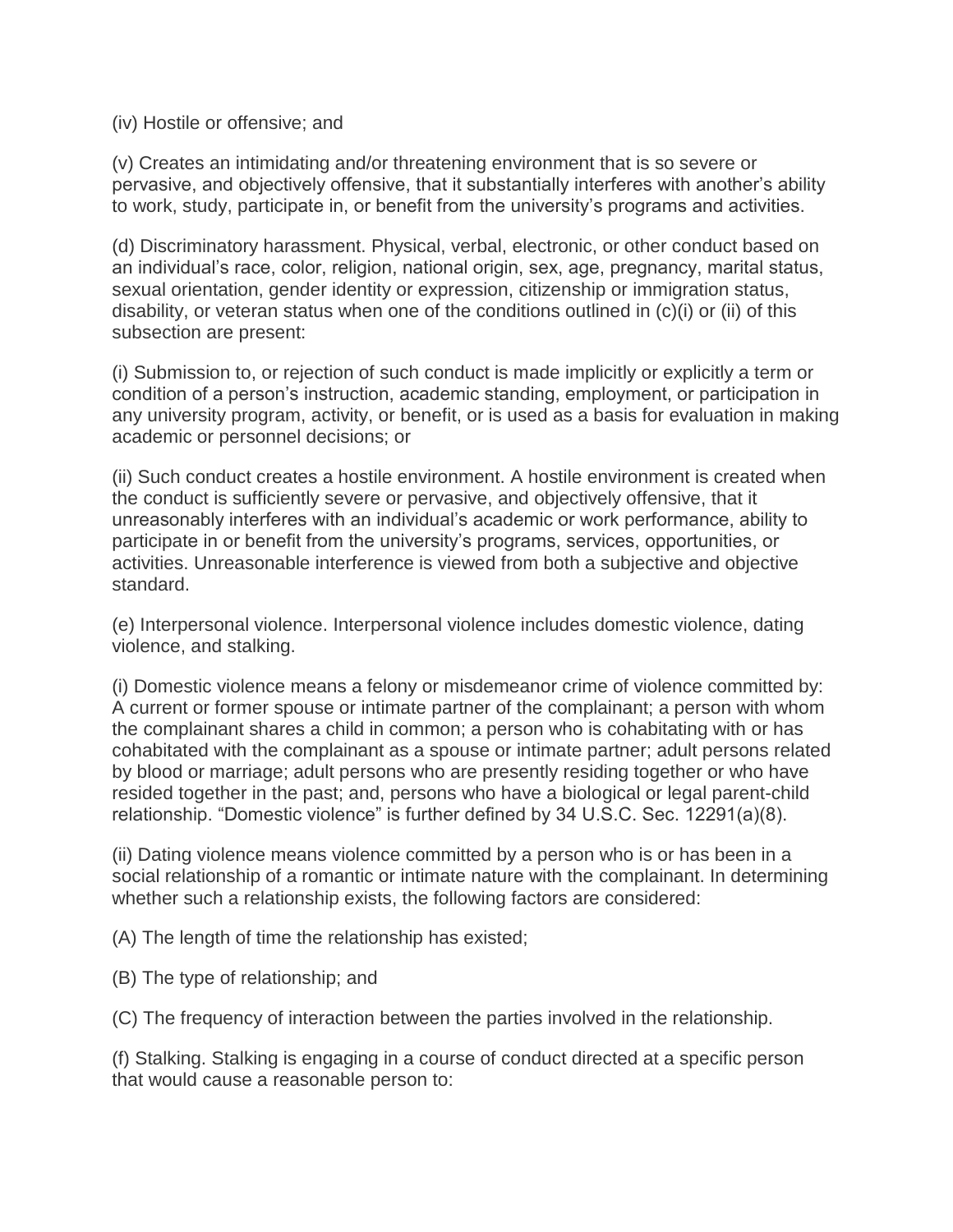(i) Fear for their health and/or safety or the health/safety of others; or

(ii) Suffer substantial emotional distress.

(g) Retaliation. Any intimidation, threat, coercion, or discrimination against a person for the purpose of interfering with a person's rights under this code or because a person has made a report, complaint, testified, assisted, or participated or refused to participate in an investigation, proceeding, or hearing under this code is prohibited and is a separate violation of this code. Any actual or threatened retaliation is prohibited and is a separate violation of this code.

(3) **Sexual misconduct.** Sexual misconduct includes, but is not limited to:

(a) Sexual harassment. Sexual harassment is conduct that meets one or more of the following:

(i) An EWU employee conditioned the provision of an aid, benefit, or service of the university on the complainant's participation in unwelcome sexual conduct; or

(ii) Unwelcome conduct on the basis of sex that is determined by a reasonable person to be so severe, pervasive, and objectively offensive that it effectively denies the complainant equal access to the university's programs or activities.

In determining whether conduct is severe or pervasive, the university shall consider all relevant circumstances from both an objective and subjective perspective, including the type of harassment (verbal or physical); the frequency and severity of the conduct; the age, sex, and relationship of the individuals involved; the degree to which the conduct affected the complainant; the setting and context in which the harassment occurred; whether other incidents have occurred at the university; and other relevant factors.

(b) Sexual assault. Any sexual act directed against another person, without a person's consent, including instances where a person is not capable of giving consent. Consent means actual words or conduct indicating freely given agreement to the sexual act. Consent cannot be inferred from silence, passivity, or lack of active resistance. There is no consent where there is a threat of force or violence or any other form of coercion or intimidation, physical or psychological. Sexual activity is nonconsensual when one person is incapable of consent by reason of mental incapacity, drug/alcohol use, illness, unconsciousness, age, or physical condition. Incapacitation due to drugs or alcohol refers to an individual who is in a state of intoxication such that the individual is incapable of making rational, reasonable decisions because the person lacks the capacity to give knowing consent.

Sexual assault includes:

(i) Rape: The penetration, no matter how slight, of the vagina or anus, with any body part or object, or oral penetration by a sex organ of another person, without a person's consent.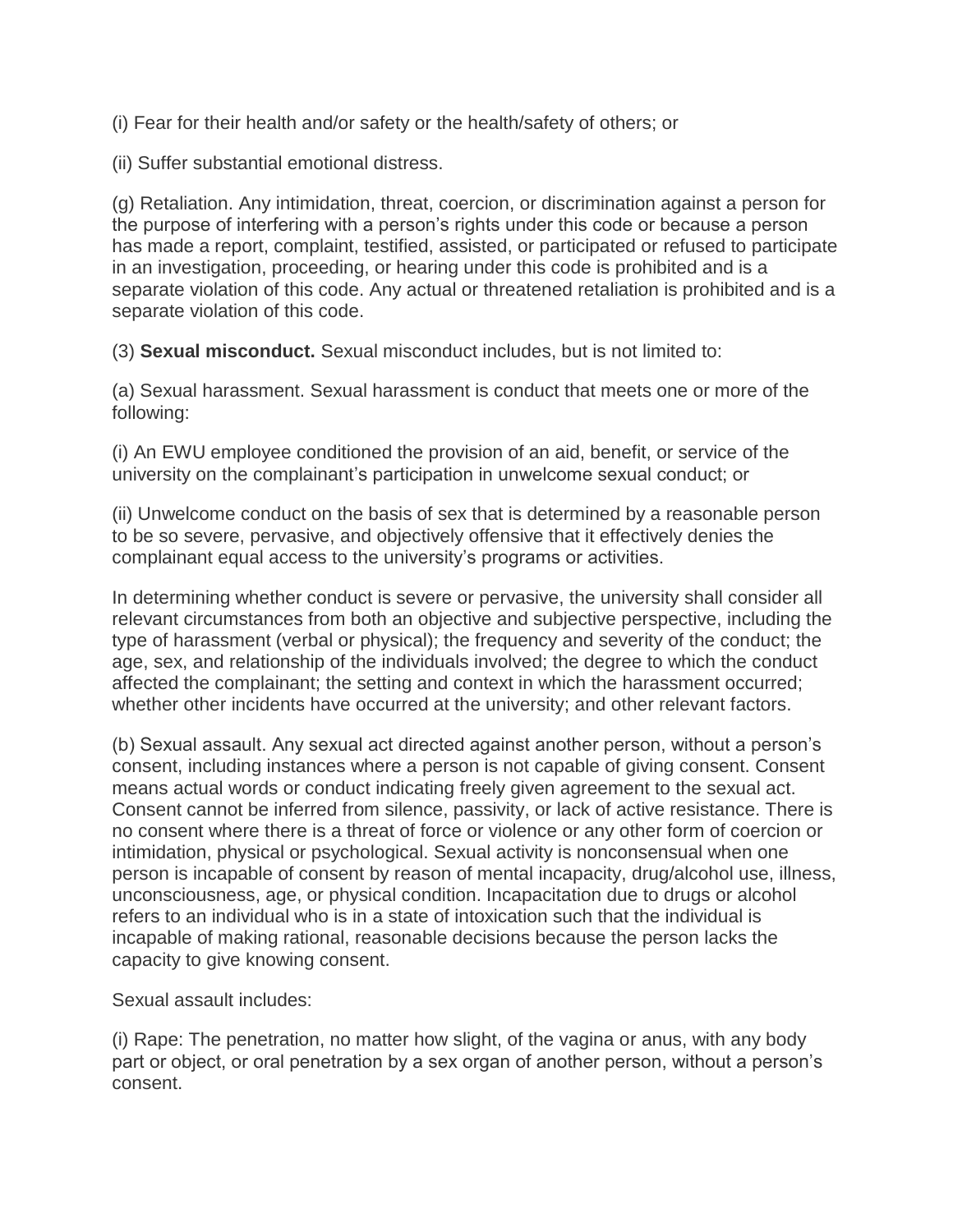(ii) Fondling: The touching of the private body parts of another person for the purpose of sexual gratification, without the person's consent. Private body parts include, but are not limited to, breasts, genitalia, thighs, and buttocks.

(iii) Incest: Sexual intercourse between persons who are related to each other within the degrees wherein marriage is prohibited by state law.

(iv) Statutory rape: Sexual intercourse with a person who is under the age of consent as defined by state law.

(4) Other forms of inappropriate sexual behavior. Other forms of inappropriate sexual behavior that do not fall under Title IX or the definition of sexual harassment or interpersonal violence, such as indecent liberties; indecent exposure; sexual exhibitionism; prostitution or the solicitation of a prostitute; peeping or other voyeurism; sexual misconduct with a minor; or going beyond the boundaries of consent, such as by allowing others to view consensual sex or the nonconsensual recording of sexual activity.

(5) **Unauthorized use of electronic or other devices.** Making an audio or video recording of any person while on university premises without the person's prior knowledge or without their effective consent, when such a recording is of a private conversation or of images taken of a person(s) at a time and place where the person would reasonably expect privacy and where such recordings are likely to cause injury or distress. This includes, but is not limited to, surreptitiously taking pictures of another person in a gym, locker room, or restroom, but does not include taking pictures of persons in areas which are considered by the reasonable person to be open to public view.

(6) **Property violations.** Theft of, damage to, or misuse of another person's or entity's property. This also includes any conduct or statement that, when viewed objectively, threatens to damage another's property.

(7) **Weapons.** Possession, carrying, discharge or other use of any weapon is prohibited on property owned or controlled by Eastern Washington University, except as permitted in (a) through (d) of this subsection. Examples of weapons under this section include, but are not limited to: Explosives, chemical weapons, shotguns, rifles, pistols, air guns, BB guns, pellet guns, longbows, hunting bows, throwing weapons, stun guns, electroshock weapons, and any item that can be used as an object of intimidation and/or threat, such as replica or look-a-like weapons.

(a) Commissioned law enforcement officers may carry weapons, which have been issued by their respective law enforcement agencies, while on campus or other university controlled property, including residence halls. Law enforcement officers must inform the university police of their presence on campus upon arrival.

(b) A person may possess a personal protection spray device, as authorized by RCW 9.91.160, while on property owned or controlled by Eastern Washington University.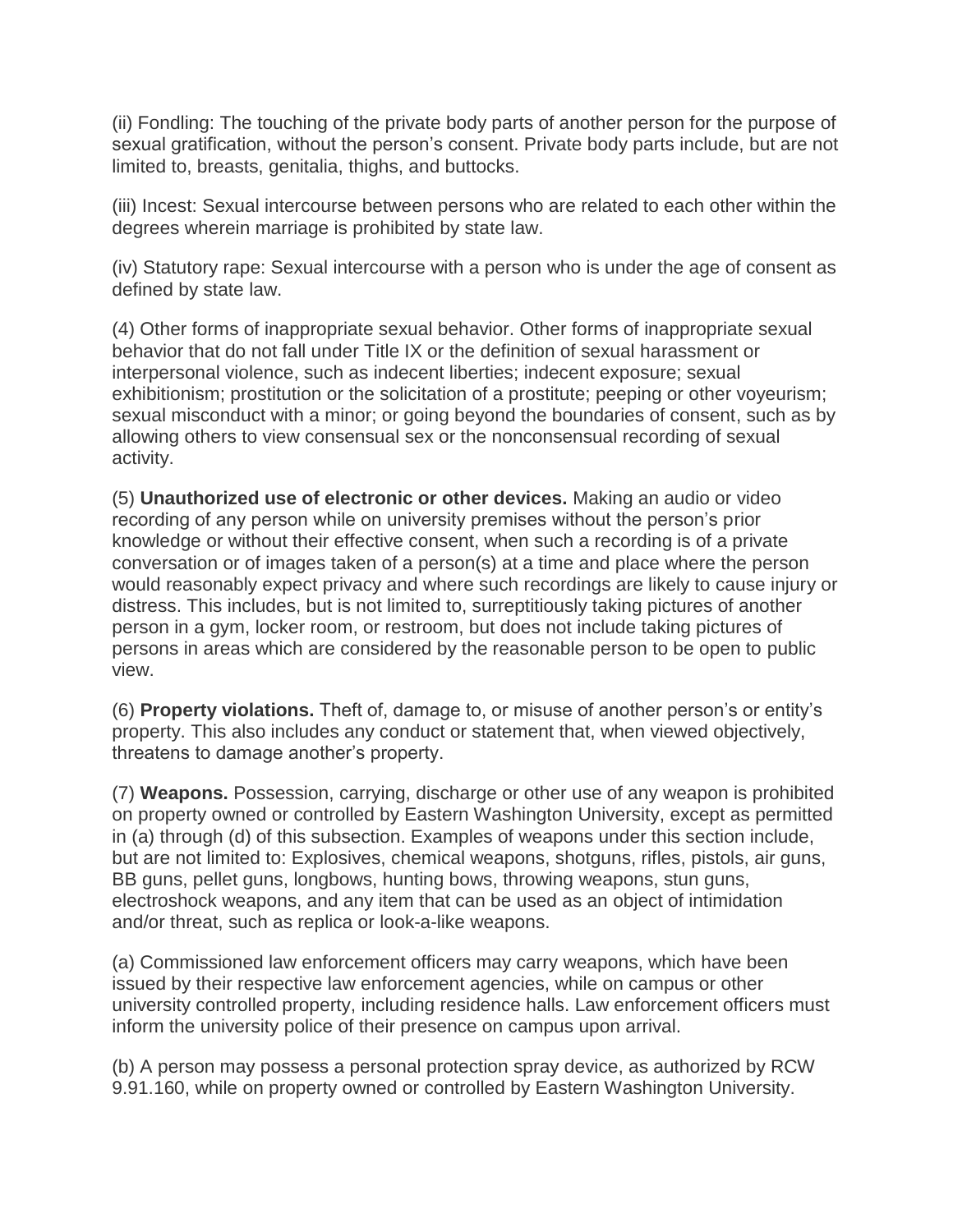(c) A person may bring a weapon onto campus for display or demonstration purposes directly related to a class or other educational activity, provided that they obtain prior authorization from the university police department. The university police department shall review any such request and may establish conditions to the authorization.

(d) Weapons that are owned by the institution for use in organized recreational activities or by special groups, such as EWU ROTC or university-sponsored clubs or teams, must be stored in a location approved by the university police department. These weapons must be checked out by the advisor or coach and are to be used only in organized recreational activities or by legitimate members of the club or team in the normal course of the club or team's related activity.

# (8) **Failure to comply.**

(a) Failure to comply with lawful and/or reasonable directions of university officials or law enforcement officers acting in performance of their duties on campus or affecting conduct on campus;

(b) Failure to identify oneself to university officials in their course of duty, refusal or failure to appear before university officials or disciplinary bodies when directed to do so;

(c) Failure to attend any medical treatment or evaluation program when directed to do so by the dean of students or other authorized university official.

### (9) **Trespassing/unauthorized use of keys.**

(a) Trespass. Entering or remaining on university property without authorization.

(b) Unauthorized use of keys. Unauthorized possession, duplication, or use of university keys or access cards.

# (10) **Deception, forgery, fraud, unauthorized representation.**

(a) Knowingly furnishing false information to the university.

(b) Forgery, alteration, or misuse of university documents, records, or instruments of identification. This includes situations of identity theft where a person knowingly uses or transfers another person's identification for any purpose.

(c) Forgery or issuing a bad check with intent to defraud.

(d) Unauthorized representation. The unauthorized use of the name of the university or the names of members or organizations in the university community.

# (11) **Safety.**

(a) Intentionally activating a false fire alarm.

(b) Making a bomb threat.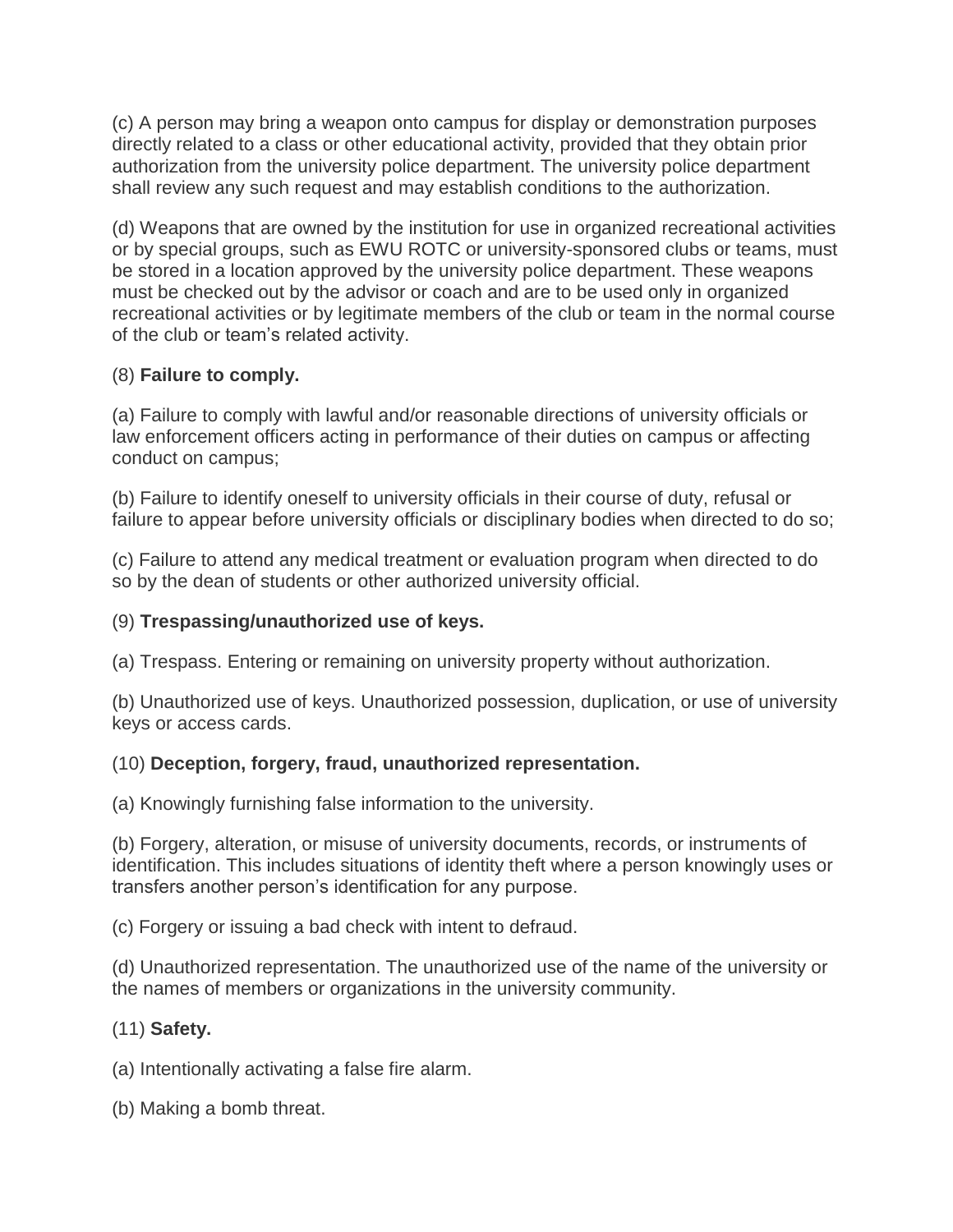(c) Tampering with fire extinguishers, alarms, or safety equipment.

(d) Tampering with elevator controls and/or equipment.

(e) Failure to evacuate during a fire, fire drill, or false alarm.

### (12) **Alcohol, drugs, and controlled substances.**

(a) Alcohol and substance violations. Use, possession, distribution, or sale of alcoholic beverages (except as permitted by university policy and state law) is prohibited. Under no circumstances may individuals under the age of twenty-one use, possess, distribute, manufacture or sell alcoholic beverages. Public intoxication is prohibited.

(b) Drugs and paraphernalia.

(i) Use, possession, distribution, manufacture, or sale of illegal drugs, paraphernalia, narcotics or controlled substances, is prohibited.

(ii) Use, possession, distribution, manufacture, or sale of marijuana is prohibited except for reasons permitted under EWU Policy 602-01 (drug and alcohol abuse prevention).

(iii) Being under the influence of marijuana or an illegal substance, while on property owned or operated by the university, is prohibited. Being under the influence of a controlled substance, except when legally prescribed by a licensed medical practitioner, is also prohibited while on property owned or operated by the university.

(13) **Hazing.** Any act which, for the purpose of initiation, admission into, affiliation with, or as a condition for continued membership in, a group or organization:

(a) Endangers the mental or physical health or safety of any student or other person;

(b) Destroys or removes public or private property; or

(c) Compels an individual to participate in any activity which is illegal or contrary to university rules, regulations or policies.

The express or implied consent of any participant is not a defense. A person who is apathetic or acquiesces in the presence of hazing violates this rule.

#### (14) **Disruptive conduct/obstruction.**

(a) Disruptive conduct. Conduct which unreasonably interferes with any person's ability to work or study, or obstructs university operations or campus activities.

(b) Disorderly conduct. Conduct that is disorderly, lewd, indecent or a breach of peace.

(c) Obstruction. Obstruction of the free flow of pedestrian or vehicular traffic on university premises or at university-sponsored or university-supervised events.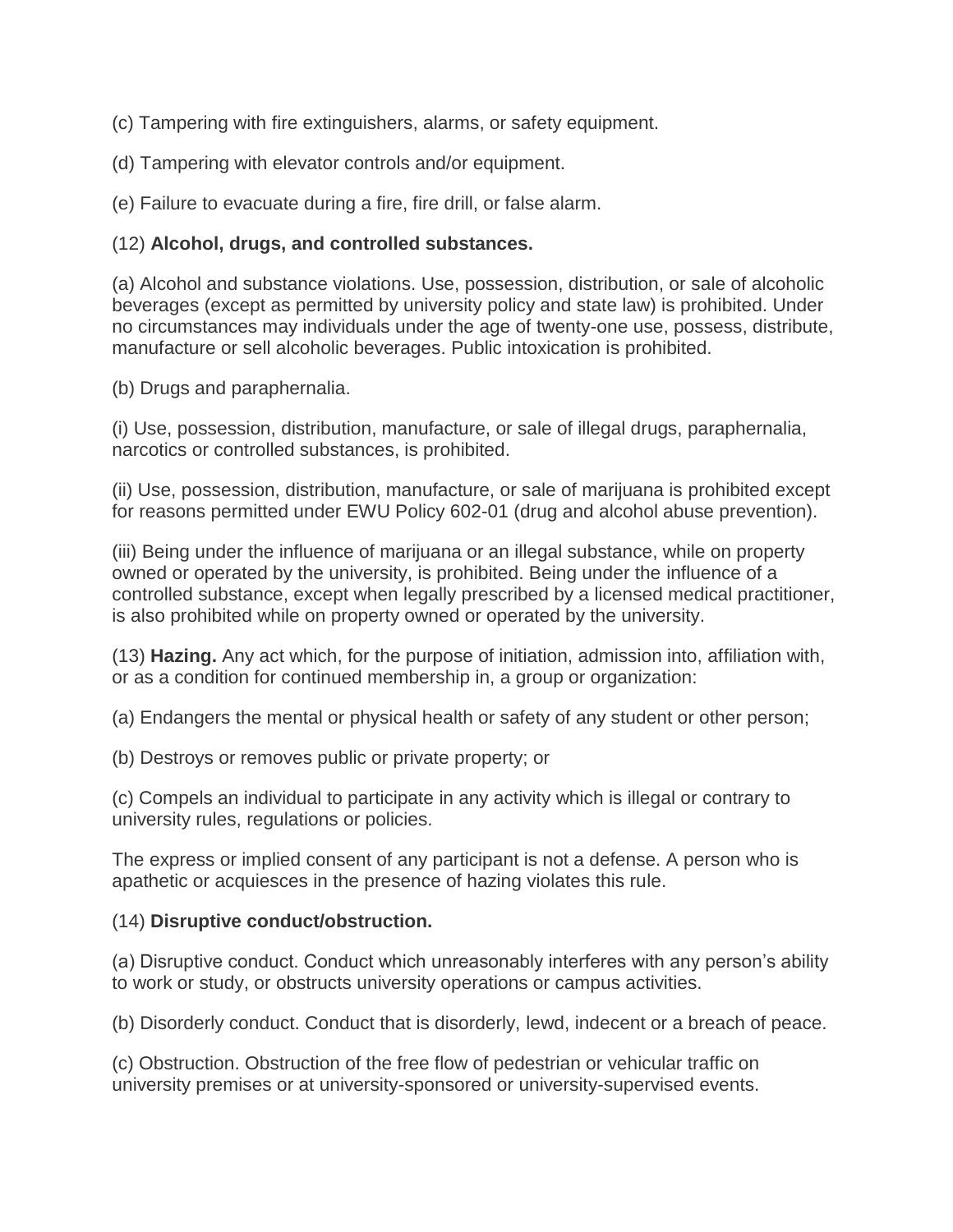# (15) **Violations of other laws, regulations and policies.**

(a) Violation of a local, county, state, or federal law.

(b) Violation of other university policies, regulations, contracts, or handbook provisions.

(16) **Assisting/attempts.** Soliciting, aiding, abetting, concealing, or attempting conduct in violation of this code.

### (17) **Acts against the administration of this code.**

(a) Initiation of a complaint or charge knowing that the charge was false or with reckless disregard of its truth.

(b) Interference with or attempt to interfere with the enforcement of this code including, but not limited to, intimidation or bribery of hearing participants, acceptance of bribes, dishonesty, or disruption of proceedings and hearings held under this code.

(c) Knowing violation of the terms of any disciplinary sanction or attached conditions imposed in accordance with this code.

#### (18) **Other responsibilities.**

(a) Guests. A student, student group or student organization is responsible for the conduct of guests on or in university property and at functions sponsored by the university or sponsored by any recognized university organization.

(b) Students studying abroad. Students who participate in any university sponsored or sanctioned foreign country study program shall observe the following rules and regulations:

(i) The laws of the host country;

(ii) The academic and disciplinary regulations of the educational institution or residential housing program where the student is studying;

(iii) Any other agreements related to the student's study program in the foreign country; and

(iv) The student conduct code.

(19) **Student organization and/or group offenses.** Clubs, organizations, societies or similarly organized groups in or recognized by the university and/or ASEWU are subject to the same standards as are individuals in the university community. The commission of any of the offenses in this section by such groups or the knowing failure of any organized group to exercise preventive measures relative to violations of the code by their members shall constitute a group offense.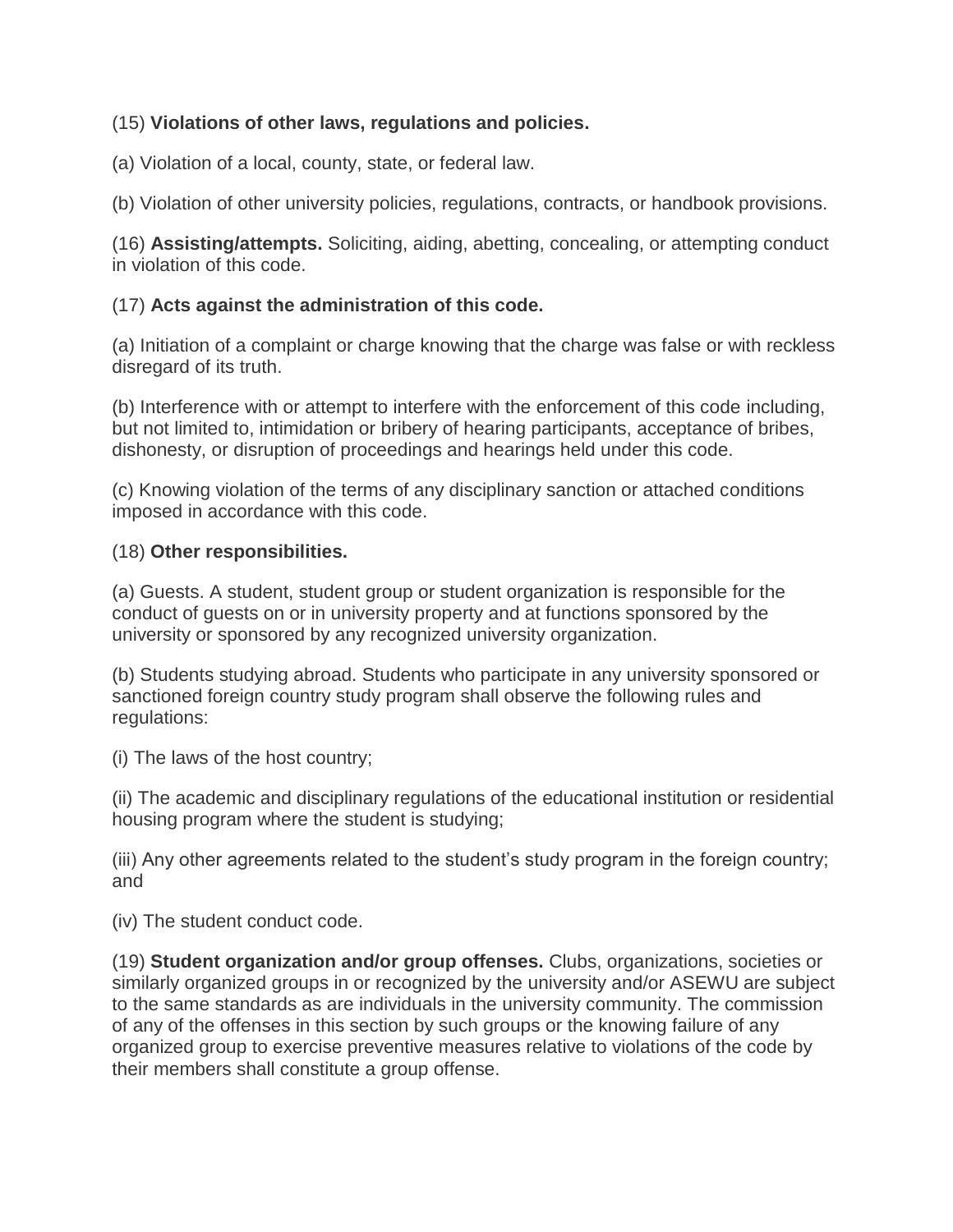**WAC 172-121-210 Sanctions and remedies.** If any student or student organization is found to have committed any of the offenses described in WAC 172-121-200, one or more of the sanctions described in this section may be imposed against the student or student organization. Imposed sanctions are effective as of the date the CRO or council issues its decision unless the decision specifically identifies an alternative date. Failure to comply with any imposed sanction may result in additional sanctions. In addition to the sanction imposed by this code, if a student is also an employee of the university, the university may impose additional discipline in accordance with its policies and procedures pertaining to employees.

(1) Individual student sanctions:

(a) Admonition: An oral statement to a student that he/she has violated university rules and regulations.

(b) Warning: A notice to the student or student organization that they have violated the standards for student conduct and that any repeated or continuing violation of the same standard, within a specified period of time, may result in more severe disciplinary action. A warning may be verbal or written.

(c) Censure: A written reprimand for violation of specified regulations. A censure will also state that more severe disciplinary sanctions may be imposed if the student or student organization is found in violation of any regulation within a stated period of time.

(d) Disciplinary probation: A formal action which places one or more conditions, for a specified period of time, on the student's continued attendance. Disciplinary probation sanctions will be executed in writing and will specify the probationary conditions and the period of the probation. A disciplinary probation notice will also inform the student that any further misconduct will automatically involve consideration of suspension. Probationary conditions may include, but are not limited to:

(i) Restricting the student's university-related privileges;

(ii) Limiting the student's participation in extra-curricular activities; and/or

(iii) Enforcing a "no contact" order which would prohibit direct or indirect physical and/or verbal contact with specific individuals or groups.

(e) Restitution: Reimbursement to the university or others for damage, destruction, or other loss of property suffered as a result of theft or negligence. Restitution also includes reimbursement for medical expenses incurred due to conduct code violations. Restitution may take the form of appropriate service or other compensation. Failure to fulfill restitution requirements will result in cancellation of the student's registration and will prevent the student from future registration until restitution conditions are satisfied.

(f) Fines: The university conduct review officer and the student disciplinary council may assess monetary fines up to a maximum of four hundred dollars against individual students for violation of university rules or regulations or for failure to comply with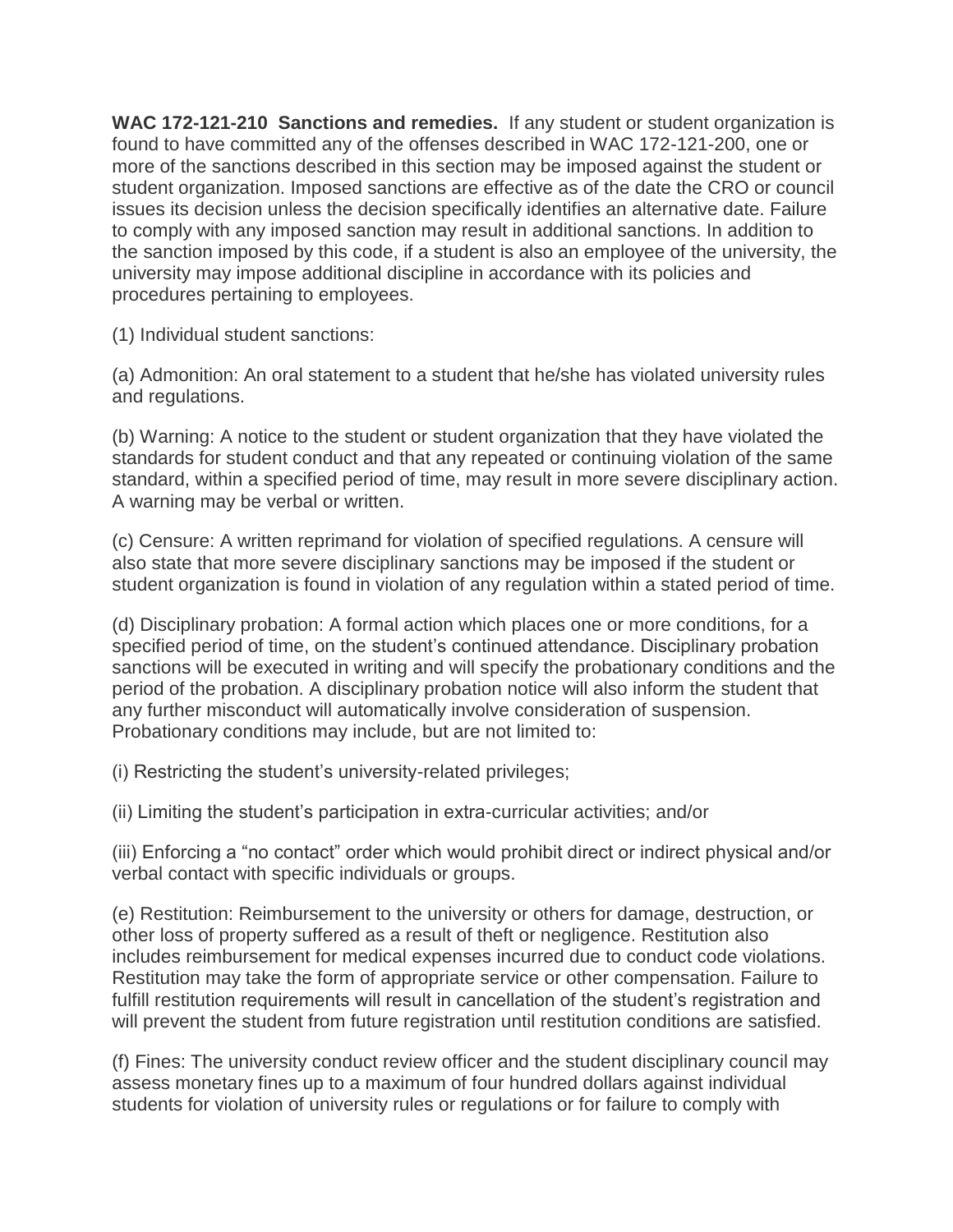university standards of conduct. Failure to promptly pay such fines will prevent the student from future registration. Failure to pay may also result in additional sanctions.

(g) Discretionary sanctions: Work assignments, service to the university community or other related discretionary assignments for a specified period of time as directed by the hearing authority.

(h) Loss of financial aid: In accordance with RCW 28B.30.125, a person who participates in the hazing of another forfeits entitlement to state-funded grants, scholarships or awards for a specified period of time.

(i) Assessment: Referral for drug/alcohol or psychological assessment may be required. Results of the assessment may lead to the determination that conditions of treatment and further assessment apply to either continued attendance or return after a period of suspension.

(j) Suspension: Exclusion from classes and other privileges or activities for a specified period of time. Suspensions will be executed through a written order of suspension and will state all restrictions imposed by the suspension, as well as the suspension period and what conditions of readmission, if any, are ordered. Suspensions may be noted on the student's transcript during the period of time the suspension is in effect.

(k) Expulsion: Permanent separation of the student from the university with no promise (implied or otherwise) that the student may return at any future time. The student will also be barred from university premises. Expulsions may be noted on the student's transcript.

(l) Loss of institutional, financial aid funds: Formal withholding of all or a part of institutional funds currently being received by the student or promised for future disbursement to the student for a specified period of time. Loss of financial aid is subject to the processes outlined in this chapter except any such loss must be approved by the dean of students and the vice president for student affairs before such sanction is imposed.

(m) Revocation of degree: A degree awarded by the university may be revoked for fraud, misrepresentation, or other violation of law or university standards. Revocation of a degree is subject to processes outlined in this chapter except that revocation of a degree must also be approved by the university president.

(2) Student organizations and/or group sanctions: Any of the above sanctions may be imposed in addition to those listed below:

(a) Probation: Formal action placing conditions on the group's continued recognition by or permission to function at the university. The probationary conditions will apply for a specified period of time. Violation of the conditions of probation or additional violations while under probation may result in more severe sanctions;